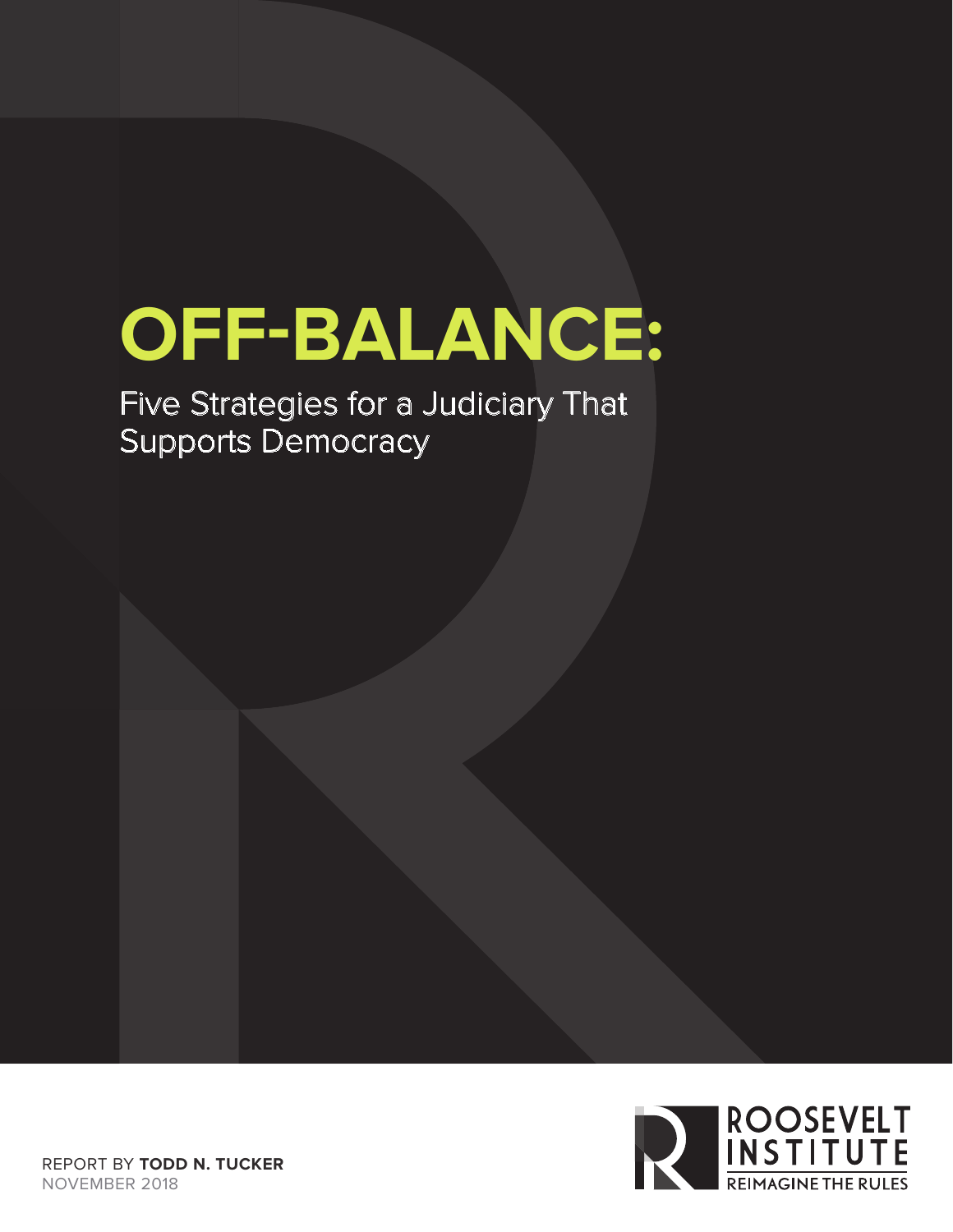

## **ABOUT** THE ROOSEVELT INSTITUTE

#### **Until the rules work for every American, they're not working.**

The Roosevelt Institute asks: What does a better society look like? Armed with a bold vision for the future, we push the economic and social debate forward. We believe that those at the top hold too much power and wealth, and that our economy will be stronger when that changes. Ultimately, we want our work to move the country toward a new economic and political system: one built by many for the good of all.

It will take all of us to rewrite the rules. From emerging leaders to Nobel laureate economists, we've built a network of thousands. At Roosevelt, we make influencers more thoughtful and thinkers more influential. We also celebrate—and are inspired by—those whose work embodies the values of both Franklin and Eleanor Roosevelt and carries their vision forward today.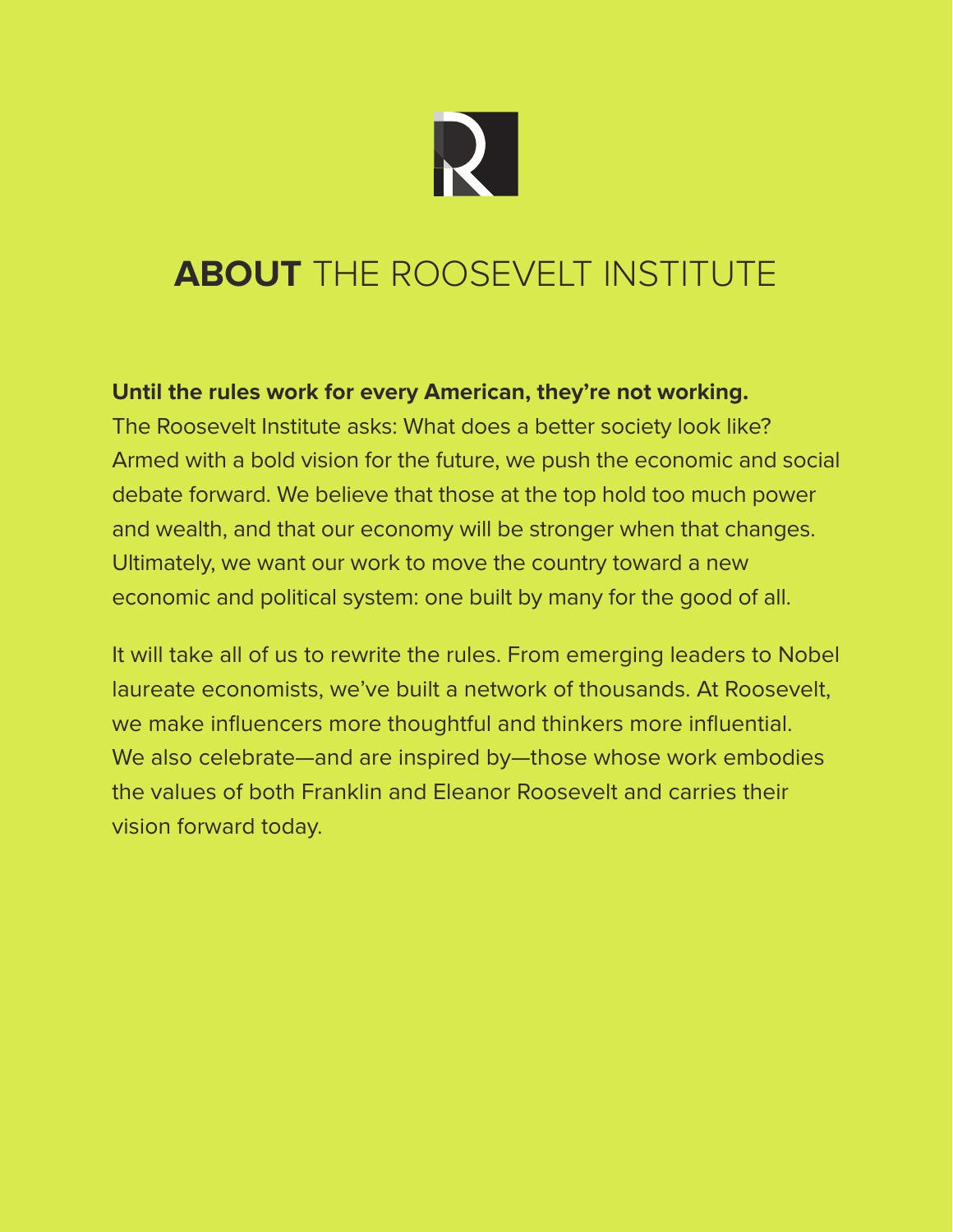#### **ABOUT** THE AUTHORS

**Todd N. Tucker** is a political scientist and fellow at the Roosevelt Institute. His research focuses on judicial politics and global economic governance. A leading political economy scholar, Dr. Tucker has testified before legislatures and expert committees around the world. His writing has been featured in *Politico*, *Time* magazine, *Democracy Journal*, the *Financial Times*, and *The Washington Post*, and he has made hundreds of media appearances, including in and on *CNN*, *The New York Times*, *NPR*, and the *Wall Street Journal*. Dr. Tucker is author of *Judge Knot* (Anthem Press 2018), a book about adjudicators under neoliberalism.

#### **ACKNOWLEDGMENTS**

Special thanks go to Rebecca Gill (University of Nevada, Las Vegas), Scott LaMieux (University of Washington), and Steph Sterling for their comments and insight on an earlier draft. Thanks to Roosevelt staff, including Nell Abernathy, Kendra Bozarth, Jess Forden, Lenore Palladino, Jenny Sherman, Marshall Steinbaum, Victoria Streker, and Felicia Wong for their help. All errors are owned by the author.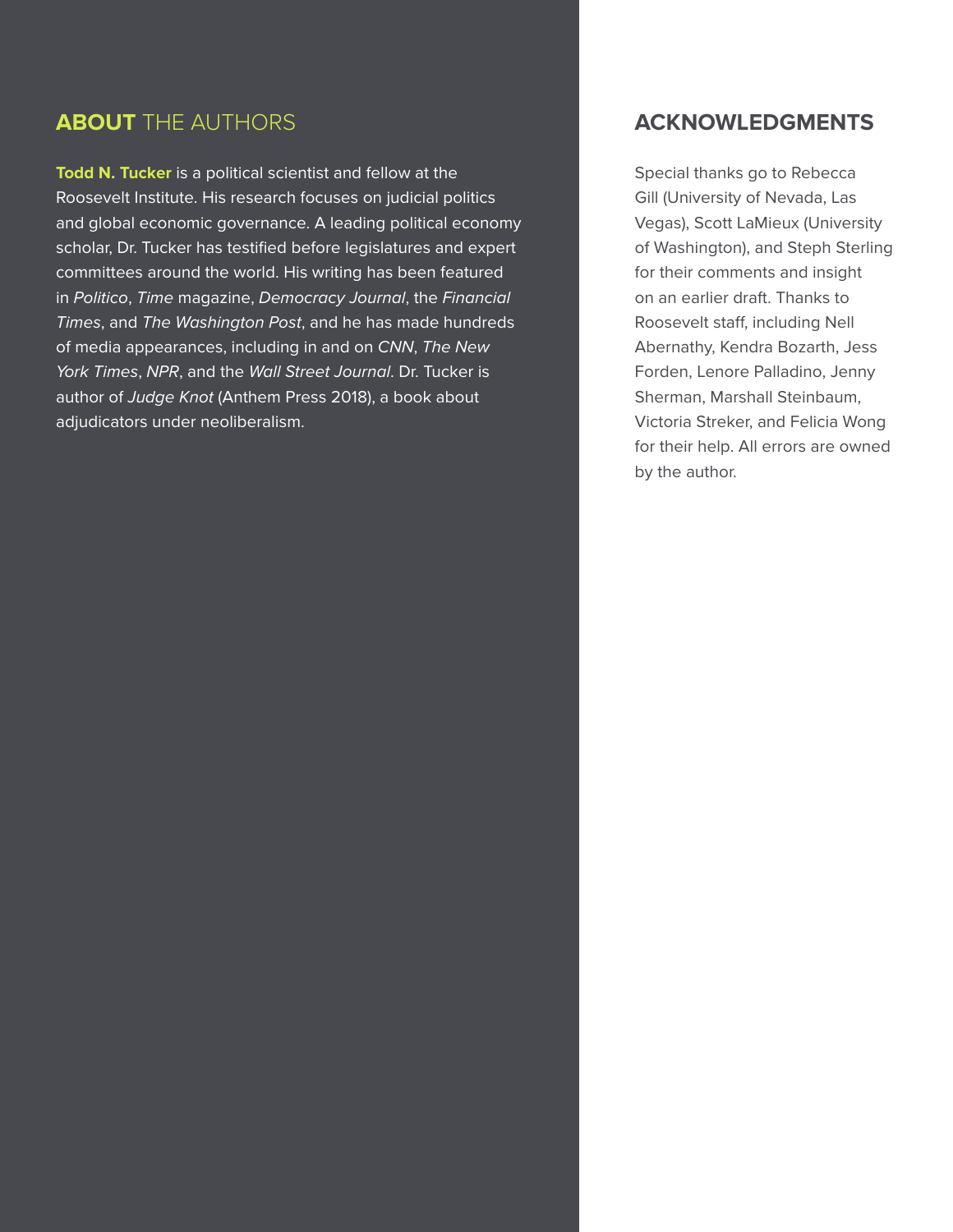# **Executive Summary**

America's founding generation was wary of judicial power. Embittered by abuses by unelected judges in England, they imported and invented myriad tools for citizens to check and balance judicial discretion. Inherent in courts is a risk that judges get too far out of step with the public's opinion and needs. That danger is mitigated by active oversight by the people's representatives.

The controversial confirmation of Brett Kavanaugh underscored the Supreme Court's democratic deficit. While the bench makes policy decisions that affect all Americans, four out of five members of its conservative majority were nominated by presidents swept into office despite losing the popular vote. Two members of the majority were confirmed despite serious sexual assault or harassment allegations made by women—who, collectively, make up the majority of the population. Social science research has shown that the Roberts Court is the most pro-business, anti-worker, anti-consumer court in modern history. Polls indicate low or declining support for the Court among Black Americans, Latinx Americans, women, and the public at large.

Because justices are among the most important rule-writers for the U.S. economy and democracy, policymakers in the new Congress need to determine how to rebuild public confidence in the Court. The stakes are high. As inequality corrodes our government and economy, the Court can either block urgent remedial action or help encourage it. This paper outlines five strategies that legislators of either party can deploy to strengthen Court accountability:

- **1.** Adding justices to the bench through Court expansion;
- **2.** Removing justices through impeachment;
- **3.** Changing the jurisdiction of the Court;
- **4.** Ignoring or overriding Court decisions; and
- **5.** Rewriting the Constitution to allow term limits, elect justices, or eliminate judicial review.

Some of these strategies are controversial, but all have precedents. We summarize the pros and cons of each option, then describe and weigh these options in light of historical and contemporary examples. All are means to accomplish a needed re-balancing of the Court's role in public life.

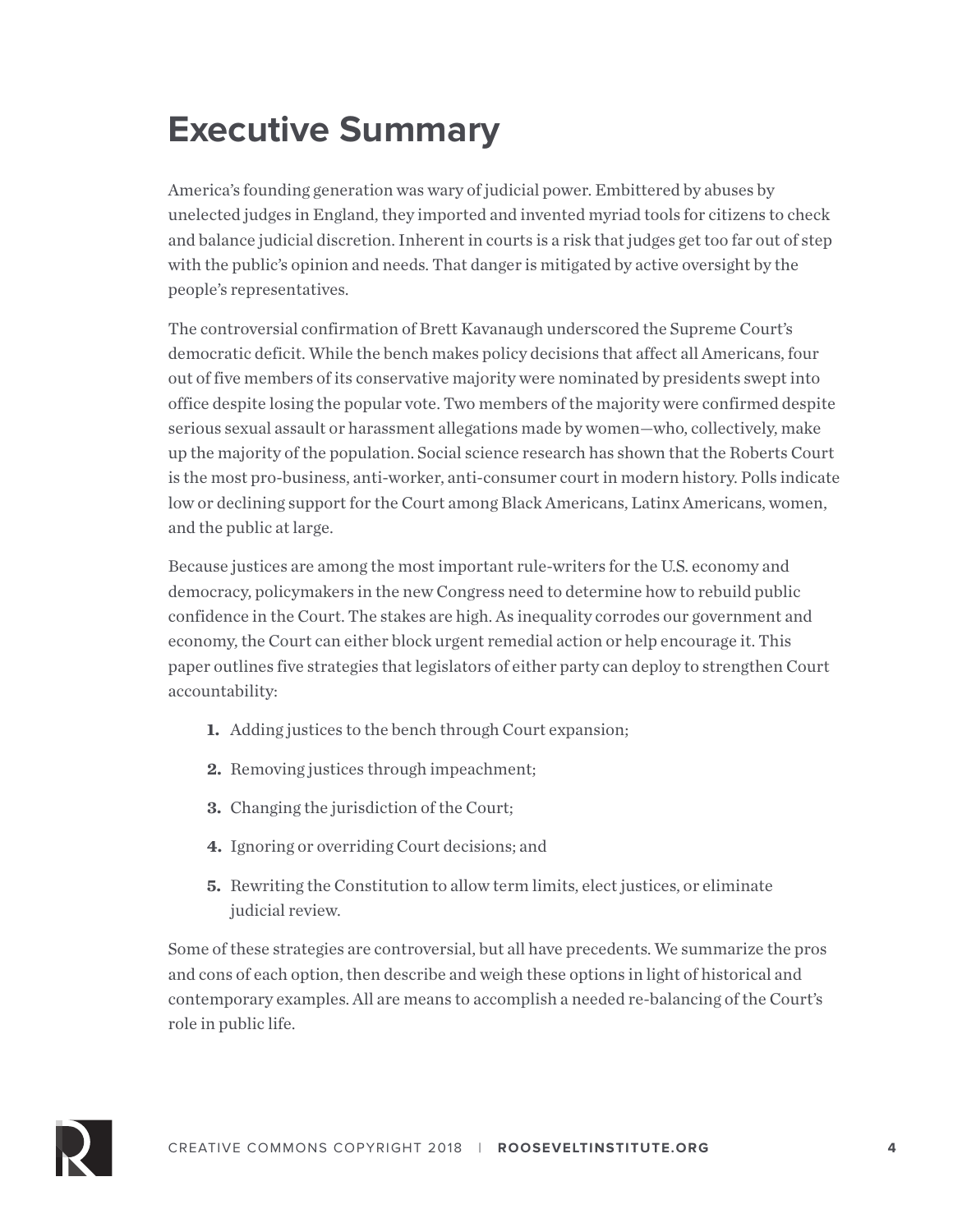#### Among our key findings:

Federal Level

- Congress has the power to expand the number of justices on the Court and has done so eight times in U.S. history. Because it has been so long since we've expanded the Court, we now have the same number of justices as we did before the Civil War, even though our population has grown over 1,700 percent. If the number of justices had kept pace with population growth, we'd have a Court of 77 justices, instead of the nine we have today.
- Congress has the power to impeach justices, and has done so eight times in U.S. history. In fact, all successful impeachments were of judges, and none were of executive branch officials. The most recent judicial impeachment was in 2010, which nearly half of the currently sitting senators participated in. The last four judicial impeachments (all since 1986) were while current Senators like Mitch McConnell and Chuck Grassley were in office.
- One of the most compelling ideas for Court reform would add a new justice every two years, with each justice serving a total term of 18 years.

#### State Level

- Lawmakers in eight states have proposed changes to their state supreme court size in the 2010s alone. Seven of these were Republican efforts, and two were actually signed into law (Arizona and Georgia).
- States have been active at defying Supreme Court decisions and federal law. At least 129 pieces of proposed state legislation last year target LGBTQ rights, seven states enacted gun rights bills, and 18 states defied the Affordable Care Act. These efforts were all by Republican lawmakers. Additionally, a bipartisan group of at least 30 states defy federal marijuana laws.

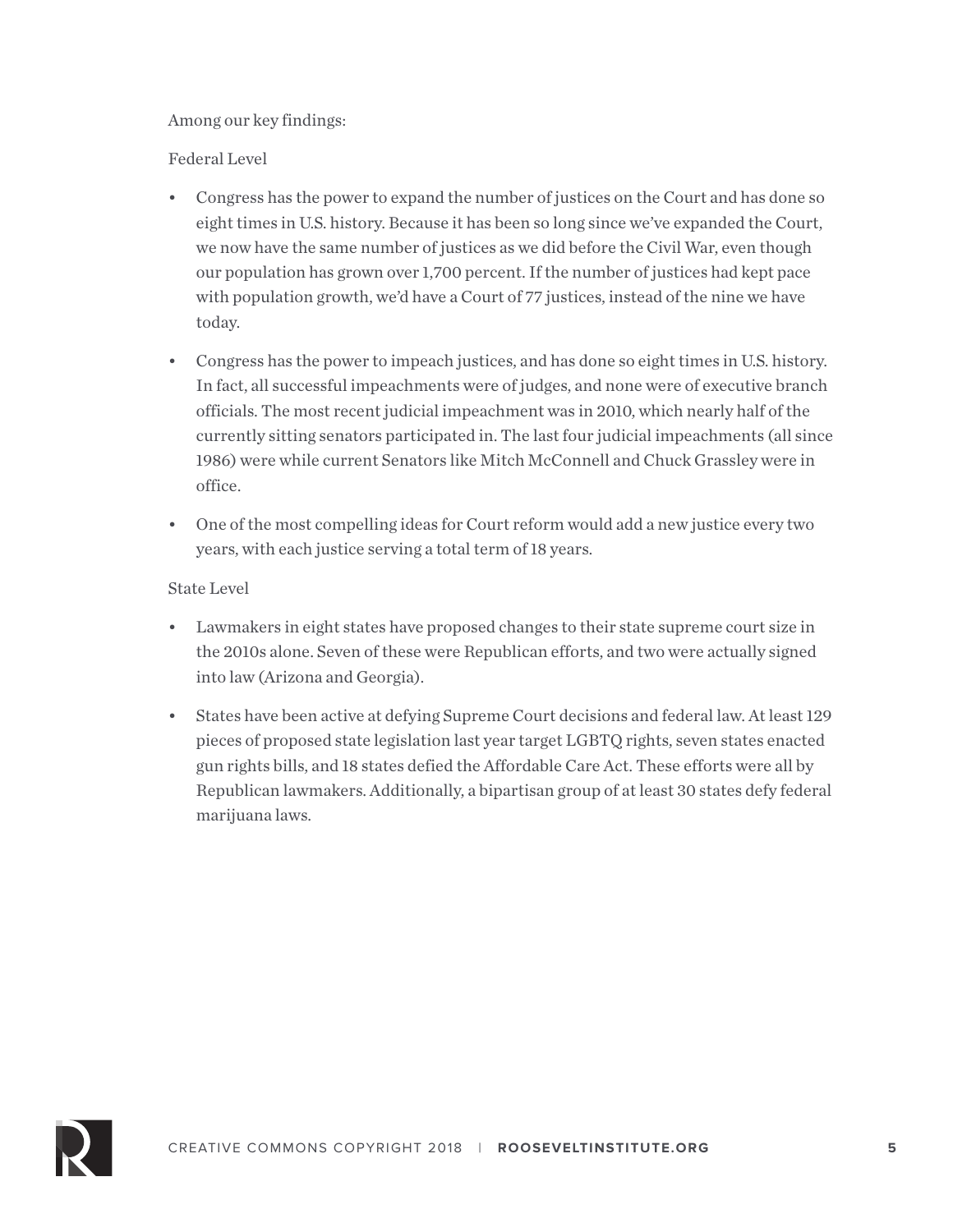"The change of one vote would have thrown all the affairs of this great nation back into hopeless chaos. In effect, four justices ruled that the right under a private contract to exact a pound of flesh was more sacred than the main objectives of the Constitution to establish an enduring nation. . . . The Court has been acting not as a judicial body, but as a policymaking body. . . . We have, therefore, reached the point as a nation where we must take action to save the Constitution from the Court and the Court from itself."

— **President Franklin D. Roosevelt**, *Fireside Chat on the Reorganization of the Judiciary, March 9, 1937*

### **Why Court Reform Is Imperative**

Supreme Court justices are among the most important rule-writers for the U.S. economy and democracy. Long after constituents have called their member of Congress, legislators have cast their vote, presidents have signed bills, and agencies promulgate regulations, it is courts and judges that decide whether the majority's agenda is allowed to stand. In short, while culture war issues like flag burning may attract more public attention, economic rulesetting is the Court's relative priority.

Out of 8,894 Supreme Court decisions in the postwar era, 27 percent (2,393) dealt with economic activity, labor issues, or taxation. Combined, that tops any other issue area on the Court's docket, with the runner-ups being criminal issues (23 percent), civil rights (16 percent), and judicial procedure (14 percent). Within the category of economic activity, the top issue area is antitrust and merger decisions, which determine how big and interconnected business gets to be. These account for 18 percent of the caseload (302 cases). Not far behind are decisions on natural resources, which account for seven percent of the cases (116) (Author's calculation based on Spaeth et al. 2018).

Despite—or perhaps because of—its power to shape our political economy, today's Court is facing a crisis of legitimacy. While justices are not themselves directly accountable to voters, their legitimacy rests in part on the notion that the officials who appoint and confirm them are. Yet four of the conservative justices that now make up a majority of the Court have been appointed by presidents that have not won the popular vote, and two were nominated and confirmed despite credible claims of sexual harassment or assault that emerged as part of the confirmation process. And, partially due to both rising life expectancy and the strategy of appointing relatively young justices, Supreme Court justices are serving longer and longer terms. This contributes to a disconnect between the ideologies of the justices and

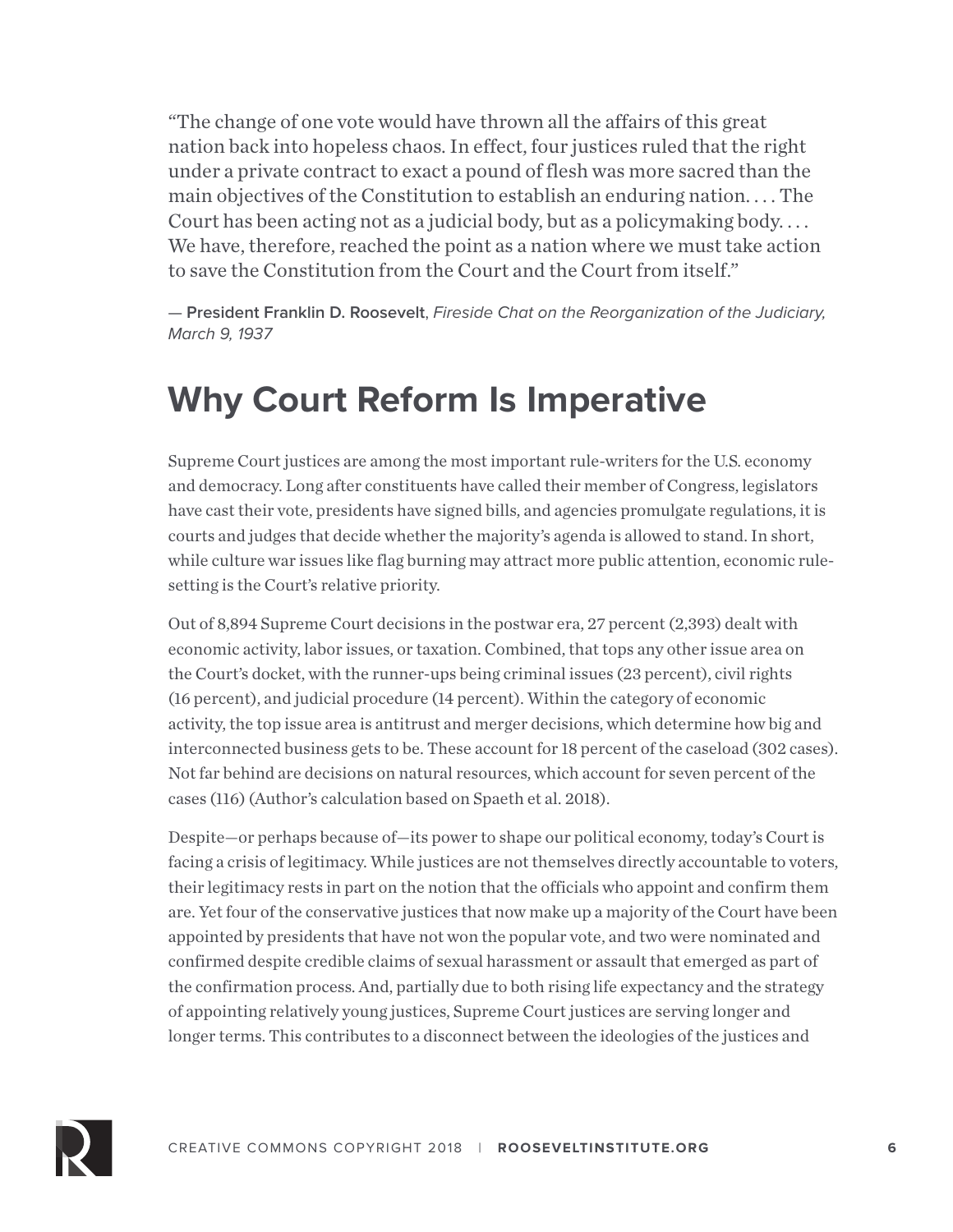the officials Americans elect to represent them in Washington. For instance, democratic President Barack Obama served two terms of office and presided over a Court that started out conservative, stayed conservative, and was conservative the day he left office.<sup>1</sup>

*And, partially due to both rising life expectancy and the strategy of appointing relatively young justices, Supreme Court justices are serving longer and longer terms. This contributes to a disconnect between the ideologies of the justices and the officials Americans elect to represent them in Washington.* 

Over the last 18 years—since the Supreme Court declared George W. Bush the winner of the 2000 elections despite losing the popular vote—the wedge between the justice system and voters' will has widened. In 2000, only 29 percent of Americans disapproved of the job the Supreme Court was doing. By 2016, this topped 50 percent for the first time in the history of Gallup's polling (Gallup 2018). Looking at specific cases, this gap becomes even clearer. Fifty-nine percent of Americans support a ban on corporate election ads—the same percent that supports federal requirements for states to expand Medicaid. Yet in both cases, the Supreme Court ruled otherwise (Ansolabehere and White 2018). Looking at specific demographics, the divide is starker still. When asked whether the Court should be abolished, whether its jurisdiction should be stripped, whether judges who rule against the majority should be removed, or whether Court decisions should be politically dictated, Blacks and Latinx Americans are highly significantly more likely than white Americans to agree (Gibson and Nelson 2018). Women view the most recent Kavanaugh confirmation episode as more likely to get them to support Democrats (Barnes and Guskin 2018). For the first time in 15 years, the Court outranks the state of the economy in influencing voters' ballots (Pew 2018). Today, substantial parts of the rules governing American life are now being written by Court officials with weak popular support—a deeply unstable state of affairs.

The recent debate over the confirmation of now-Justice Brett Kavanaugh comes on top of a series of 5-4 decisions by the conservative majority that have reshaped American democracy and our political economy in both subtle and profound ways. After the 2010 *Citizens United v. Federal Election Commission* decision, spending by elite CEOs on elections



<sup>&</sup>lt;sup>1</sup> I am indebted to Rebecca Gill for articulating this important point.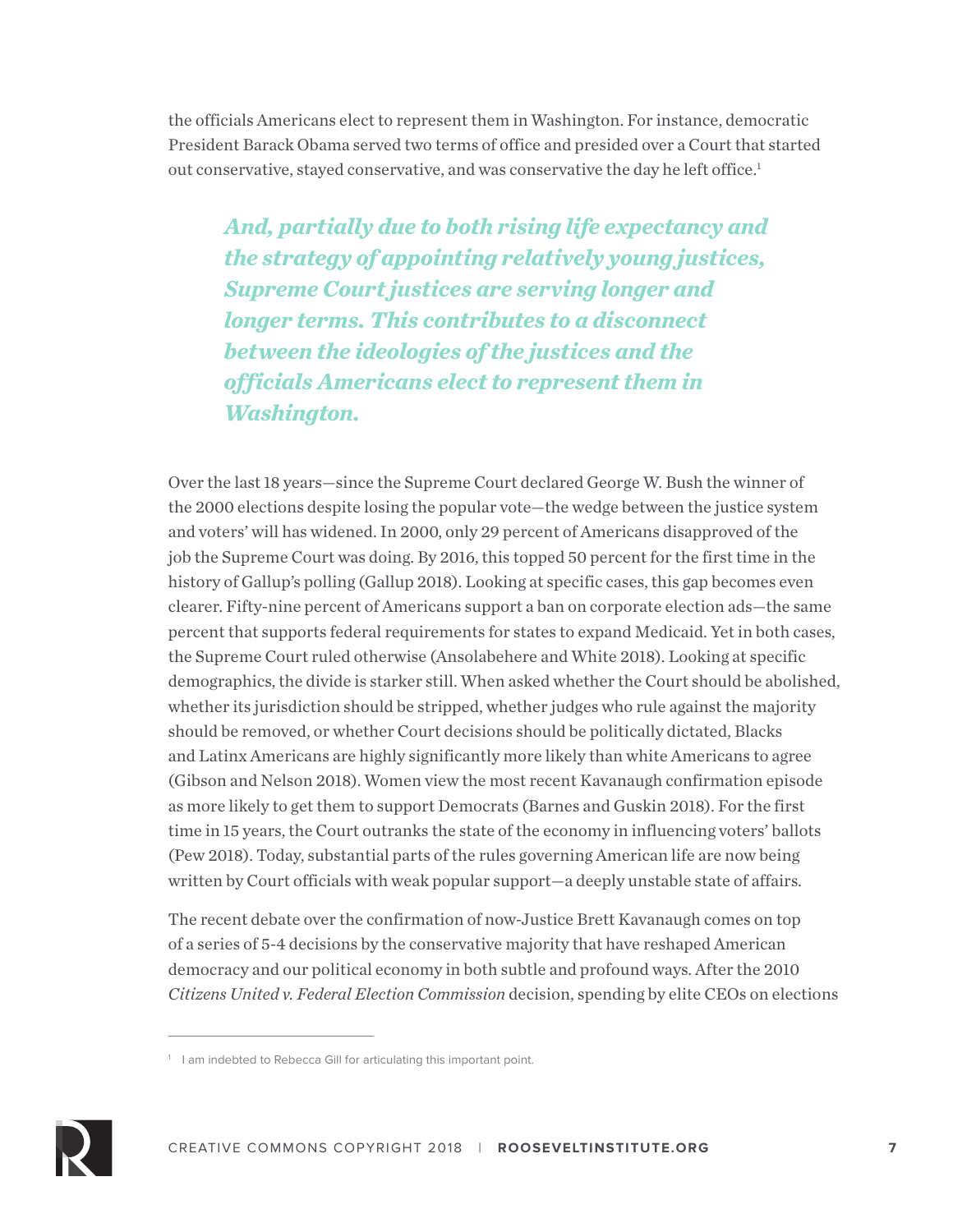increased markedly (Hansen and Rocca 2018). The 2018 *Janus v. AFSCME Local 27* decision will make labor organizing in the public sector similarly as difficult as the uphill climb faced by private-sector workers. The 2011 *AT&T v. Concepcion* and 2013 *American Express v. Italian Colors* cases ensured that monopolists will be able to keep class action and small businesses' claims out of the courts and in arbitration, even when arbitration proceedings are prohibitively expensive (Moses 2017).<sup>2</sup> And the 2014 *Burwell v. Hobby Lobby* decision allowed closely held corporations to discriminate against female employees on the basis of corporations' supposed religious beliefs.

These cases are not outliers. Out of 12 cases where the U.S. Chamber of Commerce took a position in the last term, it attained its favored result in 11. According to political scientist Lee Epstein, "At least 14 cases this term likely would have come out the other way had the Senate let Garland through" (Liptak and Parlapiano 2018). Indeed, according to earlier analysis by Epstein, economist William Landes, and former judge Richard Posner, the Roberts Court (even seven years in) was the most pro-business court in modern history, with individual justices that rank at the very top of pro-business orientation since World War II (Epstein, Landes, and Posner 2012). Figure 1 graphically illustrates this shift. Pre-Roberts, the Court took the conservative position (anti-worker, anti-consumer) an average of only 40 percent of the time. The average during the Roberts Court is 56 percent, topping 60 percent in four terms for the first time in postwar history. With the harder-right Kavanaugh replacing the more-moderate Anthony Kennedy, the conservative Chief Justice John Roberts will now represent the Court's swing vote—a marked shift to the right.

It is worth noting that this rightward shift is not only a problem of a conservative majority. The Court's liberal justices regularly side with business against popular interests. A followup study by Epstein and colleagues concluded that "the four Democratic appointees serving on the Roberts Court are far more business-friendly than Democratic appointees of any other Court era. Even more surprising, the Democrats vote in favor of business at significantly higher rates than Republican appointees in all the other chief justice periods since 1946" (Epstein, Landes, and Posner 2017). This pro-business posture has extended to cases like *BG Group v. Argentina*, where the liberal justices backed companies' right to sue foreign governments over their dislike of regulation (a stance rejected by conservative Chief Justice John Roberts) (Tucker 2018). In *Brakebill v. Jaeger* (2018), liberal justices Stephen Breyer and Sonia Sotamayor joined a conservative majority to allow North Dakota voter ID laws to stand. Critics argue that these restrictions will disenfranchise Native American voters in a pivotal Senate election where they would have been expected to provide the margin of victory to the Democratic incumbent (Pogrund and Somnez 2018). The *Brakebill*



<sup>2</sup> Technically, *Italian Colors* was a 5-3 decision, as Justice Sotomayor did not participate.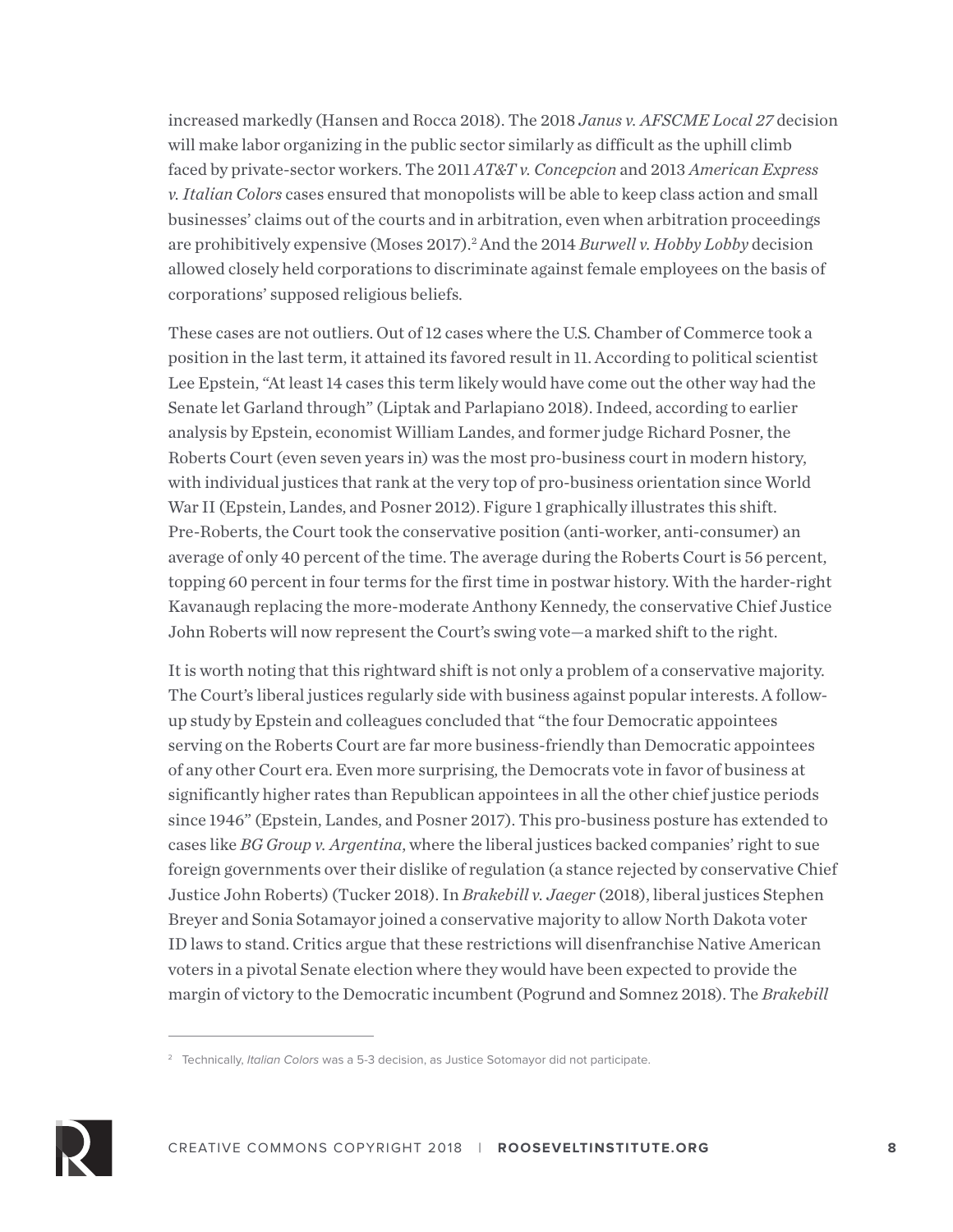decision comes after Breyer and Elena Kagan voted with conservatives in 2012 to declare the Affordable Care Act's Medicaid expansion unconstitutional (Fontana 2018).



**PERCENT OF ECONOMIC DECISIONS WITH A CONSERVATIVE DISPOSITION, BY TERM**

**FIGURE 1** Author's calculations, using Spaeth et al. 2018

In short, the Supreme Court, in its current form, has become a barrier to achieving the political, social, and economic progress that most Americans want to see from the government. The current structure of the Court encourages and allows justices to side with elites without having to face political consequences of their decisions. This is why some type of structural reform to close the democratic deficit is so important.

The next Congress will face the unenviable task of how to promote more democratic accountability on the Supreme Court. In the sections that follow, we lay out five strategies for doing so.

*The current structure of the Court encourages and allows justices to side with elites without having to face political consequences of their decisions.*

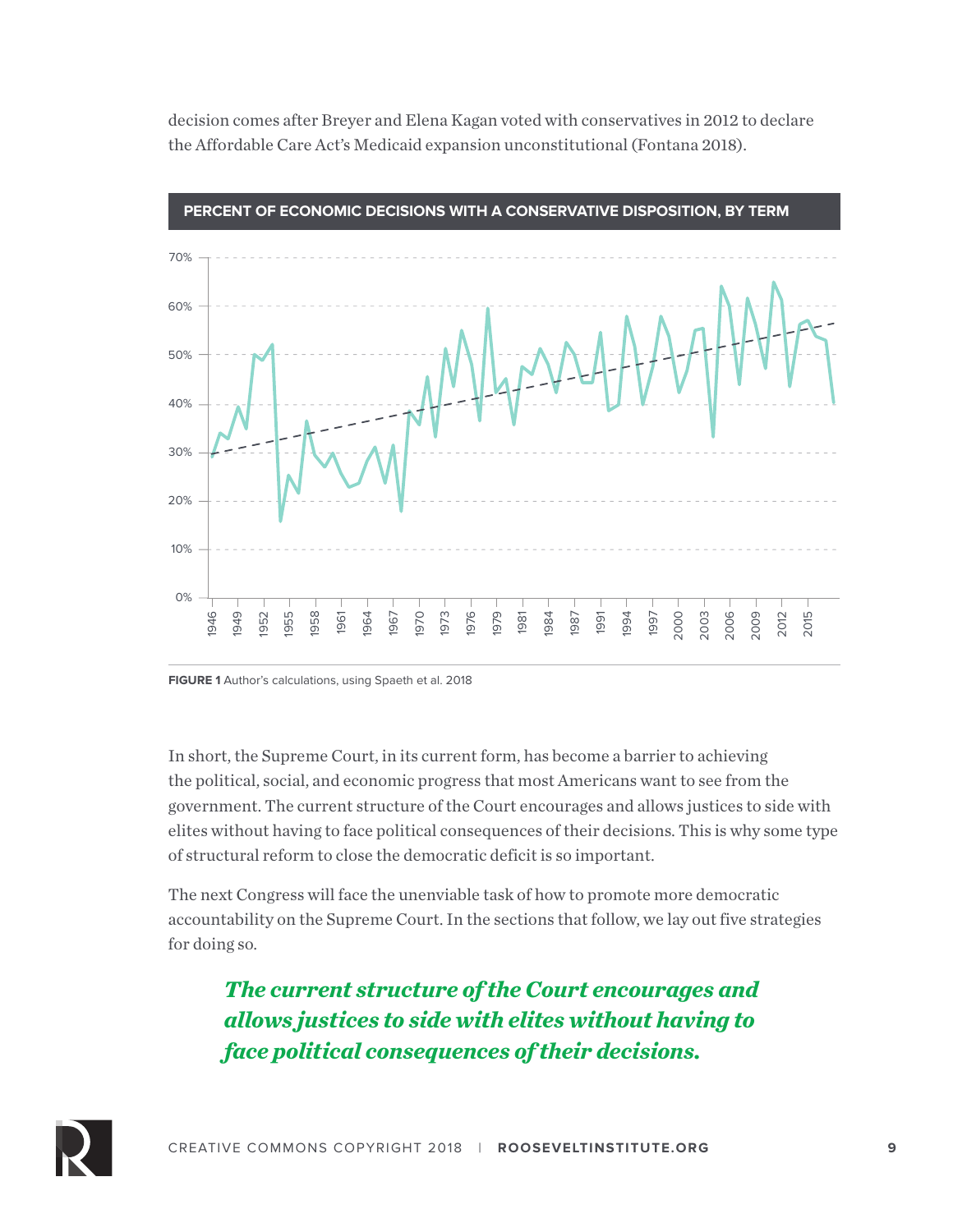# **Add Justices through Court Expansion**

*Pro: Can be and has been done by Congress. The shape and size of the judiciary is politically determined, and changes to (or threats to change) the composition seem to have been effective at promoting morally and socially desirable outcomes. More justices could provide more diverse viewpoints. Has a record of being tried and implemented at the state level.*

*Con: Might require a veto-proof majority. May result in an ever-increasing and unsustainable increase in the number of justices added whenever the party in control of Congress changes hands.*

### **There's nothing in the Constitution specifying the number of judges.**

The Constitution spells out a shared power between the executive and legislative branches on staffing the courts. Article II, Section 2(2) establishes that the president "shall nominate, and by and with the Advice and Consent of the Senate, shall appoint Ambassadors, other public Ministers and Consuls, Judges of the supreme Court, and all other Officers of the United States."

Yet nothing in the Constitution spells out just how many justices there should be. As a result, Court expansion and contraction (and proposals to do so) have been a recurring feature of U.S. political life. Congress—by statute and majority vote<sup>3</sup> —sets the number of justices that serve at any given time. On eight occasions, Congress has voted to change the number of seats on the Supreme Court. In 1789, there were initially only six justices, and statutes over the years had specified five, seven, eight, and even ten seats. Nine justices were not the norm until 1869. These changes are detailed in Table 1 (see Appendix). Because presidents can veto these judiciary acts and have the nomination power, these changes are easiest when Congress and the president are from the same party or otherwise agree on the change.



<sup>&</sup>lt;sup>3</sup> This paper does not address the filibuster, which (without reform) poses its own hurdles to majority rule (Reynolds 2017).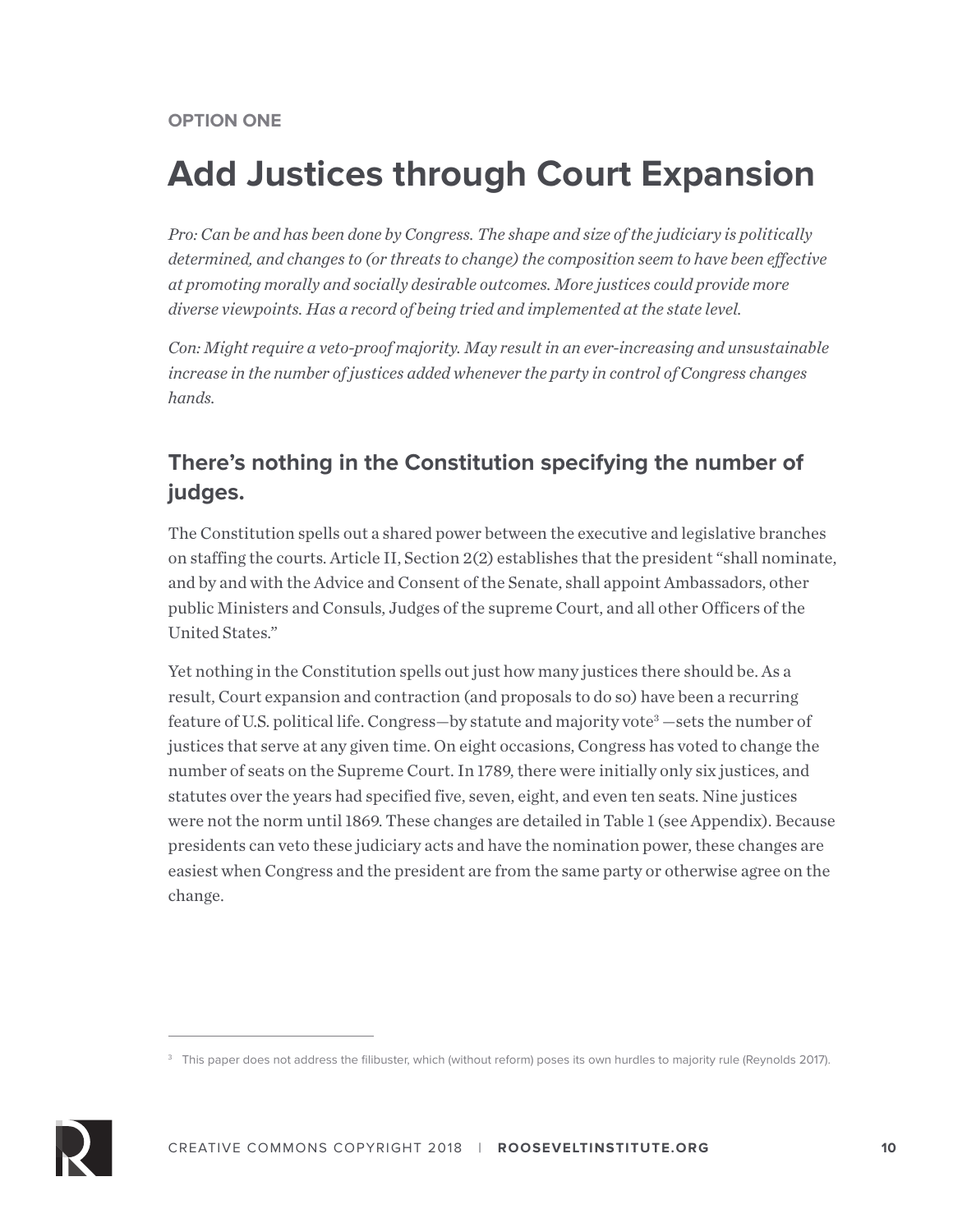#### **The shape and size of the early judiciary was politically determined.**

In the early days of the Republic, Federalists saw judicial power as a means of building legitimacy for the national government—as judges would come into contact with a wider swath of the population through their day-to-day activities in court. Moreover, these forebears of today's Republican Party saw judicial power as a to-be-desired substitute for military presence on the home-front. The crystallization of this agenda was the Judiciary Act of 1801, which created a system of 16 circuit court judgeships and eliminated the need for Supreme Court justices to spend half the year "riding circuit" to hear appeals from the district courts. The Jeffersonians (the forebears of today's Democratic Party) opposed this agenda, and so they repealed the 1801 Act and replaced it with their own: the Judiciary Act of 1802. In the process, they eliminated the 16 judgeships—even though this violated the Constitution's ban on the removal of judges in the absence of impeachment proceedings. Justice Samuel Chase was concerned that the repeal of the 1801 Act was unconstitutional and thought that the Court had the power to overrule it. Jeffersonians blocked this move by eliminating the Court's winter session, passing the 1802 Act in the interim, and launching impeachment proceedings against Chase (Engel 2011). While the latter effort did not culminate in a conviction, it sent a warning to justices to be modest in their jurisprudence. The message was received. For decades, only a few congressional acts (two to five, depending on the counter) were deemed unconstitutional on their face. Compare this to the 1990s, when the Court overruled Congress dozens of times in that decade alone (Kramer 2005; Keck 2017).

#### **Confrontations over court size happen at moments of moral crisis.**

The second major confrontation over court size came in the 1860s. In *Dred Scott v. Sandford* (1857), the Court ruled that the Missouri Compromise Act of 1820, by prohibiting slavery north of the 36th parallel, amounted to a taking of the property of slaveholders. Lacking in persuasive argumentation, the decision is regularly ranked as one of the worst Supreme Court decisions of all time, and Abraham Lincoln campaigned on a platform of overriding it. During the famous Lincoln-Douglas debates in 1858, Lincoln argued that, "the Dred Scott decision, as it is, never would have been made in its present form if the party that made it had not been sustained previously by the elections." Referring to Democrats' success in 1852 and 1856 elections, Lincoln drew a clear line between the agenda of justices' nominating parties and their decisions on the Court (Simon 2007).

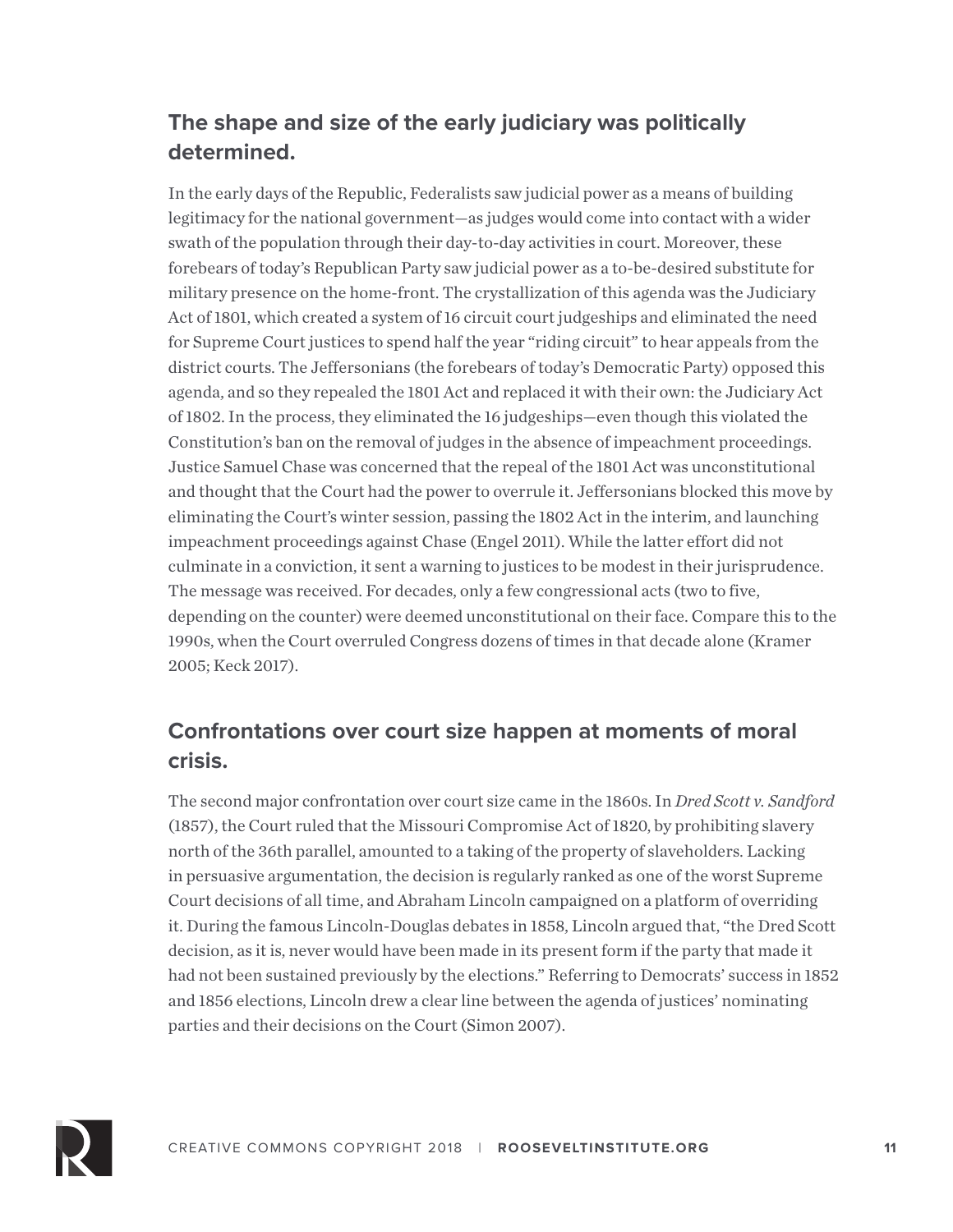In response, Lincoln and his allies took a number of size- and composition-related steps to neutralize and remake what they saw as the slave power of the Court. First, in 1862, he cut in half the number of justices that would have to come from the South by reorganizing the nine circuits. Second, that same year, he filled three vacancies on the Court with northern justices. Third, in 1863, he expanded the Court to include a tenth justice—also from a nonslave state (California). Fourth, he refused to enforce *Dred Scott*, banning slavery in the territories and issuing passports to Black Americans. Finally, in 1864, he appointed his Treasury Secretary Salmon Chase as chief justice.

After Lincoln's death, Radical Republicans continued his legacy of remaking the Court. In 1866, they reorganized the circuits yet again, so that only a single justice would come from the South. They also shrank the size of the bench down to seven, so that the Democratic president Andrew Johnson would not have any vacancies to fill. Finally, once Johnson was out of office, they passed an 1869 Act to expand the Court back to nine justices. This allowed Republican Ulysses Grant to fill four vacancies.

#### **Even threat of Court expansion can help produce jurisprudence that is less pro-business.**

Perhaps the most significant Court expansion effort was one that never actually happened.

During the so-called "Lochner era" from the 1890s through Franklin D. Roosevelt's (FDR) famous Court packing threat in 1937, justices bent on crimping the growth of the administrative state offered libertarian interpretations of substantive due process. The 1905 case that gave the era its name had voided New York's maximum hours law for bakers, on the grounds that it interfered with workers that might wish to labor for longer. This overall orientation carried into the 1930s. From 1934 to 1936, the Supreme Court heard 14 cases against New Deal policies and ruled against nine. The casualties included the 1933 National Industrial Recovery Act (NIRA)—which had promised, among other things, to bring unions to much of American industry.

The early New Deal-era Court's hostility to government activism did not neatly cut across partisan lines: The four-member conservative bloc included two Democrats, and the two swing justices were Republican. Even the three ostensibly liberal justices were unreliable allies. All three had joined three unanimous rulings against the New Deal issued on May 27, 1935, which came to be called Black Monday. These included decisions against NIRA (*A.L.A. Schechter Poultry Corporation v. United States*) and FDR's firing of a conservative commissioner on the Federal Trade Commission (FTC) (*Humphrey's Ex'r v. United States*). Liberal lion Louis Brandeis even authored the decision against mortgage moratoria, finding

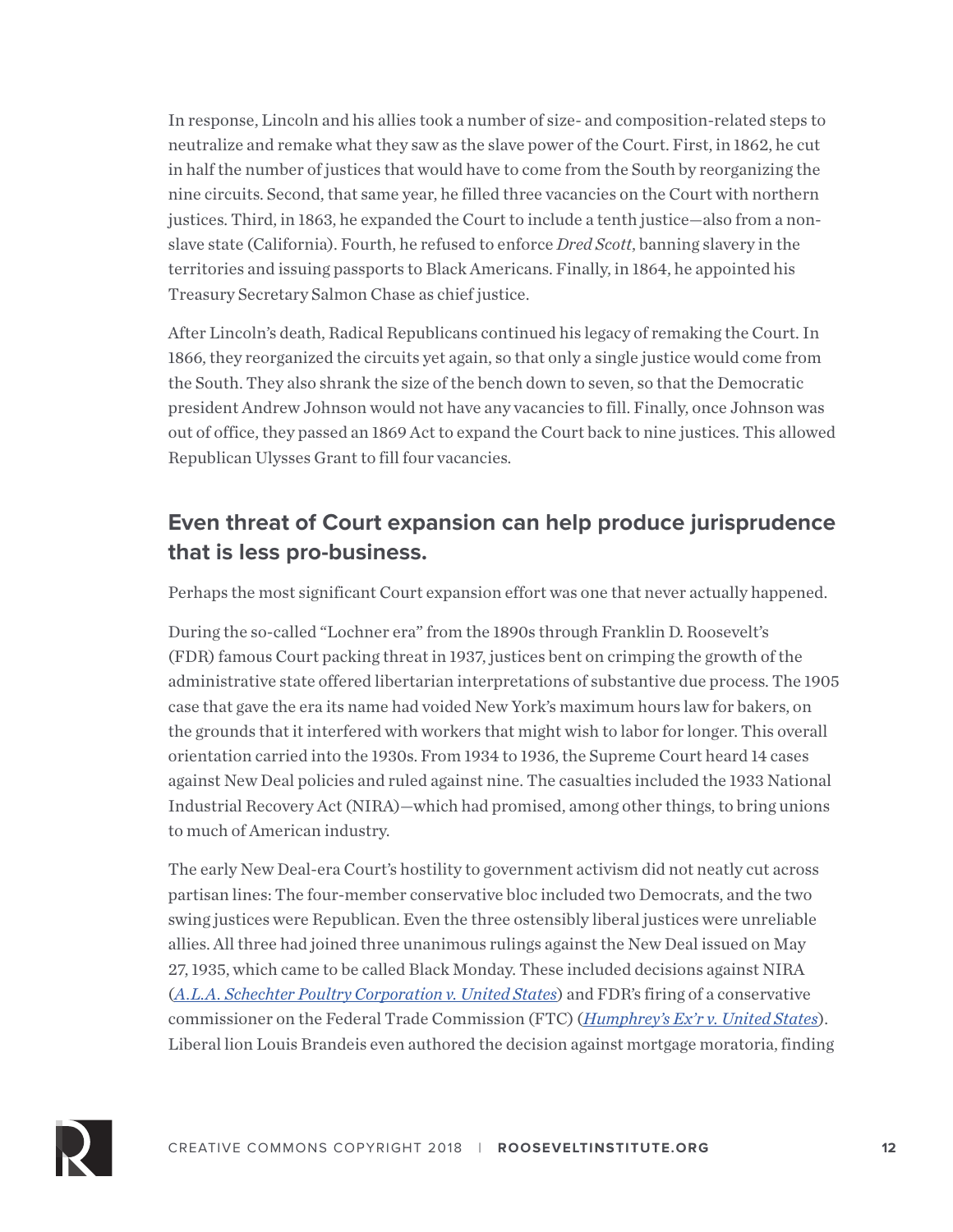them to be an unconstitutional seizure of banks' private property (*Louisville Joint Stock Land Bank v. Radford*). Another liberal, Benjamin Cardozo, was the only one to dissent in an earlier NIRA case (*Panama Refining Co. v. Ryan*), a dissent he described as but a "narrow" point of difference with the other eight justices.

Had such precedents been allowed to stand, much of the basic federal legislation Americans now take for granted would have been impossible to build. FDR had long sensed this, considering early in his first term a number of options to restrict the Court's judicial review powers. Yet public opinion was generally sour on these ideas—the Court was associated with the integrity of the Constitution itself (Leuchtenberg 1996). Nonetheless, FDR had triumphed in the 1936 elections, winning all but two states and the highest share of the popular vote in the history of the two-party system. He returned to office determined to find a way to unstick the New Deal.

On February 5, 1937, Roosevelt proposed the Judicial Procedures Reform Act, a bill that would have empowered him to appoint a new justice for every sitting one who refused to retire within six months of his seventieth birthday. At the time, six justices were already older than that, so the move would have expanded the Court to fifteen.

The president had timed that announcement to precede the February 8 oral arguments in *NLRB v. Jones & Laughlin Steel Corp.*, which dealt specifically with the 1935 Wagner Act's prohibition on discrimination against union members and more generally whether the federal government could regulate labor relations. Roosevelt's March 9 radio fireside chat further addressed his aims, noting how his 1933 financial crisis response had only narrowly survived Court review:

"The change of one vote would have thrown all the affairs of this great nation back into hopeless chaos. In effect, four justices ruled that the right under a private contract to exact a pound of flesh was more sacred than the main objectives of the Constitution to establish an enduring nation. . . . The Court has been acting not as a judicial body, but as a policymaking body. . . . We have, therefore, reached the point as a nation where we must take action to save the Constitution from the Court and the Court from itself."

The effect of FDR's threat was immediate. Within weeks, in what came to be called "the switch in time that saved nine," the two swing votes joined with the three liberals to uphold

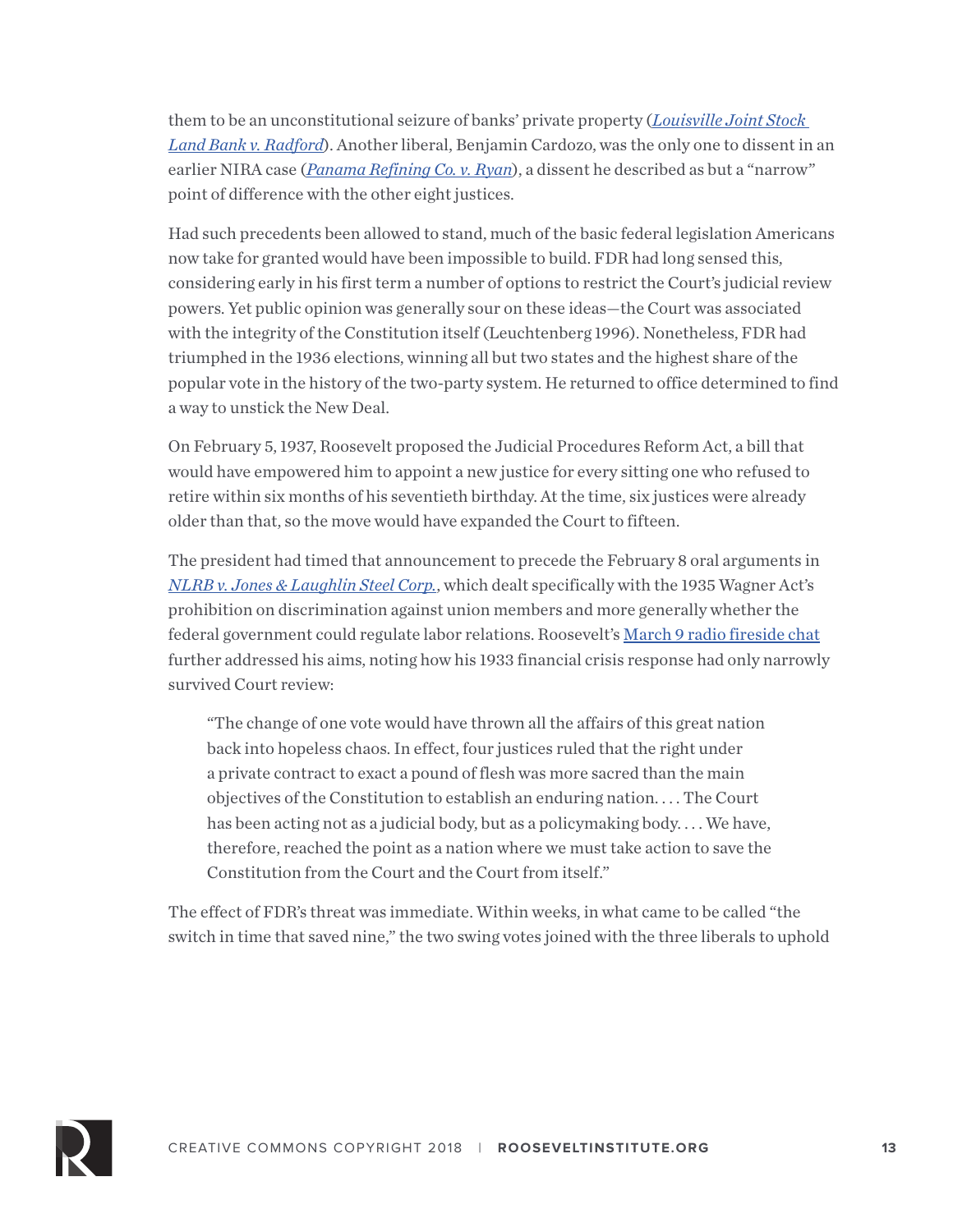the Wagner Act and Washington State's minimum wage law.4 By 1941, emboldened with serious legal protections for the first time, union density doubled (even before the U.S. entry into World War II, when industrial mobilization led to further gains). And by that time, enough retirements and deaths had taken place to allow Roosevelt to appoint a majority of the court. For the rest of Roosevelt's presidency, the Court blessed 100 percent of the New Deal initiatives identified by Calvert.

### **Court expansion is democratic and could be done in a stability enhancing way.**

There is a more contemporary reason why policymakers might consider expanding the size of the Supreme Court. In all of the previous Court expansion episodes, there was the equivalent of one justice for every 5 million Americans. In contrast, today, there is one justice for every 35 million Americans. (The change over time is shown in Figure 2.) While justices do not represent people in the same way that legislators do, they nonetheless set policy through judicial review and interpretation. Having only nine voices to set the priorities for 328 million Americans limits the diversity of perspectives that the justices consider. If we were to have similar proportions between citizens and justices as those President Lincoln established, we would have 77 justices today. Seen in that light, 15 justices (proposed by FDR and a number common to many Court reform proposals) does not seem like so many. To avoid tit-for-tat spirals between the political parties, the expansion of the Court could be stretched out over several election cycles. (Though this would ultimately only be stable if both parties trusted the other—which may take a constitutional amendment of the kind explored later in this paper.)

*While justices do not represent people in the same way that legislators do, they nonetheless set policy through judicial review and interpretation. Having only nine voices to set the priorities for 328 million Americans limits the diversity of perspectives that the justices consider.*



<sup>4</sup> As historians have noted, one of the two justices to flip had already done so (on the Washington State minimum wage law) by the time the court packing plan was formally announced (Shesol 2010). Nonetheless, the NLRB decision did post-date the announcement, and the Court's pattern flipped from mostly hostile to the New Deal to 100 percent supportive—a striking pattern, even if definitive proof of the precise impact of the court expansion plan is difficult to establish.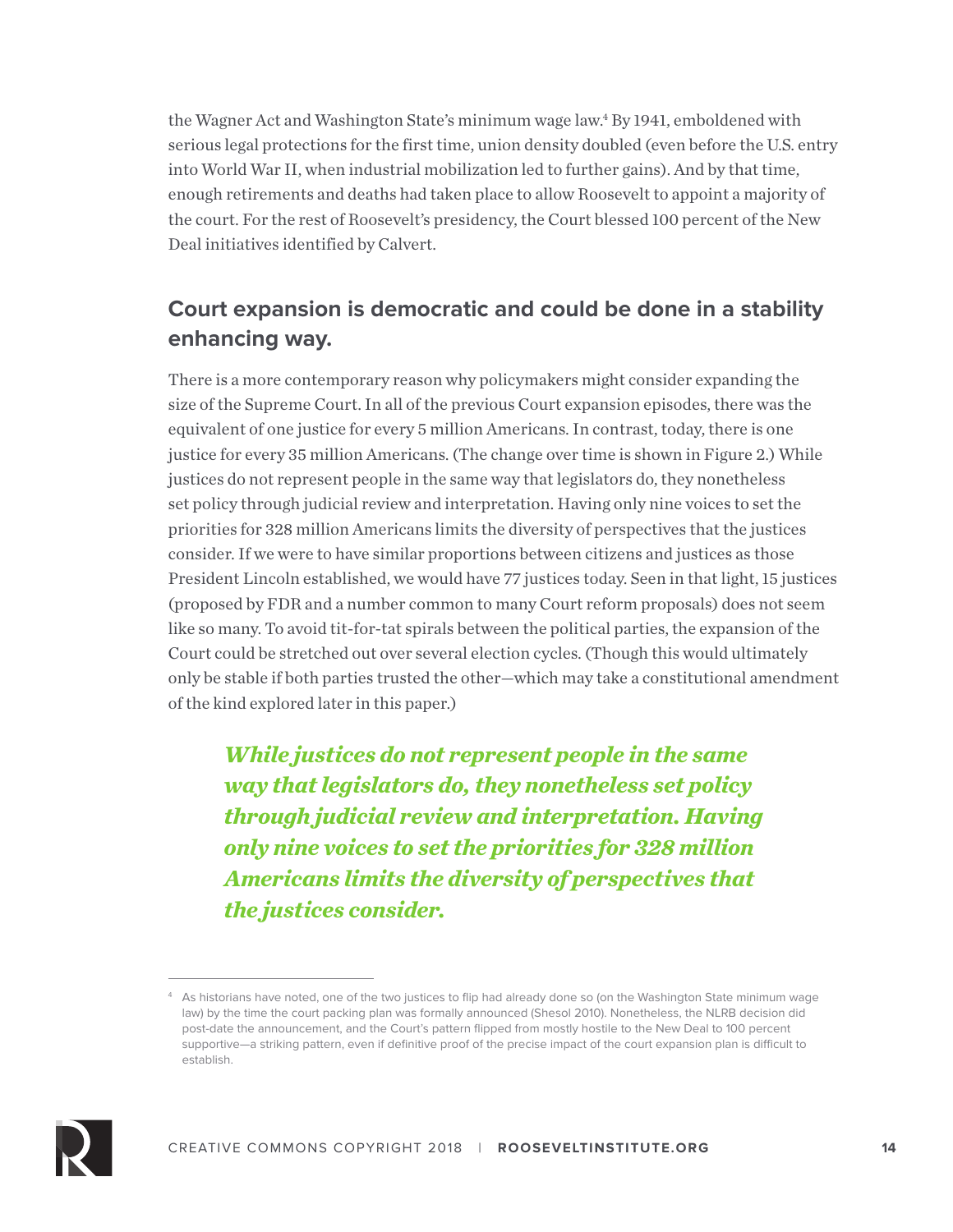



#### **Policymakers have initiated court expansions at the state level.**

The 50 state supreme courts vary in membership between five and nine justices. Several state policymakers have been very active in introducing Court expansion or size changes at the state level, including:

- **• Arizona**: Republicans in the Arizona legislature passed a bill expanding the Arizona Supreme Court from five to seven members, thus giving two additional appointment opportunities to Republican Governor Doug Ducey. The legislative sponsor explained the change as creating "greater opportunity for diversity on the court, there will be more legal minds looking at critical issues and hopefully the opportunity to take on more cases and a diversity of opinion" (Sanchez 2016).
- **• Florida**: Republican legislator Bill Posey introduced a bill to expand the Florida Supreme Court from 7 to 15 justices after the Court ruled against the use of public money for vouchers for use in Catholic schools (Raftery 2013).

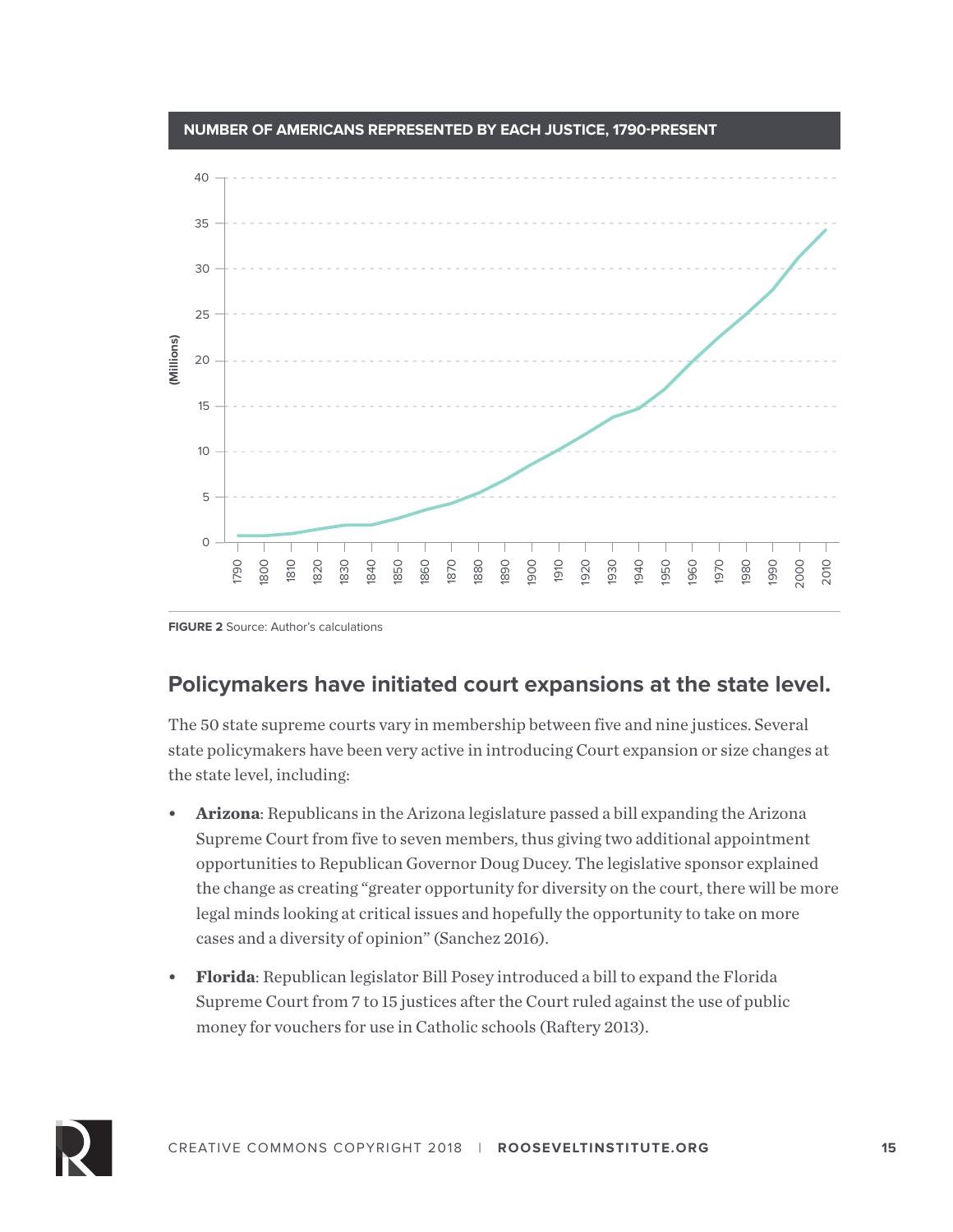- **• Georgia**: Republican Governor Nathan Deal signed legislation expanding the Georgia Supreme Court from five to seven. This allowed him two additional appointments, at a time when the jurisdiction of the Court was shrinking. A former chief justice explained the decision in the following terms: "I know a number of people who believe that if the court contained more 'friends,' more cases would be decided the way they want them to be" (Bluestein 2016).
- **• Iowa**: In 2009, the Iowa Supreme Court unanimously ruled in favor of gay marriage rights. Republican legislators responded by proposing to expand the size of the court from seven to nine members. Other bills exposed justices to impeachment if they did not rely solely on selected sources of law (Leonard 2016). Additionally, Republican antiabortion groups organized to successfully oust three of the justices who supported the ruling. According to The Des Moines Register, it was the first time any Iowan supreme court judge had lost their retention election since 1962 (Schulte 2010).
- **• Michigan:** One of the only recent times that Democrats led a court expansion was in Michigan, but this effort was derailed after a union website posted a slideshow explaining the move as part of an agenda for "Changing the rules of politics in Michigan to help Democrats" (Yeoman 2016).
- **• Montana**: Republican lawmakers pushed to reduce the Montana Supreme Court from seven to five members in order to overburden the court's docket and press it into embracing tort reform (Raftery 2011).
- **• North Carolina**: Republican lawmakers attempted to shrink the size of the state's Court of Appeals in order to deny the Democratic governor an opportunity to fill vacancies (Raftery 2017c).
- **• Oklahoma**: Republican lawmakers proposed shrinking the state supreme court from nine to five over anger at abortion rulings (Raftery 2017a).

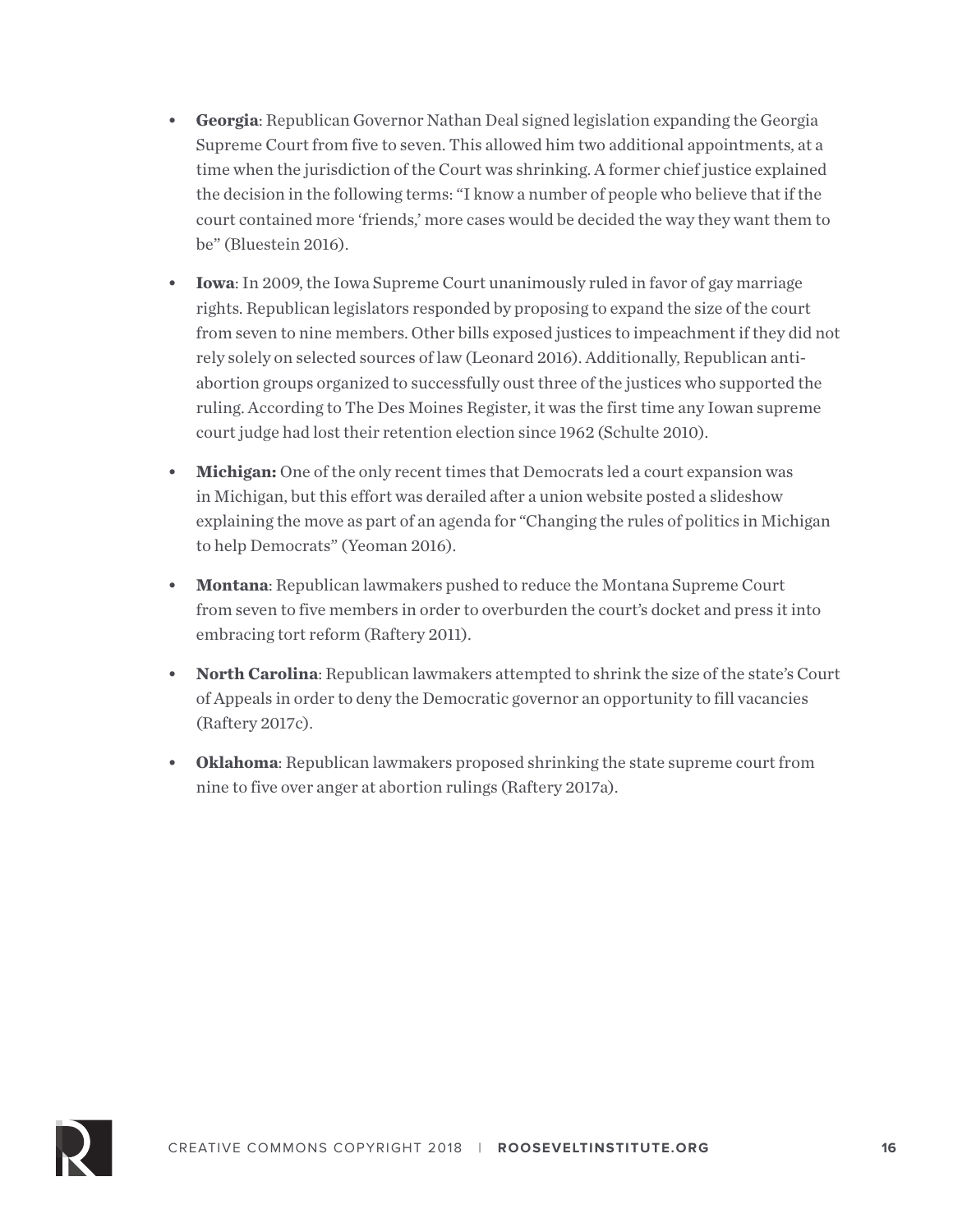### **Remove Justices through Impeachment**

*Pro: Judicial impeachment can be and has been done by Congress. Impeachable offenses cover moral failures, lying, and other troubling behaviors, such as allegations of sexual misconduct. Impeachments are not subject to presidential veto or Court review.* 

*Con: Convictions require two-thirds of the Senate—a high bar. Is a justice-specific, rather than a systematic, response. Observers may doubt whether Republican senators would support impeaching a justice nominated by a fellow Republican—although recent history has instances of Democrats doing so for Democratic-appointed judges.*

#### **Impeachment is constitutional.**

The U.S. Constitution follows its British forebears in allowing for impeachment of public officials. Article I, Section 2(5) states that "The House of Representatives … shall have the sole Power of Impeachment," while Article I, Section 3(6) reads that "The Senate shall have the sole Power to try all Impeachments." Article I, Section 3(7) specifies the consequence of impeachment: "removal from Office, and disqualification to hold and enjoy any Office of honor, Trust or Profit under the United States."

#### **Judges can be and have been impeached.**

While much contemporary discussion of impeachment focuses on proposed removals of presidents, judges are, in fact, the only officials that have ever been convicted. All of the successful impeachment convictions in U.S. history (eight) were against judges, who also represented a majority of the nineteen impeachments handed down by the House of Representatives. This makes sense: The monarchy-averse founders were so distressed by even four-year presidential terms that they gave Congress the ability to remove them midcourse, so of course they would feel doubly cautious about lifetime judicial appointments one of only two job specifications (the other being a non-diminishable salary). Table 2 (see Appendix) lays out all eight convictions made by the U.S. Senate for the entirety of U.S. history. Alcee Hastings, a judge impeached in 1989, perhaps inadvertently gave an indication as to why the impeachment power is so important. In his defense at the Senate trial, he suggested that "an article III judge has a property right" in his post (Bingaman 1989, 20). Nothing could be further from the founders' intent.

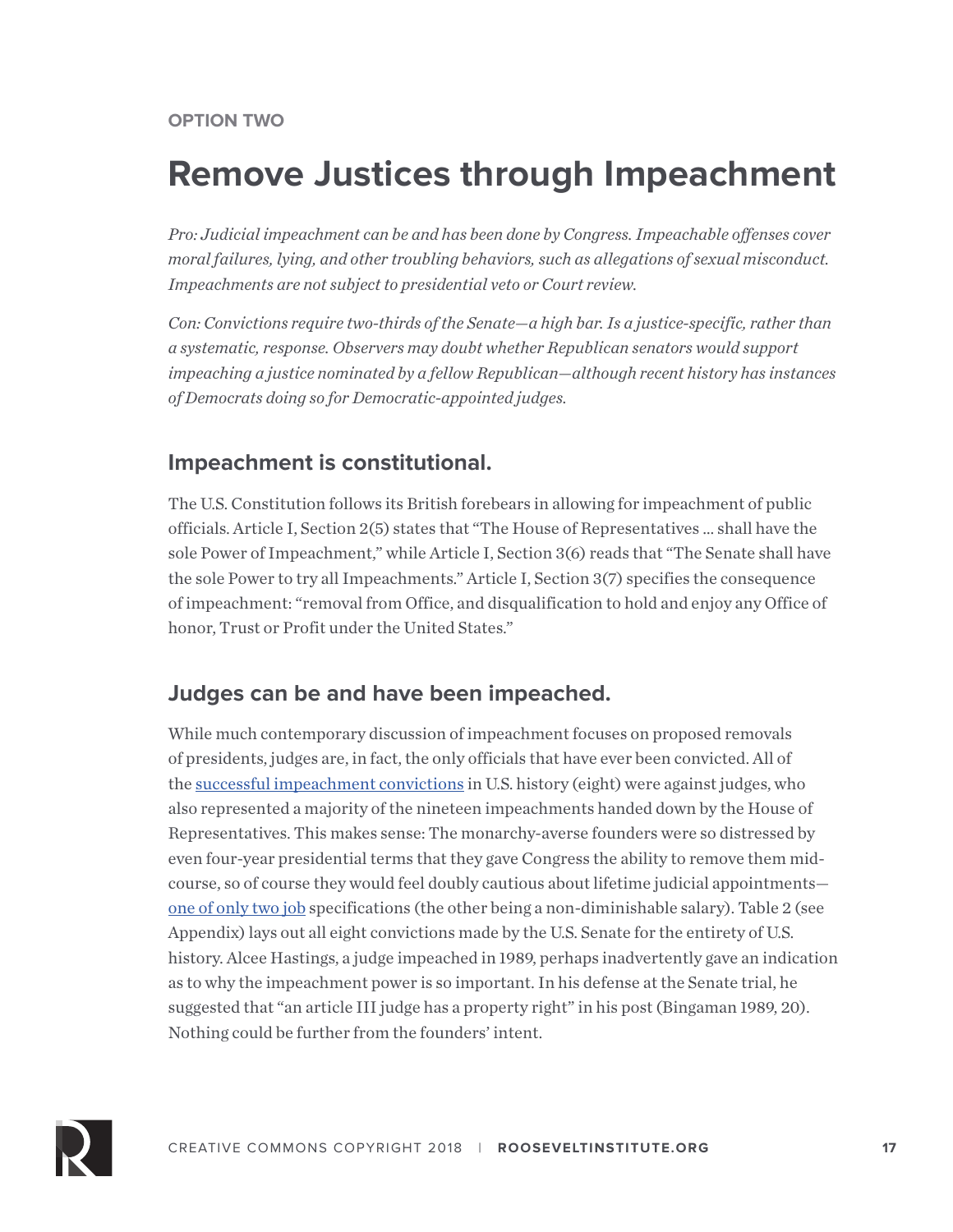#### **Impeachment is a remedy for political misbehavior, not criminal.**

Impeachment is designed to punish political and administrative offenses. As Alexander Hamilton wrote in the Federalist 65, the Senate's impeachment jurisdiction relates to "those offenses which proceed from the misconduct of public men, or, in other words, from the abuse or violation of some public trust. They are of a nature which may with peculiar propriety be denominated POLITICAL, as they relate chiefly to injuries done immediately to the society itself."

This understanding has carried through to the present day. In the words of a member of the House of Representatives managing a recent Senate impeachment trial,

"Impeachment, as all precedents indicate, is not a criminal proceeding. Rather, the Constitution establishes and the framers, the Congress and constitutional scholars have consistently concluded-that impeachment is a remedial proceeding designed to protect the institutions of Government and the American people from abuse of the public trust. In this country, impeachment has never functioned as a criminal process. Impeachment does not require an indictable offense as a basis for removal from office. Impeachment does not require proof beyond a reasonable doubt to establish the allegations. Impeachment does not call for trial by jury. Impeachment is not subject to presidential pardon. And above all, the purpose of impeachment is not to punish an individual, but rather to preserve and protect our constitutional form of Government" (Bingaman 1989, 38).

In sum, impeachment is not and need not be triggered by the committing of a crime.

Article II, Section 4 of the Constitution specifies that all civil officers of the U.S. (which includes both judicial and executive branch officials who take an oath of office) "shall be removed from Office on Impeachment for, and Conviction of, Treason, Bribery, or other high Crimes and Misdemeanors." High crimes and misdemeanors are not defined, but the term comes from the law of England, where it was used on numerous occasions to impeach ambassadors and other officers of the crown. According to a recent scholarly review of English impeachment cases, impeachable high crimes and misdemeanors included misappropriation of funds, appointing unfit officers, using lawsuits as threats, not paying governmental bills, detaining political enemies, and signing harmful treaties (Sunstein 2017).

While that review concluded that there were legal limits on the impeachment power, the controlling case (*Nixon v. U.S.*) found that impeachment was a non-justiciable political question solely for Congress to resolve. Indeed, the justices asked in that case whether an

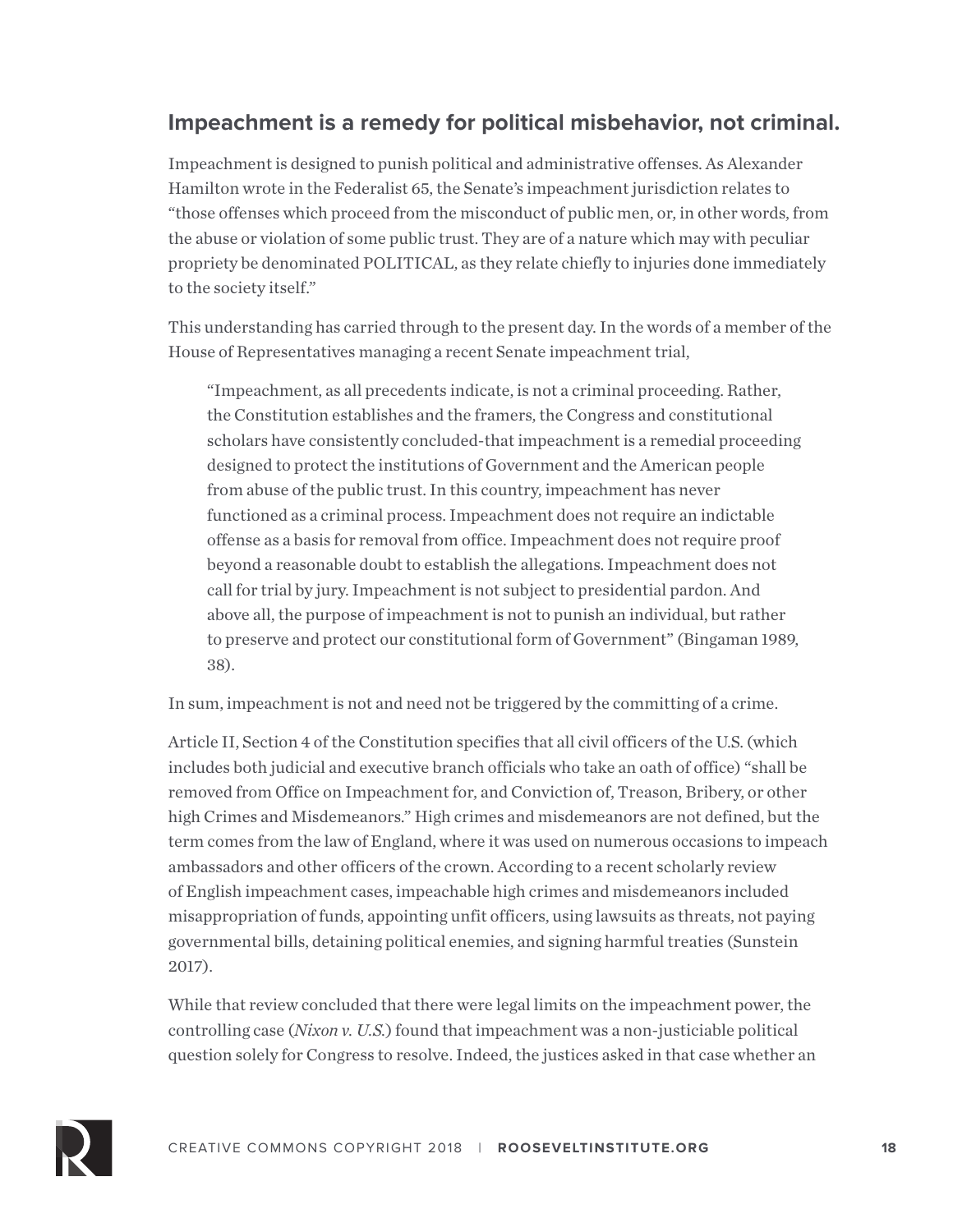impeachment could be handed down "without any procedure whatsoever," simply because senators thought that a judge was "a bad guy." Both the solicitor general and majority opinion seemed to agree that this was possible.5

#### **Justice Brett Kavanaugh Has Arguably Committed Impeachable Offenses**

The last four impeachments—all, since 1986, fairly recent—were over some version of judges making false statements. The first impeachment conviction (in 1804) was over drunkenness influencing judicial conduct, while the second (in 1862) was over meddling in politics. Brett Kavanaugh—whom senators have accused of lying under oath, playing politics, and possibly having a drinking problem—could fit the historic pattern.

Truthfulness is paramount. In a recent impeachment case, House managers noted that, "Because truth is such an indispensable element of our judicial system, with federal judges entrusted with the important task of assessing credibility and finding the truth in cases that come before them, the notion of permitting a proven liar to sit on the bench strikes at the heart of the integrity of the judicial process.... [While a judge may have a] personal interest in retaining the high privilege of serving as a federal judge … this was less important than private rights of liberty and property at stake in criminal and even some civil cases … a lesser standard of proof helps to ensure that public confidence in the integrity of the judiciary will not be compromised. This is not simply an employment dispute between Congress and [a judge]. The preeminent public interest in an untainted judiciary must be recognized in an impeachment proceeding" (Fowler 1989, 88, 93). In other words, while executives may be impeached for maladministration, justices are particularly impeachable for anything that brings into question their propensity to tell the truth—and nothing but the truth.

In that case, House managers gave weight to the fact that a judge's allegedly perjury in a "closing statement to the grand jury was not spontaneous, but was prepared in writing by [the judge] prior to his grand jury appearances…." (Fowler 1989, 78). In other words, lying under oath—especially when part of the lie was not spontaneous but was written down in a premeditated fashion by a judge—could be grounds for removal. In Kavanaugh's case, he swore under oath in his opening statement on the day of testimony over Dr. Christine Blasey Ford that "I wrote [this statement] myself yesterday afternoon and evening, [and] no one



<sup>&</sup>lt;sup>5</sup> Legal scholar Aziz Huq has suggested two additional avenues to effectively remove Kavanaugh from the Court. First, a new president could appoint and the Senate could confirm his appointment to a lower federal court. Second, Congress admits, neither approach has been used in a Supreme Court context (Huq 2018).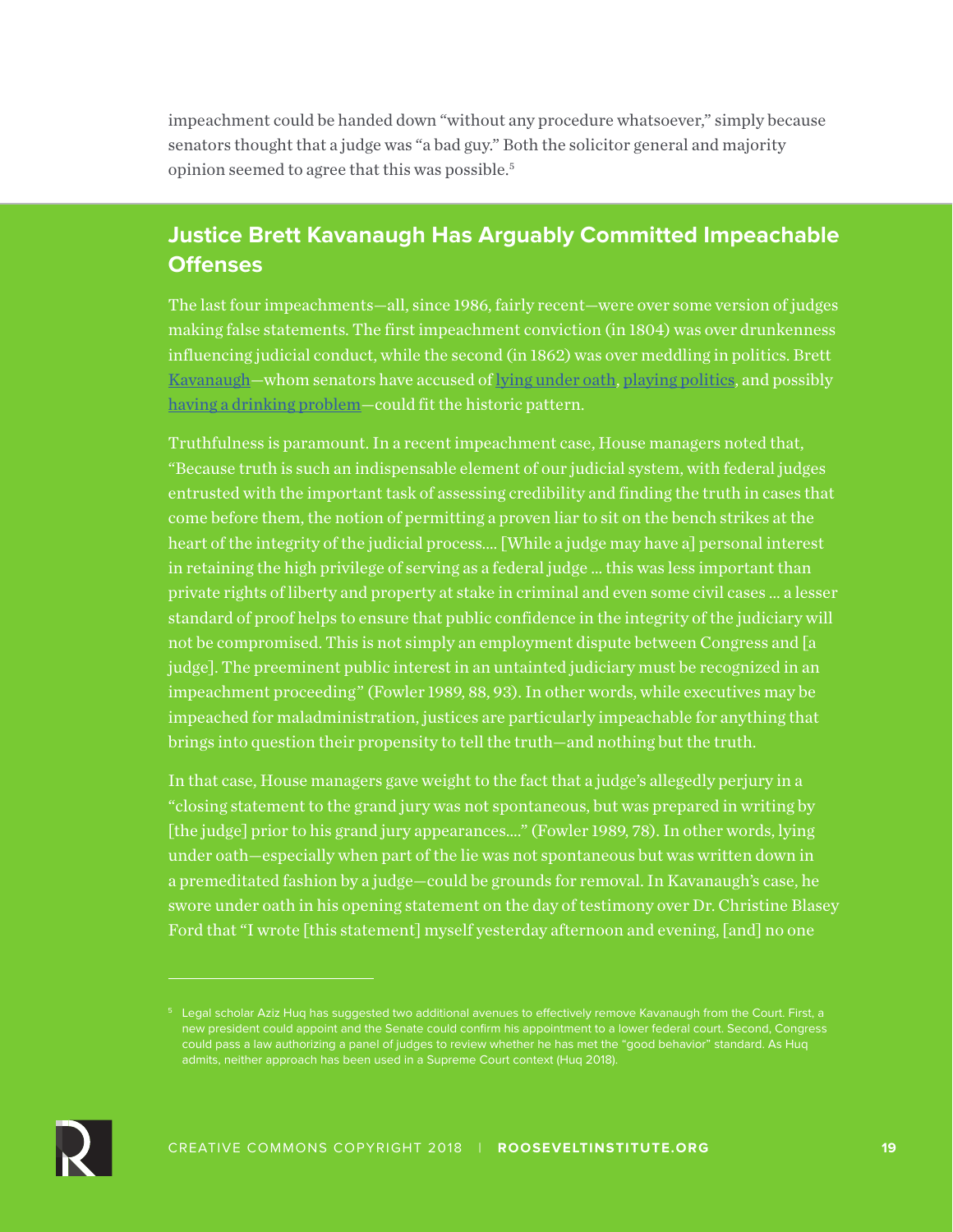has seen a draft or [sic] it except for one of my former law clerks." Thus, the statement was both intentional and his alone. If any part of that testimony were later found to be a lie or misrepresentation, this would be the type of behavior that has preoccupied Congress in the past.

Another impeachable offense is falling short of high standards. In then-Senator and now Judiciary Committee Chairman Chuck Grassley's (R-IA) words in voting for the impeachment conviction of a federal judge, "To be entrusted with a lifetime office that has the potential power of depriving individuals of their liberty and property, is, indeed, a very great responsibility. Consequently, a Federal judge must subscribe to the highest ethical and moral standards. At a minimum, in their words and deeds, judges must be beyond reproach or suspicion in order for there to be integrity and impartiality in the administration of justice and independence in the operation of our judicial system" (Fowler 1989, 448). In the most recent impeachment hearing, Jeff Sessions—then the Republican senator from Alabama and Trump's former attorney general—stated that the accused's "behavior should serve as a reminder to the President of the critical importance of vetting his nominees and as a reminder to this body that a thorough confirmation process is imperative. The process should always emphasize character, integrity, mental and emotional health, and high morals" (Ibid, 617).

Another type of impeachable offense is demonstration of poor judgment of the kinds of behaviors that might bring embarrassment to the government. In a joint statement in the most recent Senate impeachment case in 2010, Senators Claire McCaskill (D-MO) and Orrin Hatch (R-UT) noted that nominees for judgeships are asked "whether anything in his personal life could be used by someone else to intimidate or influence him, could be publicly embarrassing to him or the President, or could affect his nomination." In that case, a judge did not disclose potentially damaging information, such as a corrupt kickback scheme with bail bondsmen. In his defense, he argued that he did not disclose this information because he did not think that he had done anything wrong. McCaskill and Hatch wrote that the judge "was never asked whether he personally thought anything in his personal life was improper or embarrassing. There would be little value in asking such a question. [The judge] was asked whether anything in his personal life could be viewed by others, or by the public, as embarrassing or, more importantly, affect his nomination. Not only is that important information for the confirmation process, but it is information that in most cases can come only from the candidate or nominee." The senators argued that the judge had awareness that some of his actions could be seen in a negative light, as evidenced by his efforts to conceal them from the Senate. They concluded that, "This dishonest participation in the confirmation process undermined the integrity of that process and possibly deprived the Senate of information that would have mattered in considering his nomination. His

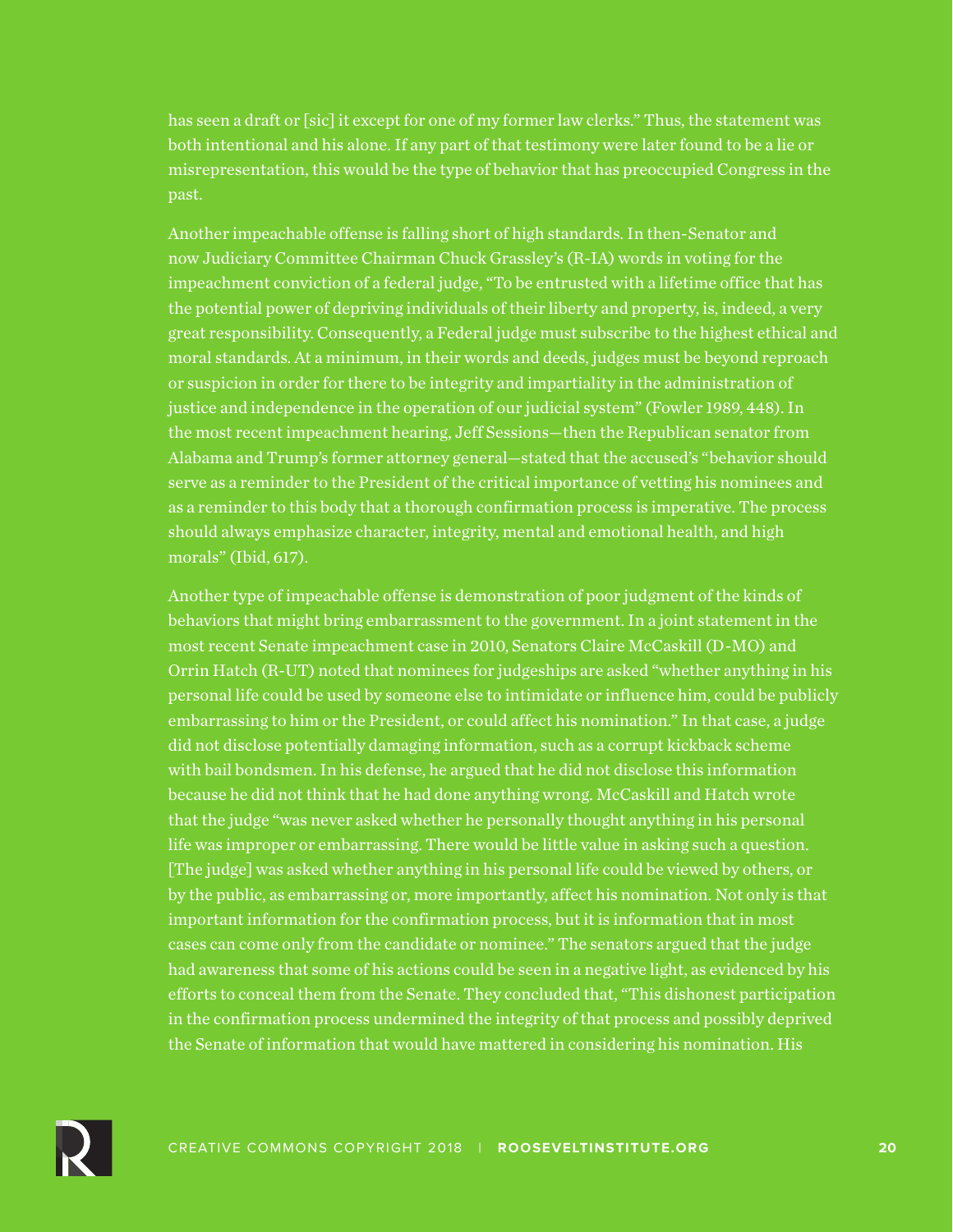negative answers to questions he was actually asked were material and demonstrably false" (McCaskill 2010). In Kavanaugh's case, impeachment officers could argue that his misrepresentation of slang terms and evasive tactics deprived the Senate of useful information and thus undermined the integrity of the process.<sup>6</sup>

#### **Impeachment cannot be undone by the president or courts.**

Unlike normal legislation, the president may not veto an impeachment. Article II, Section 2(1) limits the president's pardon power to the granting of "Reprieves and Pardons for Offences against the United States, *except in Cases of Impeachment*" (emphasis added).

Similarly, the Supreme Court cannot review impeachments. Hamilton's Federalist 65 gave various reasons why the founders gave impeachment powers to the Senate, rather than the Supreme Court:

"It is much to be doubted, whether the members of that tribunal would at all times be endowed with so eminent a portion of fortitude, as would be called for in the execution of so difficult a task; and it is still more to be doubted, whether they would possess the degree of credit and authority, which might, on certain occasions, be indispensable towards reconciling the people to a decision that should happen to clash with an accusation brought by their immediate representatives. A deficiency in the first, would be fatal to the accused; in the last, dangerous to the public tranquillity. The hazard in both these respects, could only be avoided, if at all, by rendering that tribunal more numerous than would consist with a reasonable attention to economy.… The awful discretion which a court of impeachments must necessarily have, to doom to honor or to infamy the most confidential and the most distinguished characters of the community, forbids the commitment of the trust to a small number of persons."

In other words, the severity of the impeachment punishment necessitates that dozens of senators, rather than a handful of judges, be convinced of the merits.

In 1993, the Court affirmed in *Nixon v. U.S.* that impeachment involves a non-justiciable political question. The case was decided after Walter Nixon—an impeached judge challenged his treatment by the U.S. Senate. Chief Justice William Rehnquist—a conservative judge—determined that "Judicial involvement in impeachment proceedings, even if only for purposes of judicial review, is counterintuitive because it would eviscerate



<sup>&</sup>lt;sup>6</sup> The fact that Kavanaugh's alleged rape attempt pre-dated his judicial service would not be a bar against impeachment. The Senate convicted Judge Thomas Porteous for "pre-federal" activities by margins of 96-0 and 69-27.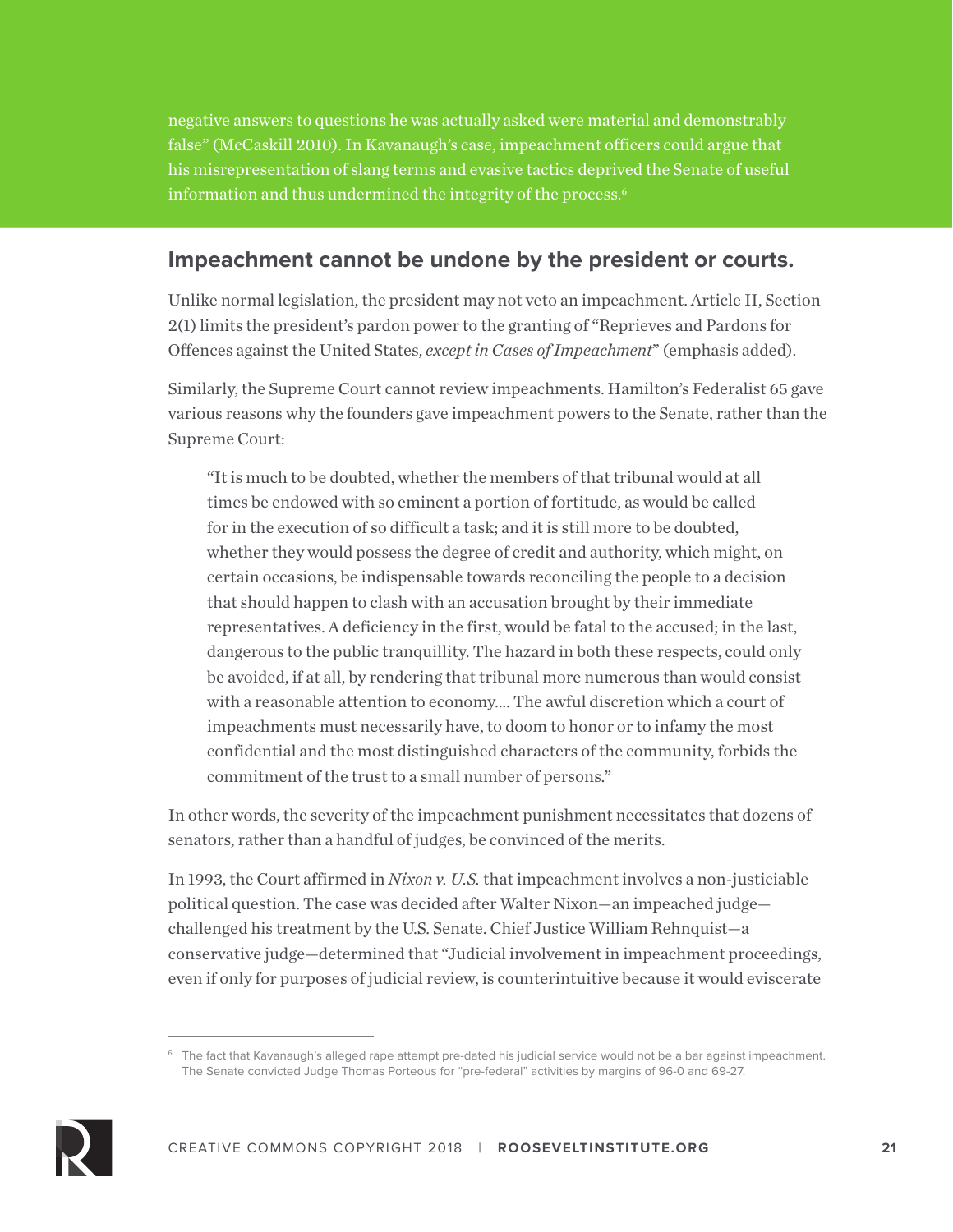the 'important constitutional check' placed on the Judiciary by the Framers.… Nixon's argument would place final reviewing authority with respect to impeachments in the hands of the same body that the impeachment process is meant to regulate." In other words, because justices can be impeached, it would be inappropriate for them to be able to counteract their own impeachment.

### **Parties—most recently Democrats—have voted to impeach judges of their own party.**

Some observers might question whether Republican senators would vote to convict Republican-appointed justices. While a valid political question, the historical precedent is clear. While the first five impeachment convictions (1804 to 1986) were handed down by Senate majorities of the opposite party to that of the president that initially appointed the judge on trial, the three most recent impeachments (1989 to 2010) were by a Democraticcontrolled Senate of a Democratic-appointed judge. Thus if, say, Republicans wished to provide impeachment votes for Republican-appointed Kavanaugh, they would be acting consistently with the most recent history.

That is not to say that impeachment is easy or even likely: The process is highly demanding. The Constitution creates several hurdles to impeachment. As Chief Justice William Rehnquist wrote in Nixon v. U.S., the founders created two "safeguards to keep the Senate in check. The first safeguard is that the whole of the impeachment power is divided between the two legislative bodies, with the House given the right to accuse and the Senate given the right to judge. This split of authority "avoids the inconvenience of making the same persons both accusers and judges; and guards against the danger of persecution from the prevalency of a factious spirit in either of those branches." The second safeguard is the two-thirds supermajority vote requirement. Hamilton explained that "[a]s the concurrence of twothirds of the senate will be requisite to a condemnation, the security to innocence, from this additional circumstance, will be as complete as itself can desire." As the Senate has rarely been two-thirds composed of members of the same party, impeachment has thus always by necessity been a bipartisan affair.7



 $\sigma$  One could make a principled democratic argument that—were a party to be so electorally successful that it persuaded voters to give it two-thirds of the Senate seats—it would be within its rights to impeach the entirety of the Court to make way for its own selections to the bench. After all, it would be deeply countermajoritarian to have a court rule against the policy priorities of such an overwhelming expression of the voters' will. As a historical matter, there have been only two periods when one party has had super-majority control of the Senate: the Republicans in the 1860s and Democrats in the 1930s. Thus, the Humphrey and Ritter impeachments could have been driven through with just one party's support.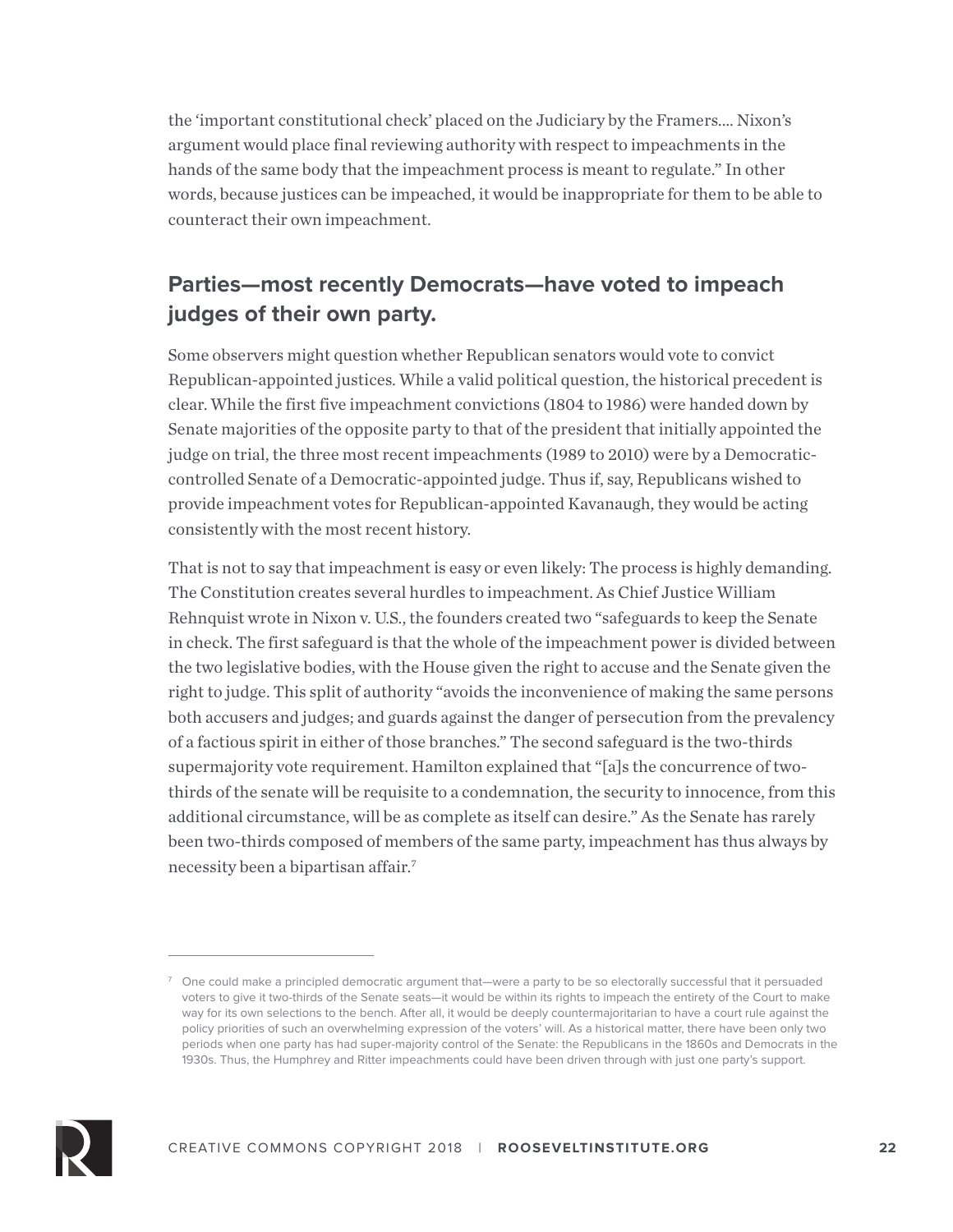Moreover, public opinion may sour on high-profile impeachments. Before Republicans began impeachment proceedings against President Bill Clinton, the Arkansan had 40 percent approval ratings. By the time the process wound up, approval had rallied to nearly 70 percent. Among those that opposed impeachment, high percentages saw Clinton's supposed misconduct as a private (not a public) matter, and the impeachment process as a political vendetta by partisan Republicans (Jacobson 2000).

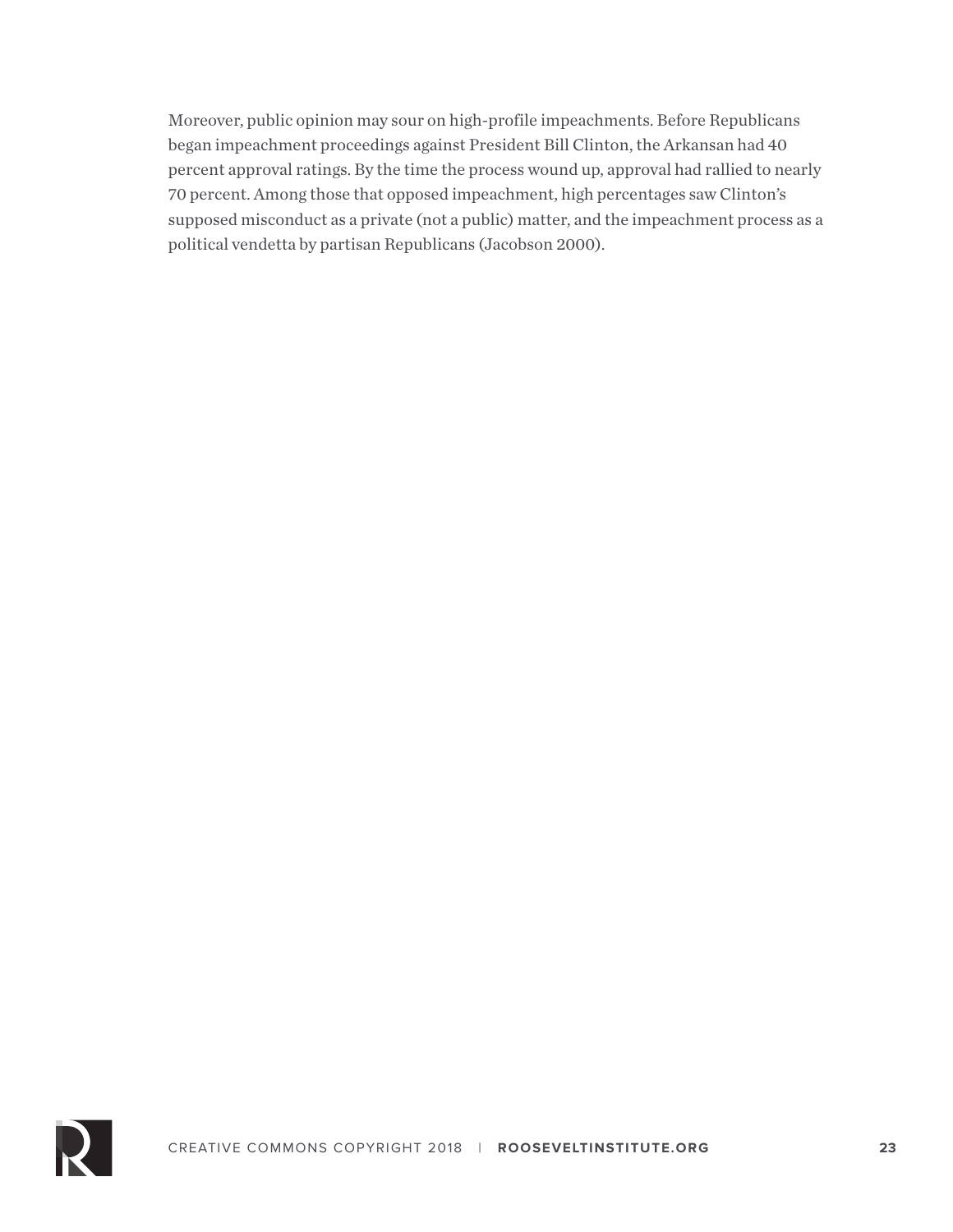# **Limit the Court's Ability to Hear Certain Categories of Cases by Changing Its Appellate Jurisdiction**

*Pro: Is a common and constitutional way that Congress exercises checking and balancing of the Court. Has a record of being tried and implemented at the state level.*

*Con: Might require a veto-proof majority. Can seem overly technical, which may inhibit democratic participation and public awareness.* 

#### **Changing the Court's jurisdiction is constitutional.**

If the public is concerned that the Court is approaching certain legal questions (say corporate regulation or racial justice) in a systematically biased way, there's a straightforward way to remedy this: deny them the opportunity to hear those cases. This is constitutional. The Constitution does not precisely define the Supreme Court's appellate jurisdiction (i.e., ability to hear appeals from lower courts), providing only that it extends to cases and controversies arising under federal law "with such Exceptions, and under such Regulations as the Congress shall make" (Article III, Section 2(2)). While the Court early on determined that it has a hard prohibition on giving legal advice to the other branches of government, much of the exact scope of its appellate powers has varied over time.

In B*ank Markazi v. Peterson* (2016), the Roberts Court has interpreted Congress' power as fairly broad, going up to and including legislating a change in rules that could affect the outcome of litigation already pending before the Court (so long as it does not dictate a casespecific outcome). A Congressional Research Service review of legal scholarship and courtcurbing legislation (mostly if not all by Republicans) concluded that the outer boundary of jurisdiction-stripping is murky—as even constitutional questions might be susceptible to being removed from Court oversight (Thomas 2005). That is not to say that there might not be pushback from plaintiffs and the Court itself, only that jurisdictional changes have a precedent.

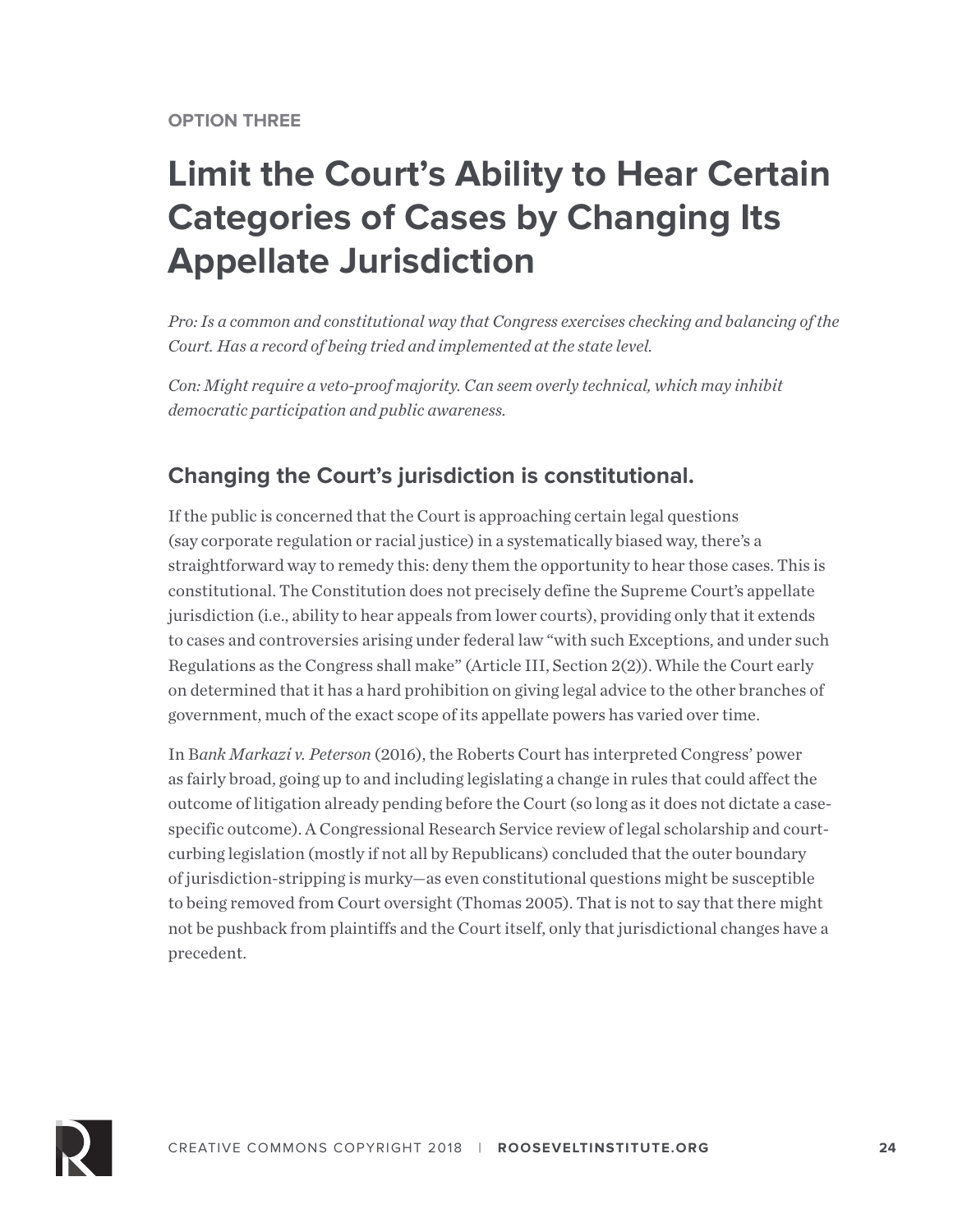### **Congress changes the Court's jurisdiction regularly—often for rebalancing purposes.**

Jurisdictional adjustments are common exercises of congressional power. One of the most effective jurisdiction strippings came in 1932, when a coalition of progressive Republicans and Democrats passed the LaGuardia-Norris Act. It provided that: "No court of the United States shall have jurisdiction to issue a temporary or permanent injunction in any case involving or growing out of a labor dispute" unless five specific exceptions are met. This blunt restriction on judicial power was fairly effective. In University of Washington political scientist George Lovell's telling:

"Even judges who appeared to be quite hostile to organized labor had a difficult time ruling that employers met the entire gauntlet of procedural and jurisdictional limitations specified in the statute […] Even when confronted with provocative and violent behavior that judges would have routinely enjoined as 'coercive' or 'unlawful' a decade earlier, judges adhered to the statutory procedures and refused to issue injunctions when they could not make the required findings of fact" (Lovell 2003, 180-182).

According to an analysis by Cornell University political scientist Dawn Chutkow, Congress has passed roughly 250 laws in the postwar period denying jurisdiction to the Court ranging from matters like environmental regulation to policing. She finds that jurisdictionstripping has increased over time, accounting for as high as 3 percent of all public laws in 2005 (the most recent year for which she has data) (Chutkow 2008).

These changes have often been motivated to better align judicial outcomes with political priorities. For instance, in the 1860s, Republicans introduced over 20 bills to curb the Democratic-dominated court after the controversial Dred Scott decision. In the 1930s, Democrats introduced around 40 to challenge the Republican-dominated court. Then, after Brown v. Board of Education (from 1955 to 1961), Southern Democrats introduced about 80 pieces of legislation to curb the desegregation-friendly court. In the decades after that (1962 to 1980), Republicans used court-curbing legislation to attract Southern and Catholic voters and legislators to their side. By the 1980s, Republicans were responsible for most court-curbing legislation (Nagel 1964; Nichols, Bridge, and Carrington 2014; Bridge 2016; Bridge and Nichols 2016). A more recent analysis of every bill introduced in the House of Representatives from 2009 to 2017 identified 40 court-curbing efforts—over threefourths of which were initiated by Republicans over issues like gay marriage (Bell 2018). Additionally, Republicans have been active since 1940 in attempting to weaken the Ninth Circuit—considered the most liberal circuit (Moyer and Key 2018).

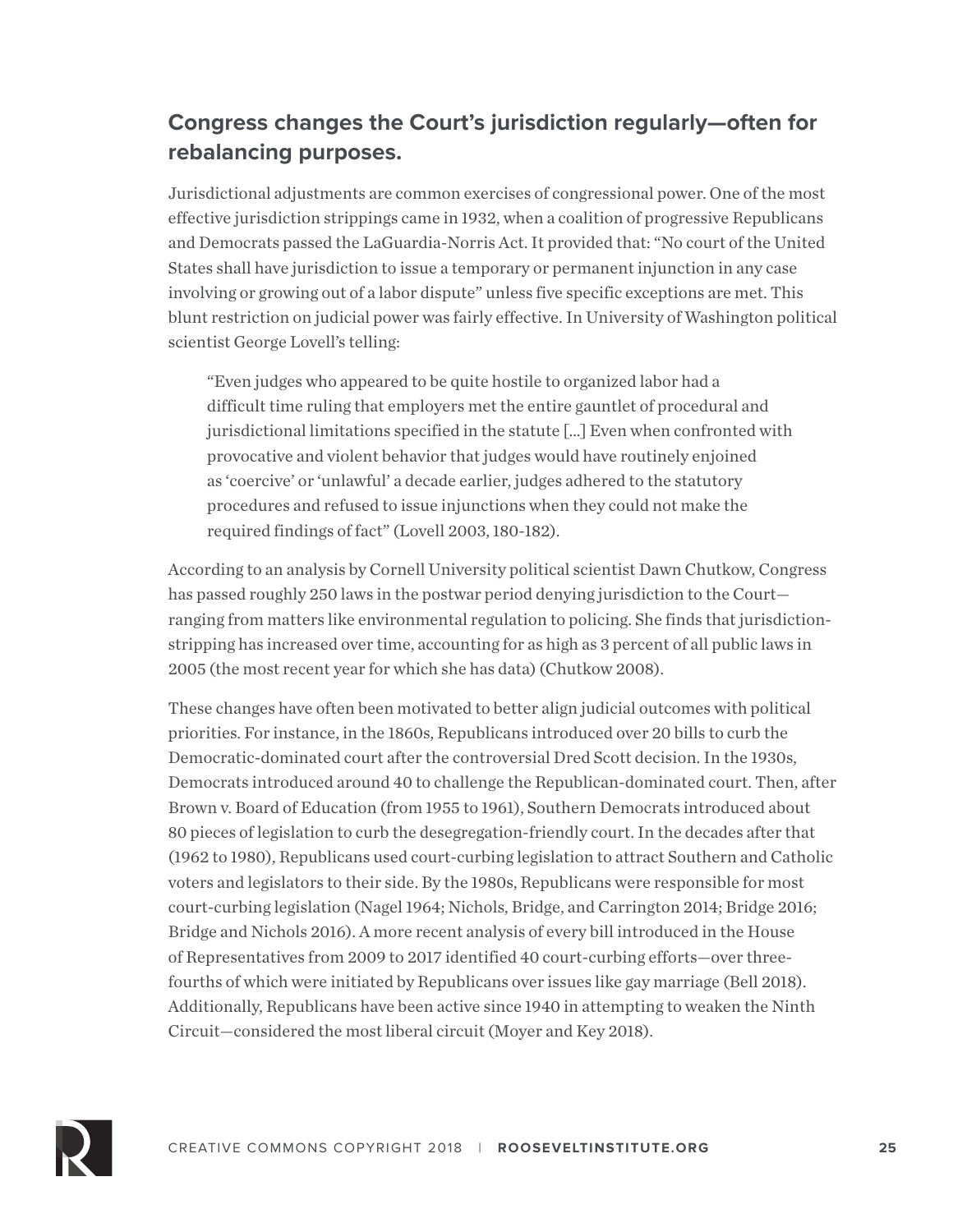In short, by changing the Court's appellate jurisdiction, policymakers could make its probusiness orientation matter less.

### **Policymakers in several states have been active on changing court jurisdiction.**

In 2018, Arizona Republican Governor Doug Ducey signed into law a bill that amended the state-level Administrative Procedure Act. The measure targets Chevron deference by Arizona courts, requiring that judges "decide all questions of law … without deference to any previous determination that may have been made on the question by the agency." While Chevron refers to a federal law doctrine, courts in Arizona and 35 other states have adopted it as a framework to govern state regulators (Reilly 2018). Elsewhere, Republican lawmakers in Georgia and Texas have proposed new business courts that would take corporate oversight out of the established court system. In each case, the business judges would be appointed by the governor (both Republican at the time) without a vote in the State Senate (Raftery 2018).

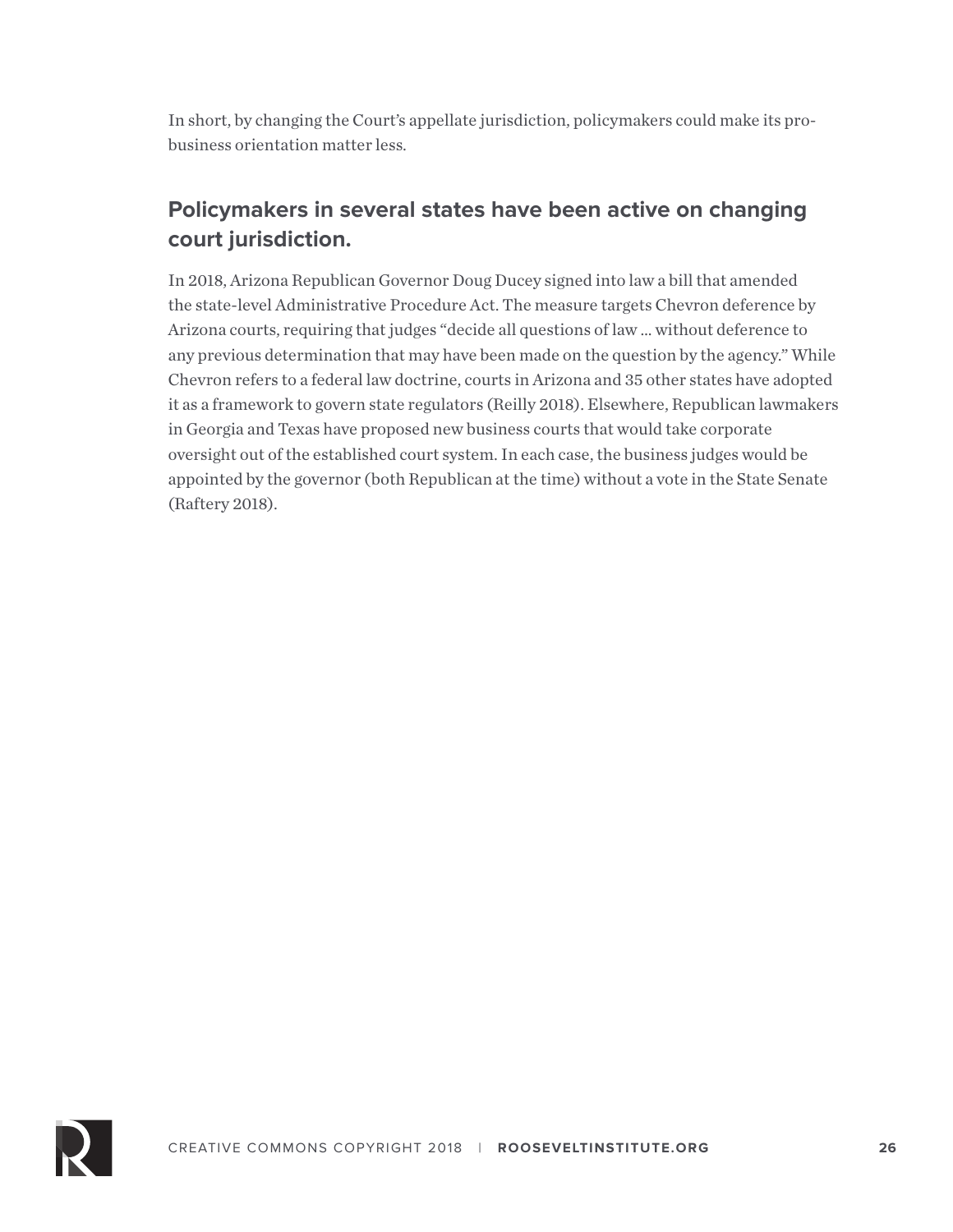### **Ignore or Override the Court**

*Pro: Allows a targeted response to specific objectionable decisions. In case of ignoring Court, does not require specific legislation. Has been a regular feature of American life at federal and state level.*

*Con: In case of formal override, requires specific legislation and effort by Congress. Is a caseby-case, rather than a systematic, response.*

#### **The founding generation anticipated that the Court would be weaker than the other branches of government.**

During the U.S. constitutional debates, the forerunners to today's Democratic Party (the Jeffersonian anti-Federalists) were concerned that judges would "be able to extend the limits of the general government gradually, and by insensible degrees…" They feared constitutional interpretation would "commonly take place in cases which arise between individuals, with which the public will not be generally acquainted. One adjudication will form a precedent to the next, and this to a following one [even though] these cases will immediately affect individuals only" (Brutus 1788). Alexander Hamilton—the grandfather to today's Republican Party—did not contest the point, but argued only that the legislature's purse and executive's sword would rein in any danger from the judiciary: "It may truly be said to have neither FORCE nor WILL, but merely judgment; and must ultimately depend upon the aid of the executive arm even for the efficacy of its judgments" (Hamilton 1788). While it remains the case that the Court lacks independent enforcement power, the Court gradually expanded its power in ways that Brutus feared—most notably by establishing judicial review of legislation (though this wasn't explicitly provided for in the Constitution).

#### **At key moments of U.S. history, policymakers ignored the Court.**

To guard against the dangers of absolute judicial supremacy (where Congress and the executive branch are forced to follow Court orders no matter how objectionable or misguided), many American politicians and legal thinkers have embraced forms of departmentalism—where each branch of government had co-equal (or at least shared) authority to interpret the Constitution. In the words of legal scholar Larry Kramer,

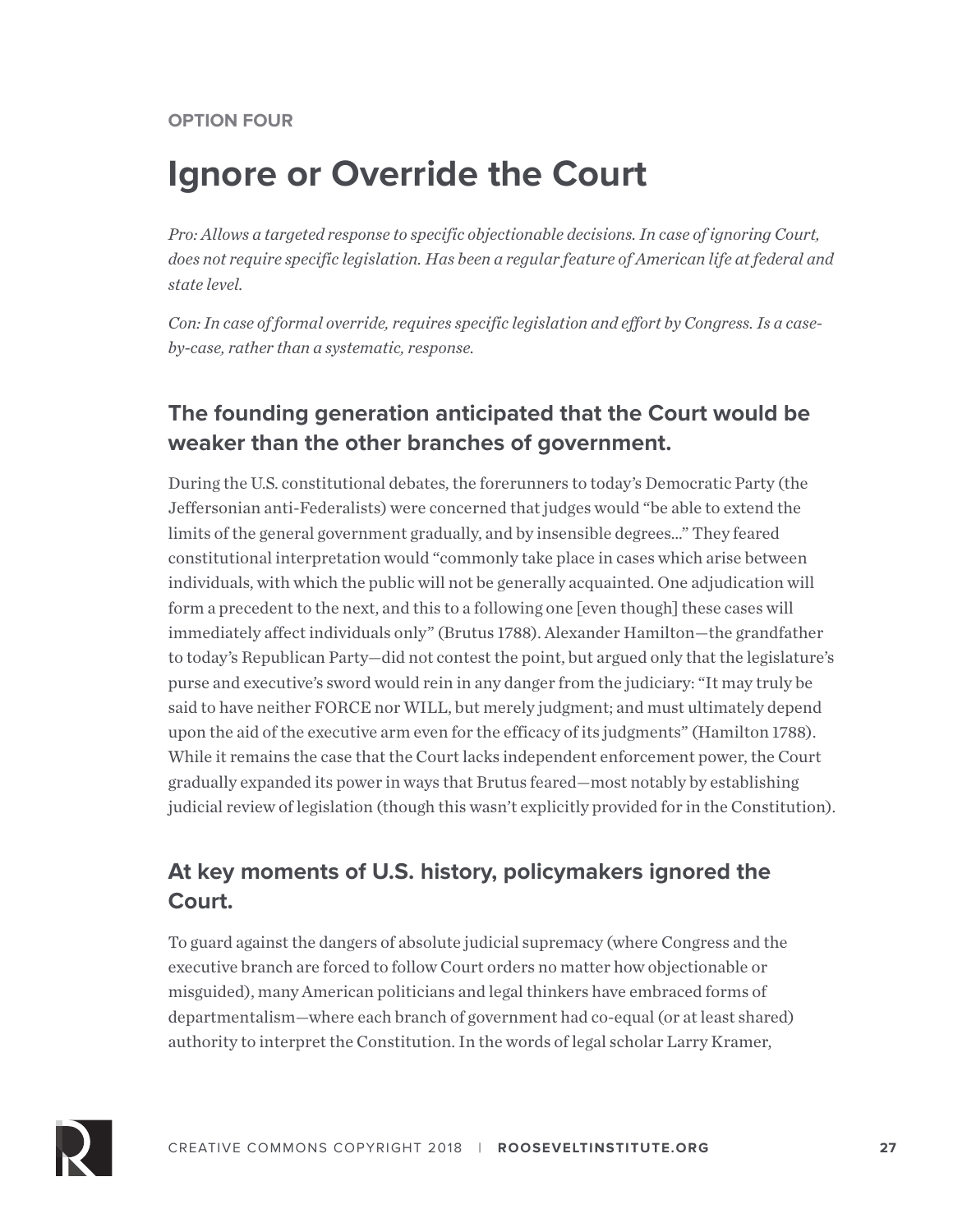departmentalism advocated that, "Each branch could express its views as issues came before it in the ordinary course of business: the legislature by enacting laws, the executive by vetoing them, the judiciary by reviewing them. But none of the branches' views were final or authoritative. They were the actions of regulated entities striving to follow the law that governed them, subject to ongoing supervision by their common superior, the people themselves" (2005).

Departmentalism has sometimes had catastrophic results. In 1832, the Supreme Court ruled in Worcester v. Georgia that the Cherokee Nation was sovereign and that only the federal government—not the state of Georgia—had the authority to regulate land rights and regulation with the tribes. President Andrew Jackson was reported to respond, Chief Justice "John Marshall has made his decision; now let him enforce it!" It is unclear if the president in fact said this, though he did make a comment with less flair but the same meaning: "[T] he decision of the Supreme Court has fell still born, and they find that they cannot coerce Georgia to yield to its mandate" (Paul 2018). What followed was the forced removal of the Trail of Tears, which caused the death of thousands of native peoples.

Lincoln took a more intermediate position in the wake of the *Dred Scott* decision. In 1858 senatorial debates, Lincoln argued that politics should inform enforcement of court orders. In the analysis of Bates College political scientist Stephen Engel, "elections could be taken as evidence of the status of a given constitutional interpretation. If judicial decisions contradicted the principles of the party most recently victorious at the polls, then politicians could legitimately not enforce the decision beyond the claimants until the ruling became more settled… Lincoln created time to ignore the broader implications of a ruling and avoided undermining judicial authority entirely. If an election registered discontent with a ruling, then the status of the law on the question addressed by the case remained unsettled" ( 2011, 184). As noted above, Lincoln refused to enforce *Dred Scott*.

After the Supreme Court's desegregation decision in *Brown v. Board of Education*, politicians and movement leaders throughout the South advocated tactics, such as lay interpretation, interposition, and nullification to push back. Ironically, like Lincoln before them, these racists argued that the Court's decision could not be good law if it were not popularly accepted (Rubin and Elinson 2018). These tactics were federalized in the 1980s, when Republicans in the Reagan and two Bush administrations boldly asserted their rights to offer their own views of what the Constitution required. Reagan's Attorney General Edwin Meese, for instance, asserted in 1987 that "constitutional decisions need not be seen as the last words in constitutional construction" (Johnsen 2004). Even today, tactics ranging from foot-dragging to outright defiance have been a regular feature in American life. While executive branch agencies rarely if ever defy Court orders, they may do the bare minimum to comply (Spriggs 1997).

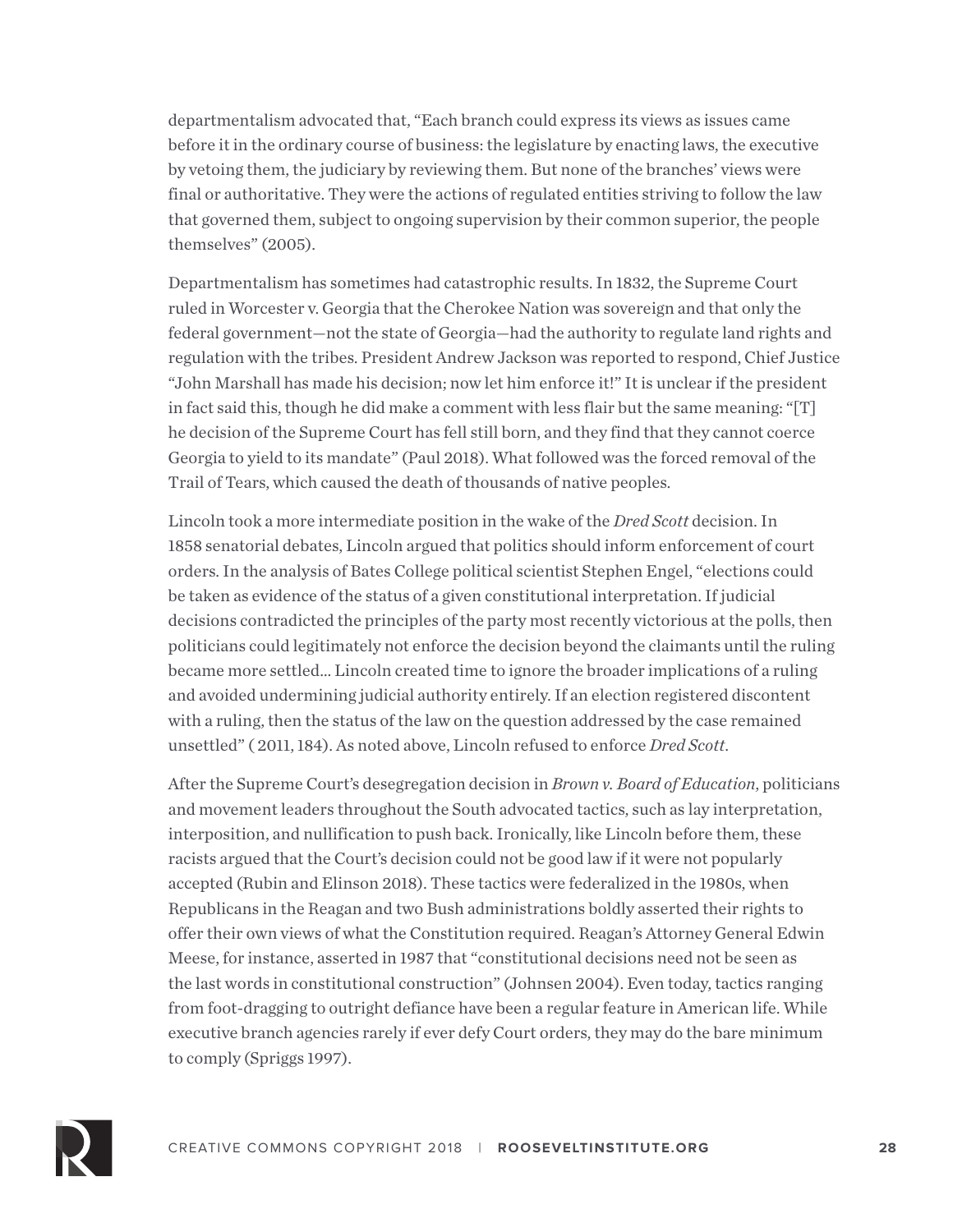#### **Congress regularly overrides decisions with which it disagrees.**

Implicit ignoring of Congress raises constitutional questions in a way that the relatively common explicit override does not. One study found around 200 cases of legislative override of judicial decisions in the postwar period. These were not only congressional disagreements with the Court's interpretation of statute; of the 200 instances, roughly 16 percent related to cases decided on constitutional terms (Uribe, Spriggs, and Hansford 2014).

#### **Defying or ignoring federal law is common at the state level.**

The last few decades have been replete with formal and informal resistance at the state level to federal law. These include:

- **• Gay rights:** Republican legislators across the U.S. have been active introducing measures to curtail gay rights. In 2017, 129 pieces of anti-gay legislation were introduced, including some that target the Supreme Court's *Obergefell v. Hodges* (Moreau 2018).
- **• Gun rights:** Republican lawmakers in Alaska, Arizona, Idaho, Kansas, Tennessee, Utah, and Wyoming have enacted so-called "firearms freedom bills," which prohibit federal regulation of guns within the state and assert that they are only bound by the interpretations of the Constitution's interstate commerce clause as existed at the time of their admission into the union. Excepting Alaska, these interpretations far predate the New Deal, when the Court redefined interstate commerce broadly so as to allow the growth of the administrative state (Levinson 2016). In 2013, Kansas went even further, making federal officials who attempted to enforce federal law subject to felony charges in the state. Five years later, the statute is still on the books and courts have not ruled on its constitutionality (Hegeman 2018).
- **• Health care:** After the passage of the Affordable Care Act, Republican legislatures in 18 states passed laws or state constitutional amendments barring the employee and employer mandates. Republican legislatures in 10 states barred ACA implementation without a vote of approval in the state legislature (Cauchi 2018).

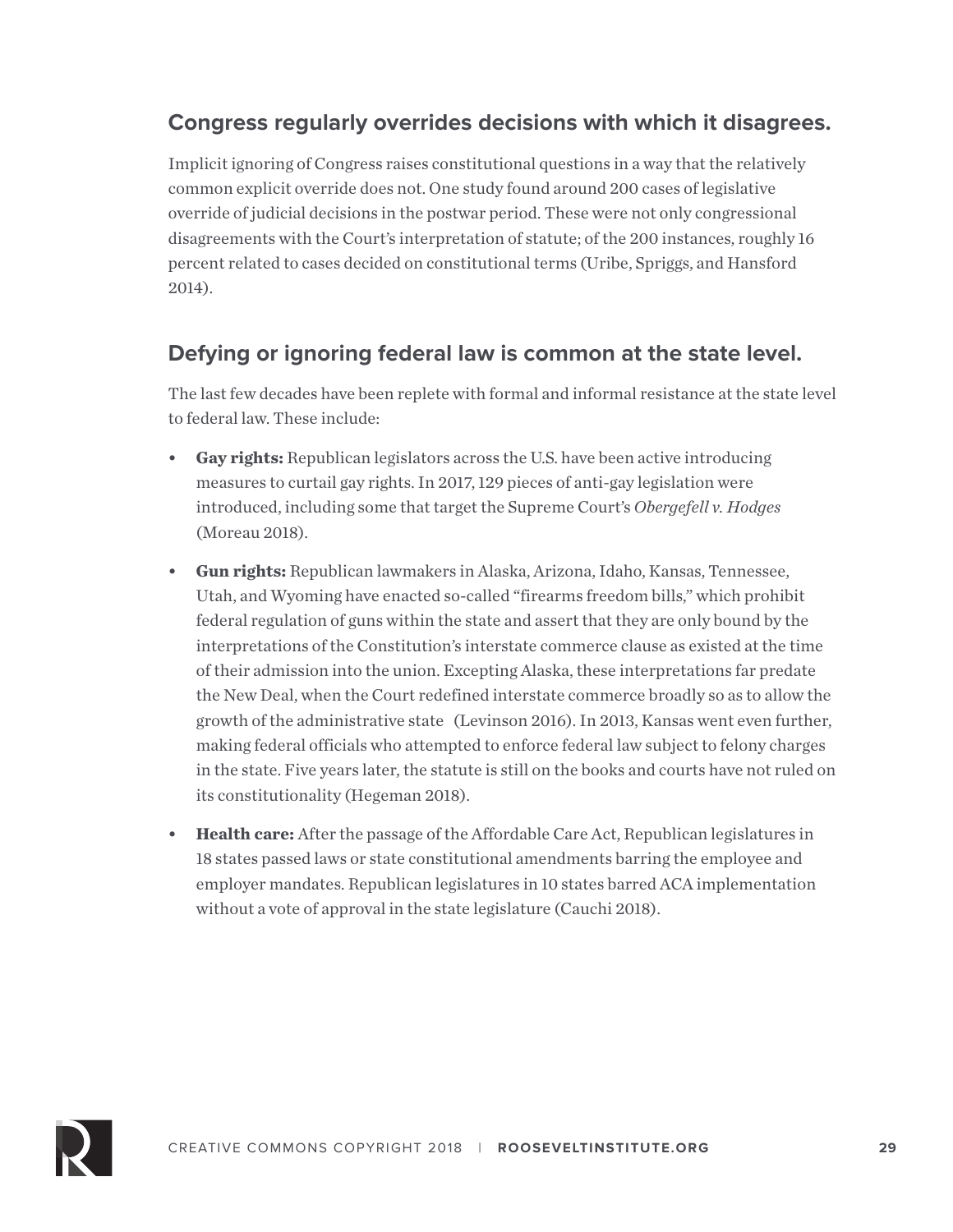- **• Marijuana:** Nine states and Washington D.C. have legalized marijuana under state law: Alaska, California, Colorado, Maine, Massachusetts, Nevada, Oregon, Vermont, and Washington. An additional 13 states have decriminalized marijuana, while 30 states allow medical marijuana. These moves are in defiance of the federal ban on the possession and distribution of marijuana, which remains classified as a Schedule 1 drug under the Controlled Substances Act (Lopez 2018).
- **• Property rights:** After the 2005 *Kelo v. City of New London* decision (which restricted the instances in which governments have to compensate property owners impacted by re-development efforts), 45 states enacted eminent domain laws that implicitly or explicitly pushed back on the Court's interpretations (Somin 2015).

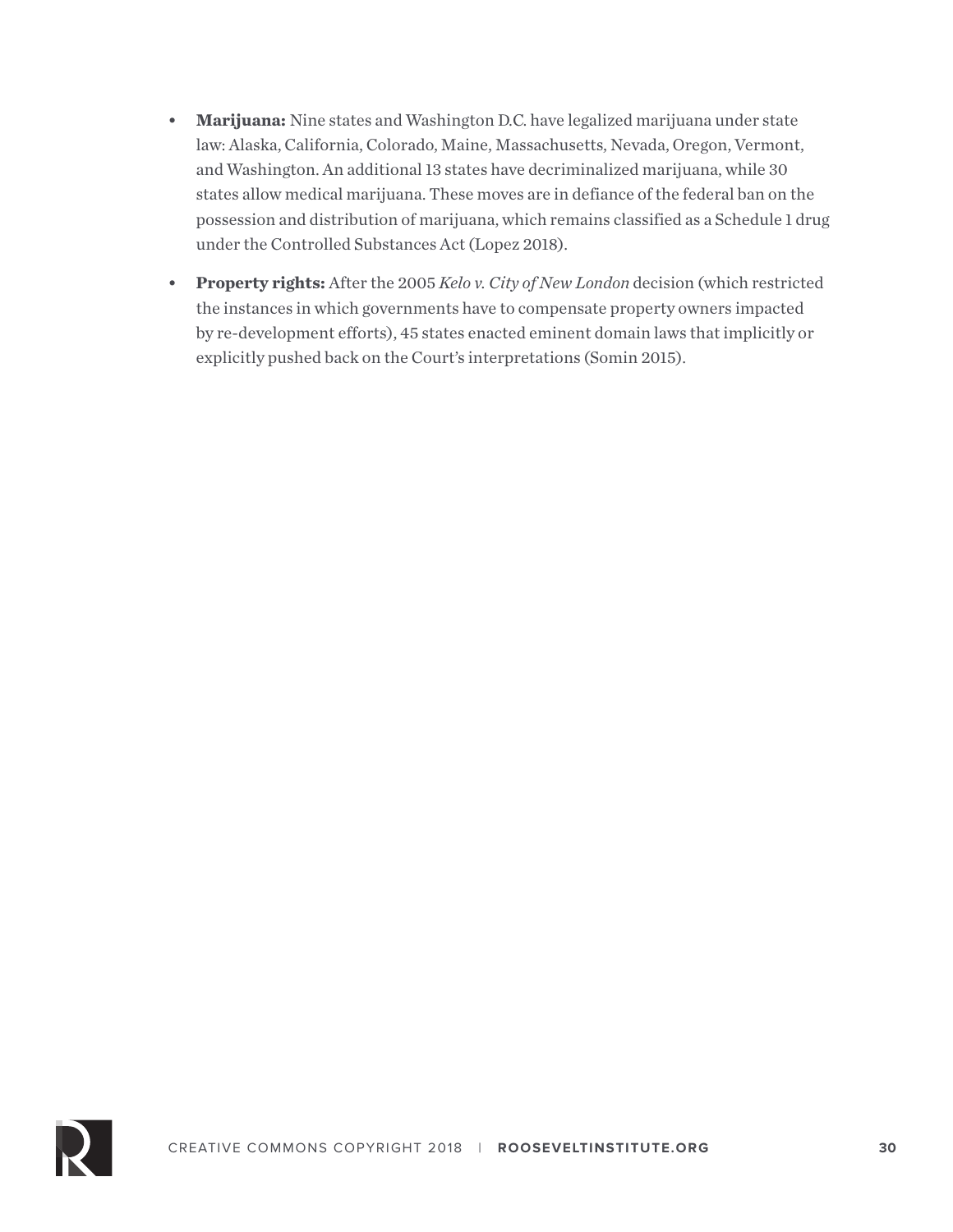### **Rewrite the Constitution**

*Pro: Delivers greater stability and does not require support of the president. Forces a nationwide conversation about fundamental values—which can enrich democracy.*

*Con: Requires support of three-quarters of the states.*

#### **The Constitution can be and has been amended.**

While the previous five strategies could be accomplished by Congress, there are other court reform proposals that would require a constitutional amendment. Article V establishes the following procedure:

"The Congress, whenever two thirds of both Houses shall deem it necessary, shall propose Amendments to this Constitution, or, on the Application of the Legislatures of two thirds of the several States, shall call a Convention for proposing Amendments, which, in either Case, shall be valid to all Intents and Purposes, as Part of this Constitution, when ratified by the Legislatures of three fourths of the several States, or by Conventions in three fourths thereof, as the one or the other Mode of Ratification may be proposed by the Congress."

Thus, there are four methods of amending the Constitution:

- **1.** Two-thirds of state conventions propose and three-fourths of state conventions ratify;
- **2.** Two-thirds of state conventions propose, and three-fourths of state legislatures ratify;
- **3.** Two-thirds of both houses of Congress propose, and three-fourths of state conventions ratify; and
- **4.** Two-thirds of both houses of Congress propose, and three-fourths of state legislatures ratify.

The first and second methods have never been used, the third method was used once (in the case of the 21st Amendment repealing prohibition in 1933), and the fourth method was used for the other 26 amendments.

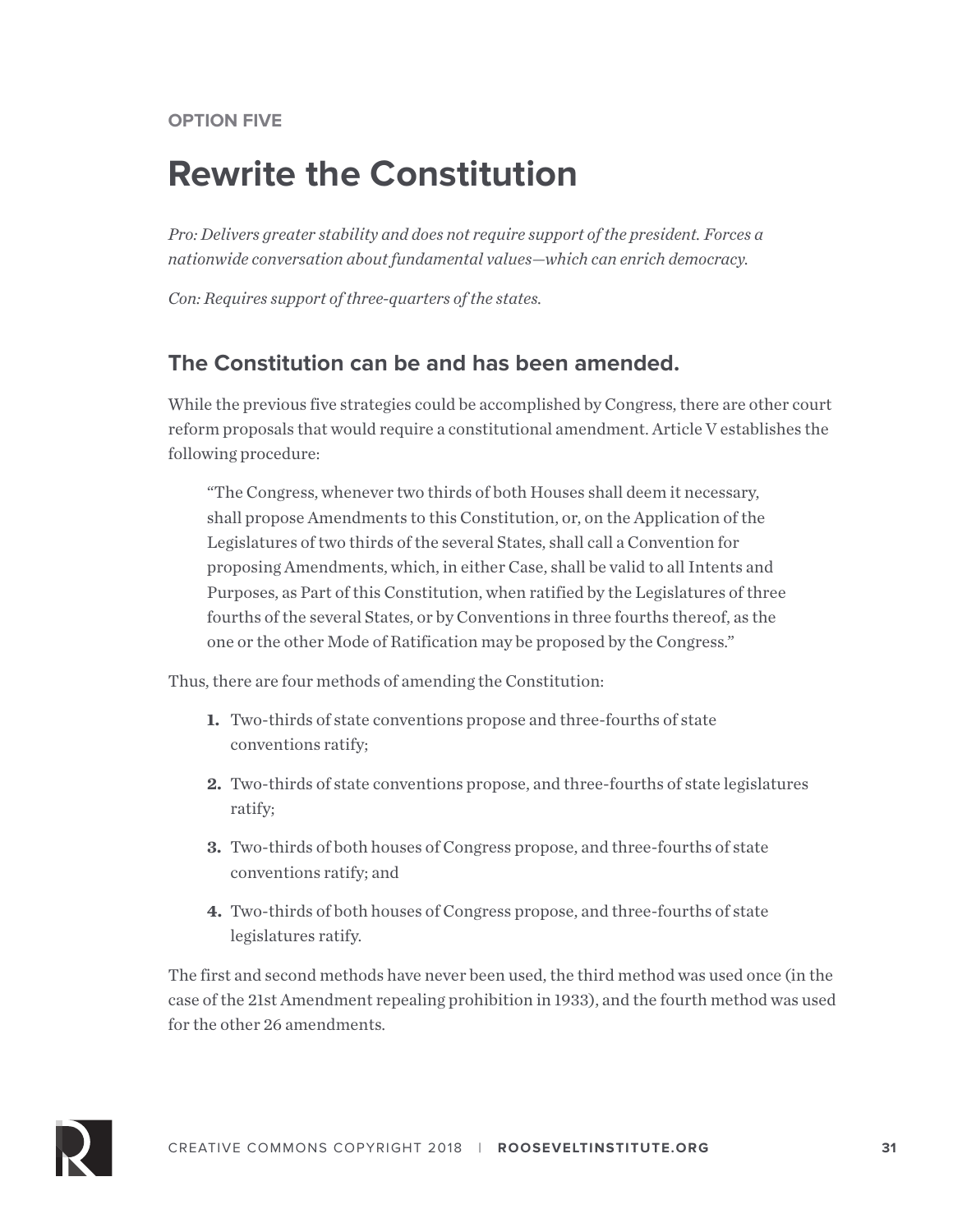#### **Even proposed amendments can lead to social change.**

Congress has sent four proposed amendments to the states that are still pending: the 1789 Congressional Apportionment Amendment, the 1810 Titles of Nobility Amendment, an 1861 pro-slavery amendment, and the 1924 Child Labor Amendment. Additionally, two failed to achieve the requisite support in the allotted timeframe: the 1972 Equal Rights Amendment and the 1978 DC Voting Rights Amendment. Currently, 34 states would have to approve for any proposed amendment to become valid.

Additionally, members of Congress have proposed over 12,000 amendments to the Constitution that were never approved, and hundreds of petitions have been filed by states with Congress demanding various changes. Even unsuccessful efforts—like the Equal Rights Amendment and the bid to overturn the Supreme Court on school prayer—can lead to political mobilization that can put pressure on Congress and the courts to change the law (Hartley 2017). A recent example is the Move to Amend campaign, which, as of 2018, has gotten 19 states and 784 localities to adopt resolutions opposing the *Citizens United* decision and/or corporate personhood more broadly (Woodel 2018).

#### **There are numerous ideas to amend the Constitution to change the Court's role and rules.**

A range of other proposals for court reform require constitutional amendments.

First, Richard Davis, a political scientist at Brigham Young University, has advocated electing Supreme Court justices. He argues that modern confirmation processes already is less austere than the founders imagined, with intense public and media scrutiny. The ultimate deciders of the process, however, remain a narrow band of elites. This has all the downsides of elections without the upsides. In a new model, presidents could put forward three candidates, which the Senate would scrutinize and make recommendations on. Voters would go to the polls every two years to pick among the three candidates. Like in other electoral contexts, the top vote-getter would win. In another variation, voters would cast ballots only if 60 percent of the Senate did not agree on a nominee (Davis 2006). Judicial elections have precedent at the state level. Only Massachusetts, New Hampshire, and Rhode Island give automatic tenure to confirmed state Supreme Court judges. New Jersey, which grants tenure if a judge is reappointed after an initial seven-year term, balances this by allowing for judicial recall.

In addition to constitutional amendments, implementation of the process would have to be carefully thought through. One study of Nevada's system of judicial performance

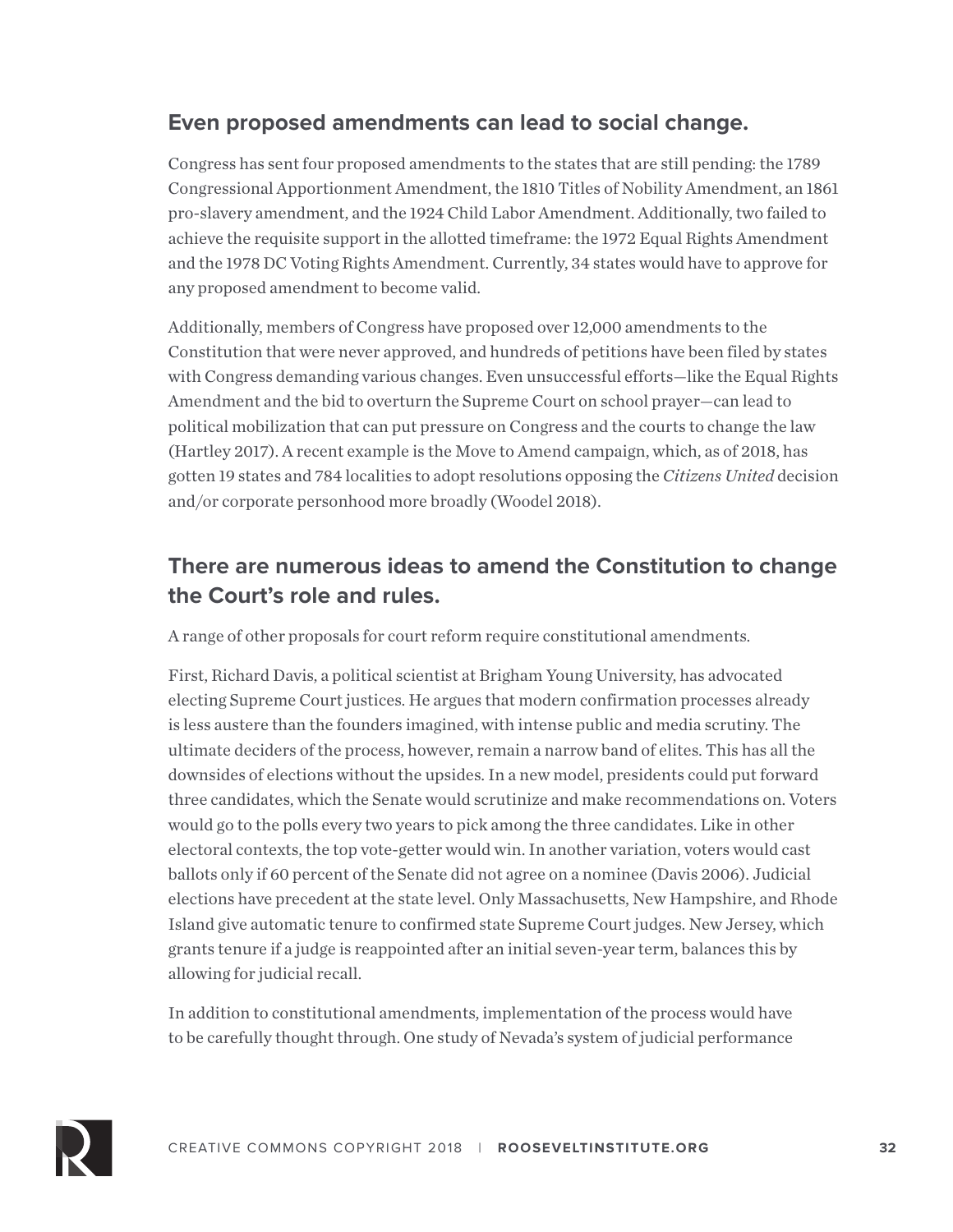evaluations (which are used to inform voters casting ballots for or against judges) found that these systematically discriminated against female and non-white members of the bench (Gill, Lazos, and Waters 2011). Additionally, ethics standards would be needed to discourage justices from pandering to the public in negative ways. For instance, research shows that states with elections for judges (whether partisan or non-partisan) lead to higher rates of death penalty convictions (Canes-Wrone, Clark, and Kelly 2014). Perhaps more worrying is the possibility that judicial electioneering and campaign fundraising in a post-*Citizens United* landscape would lead to even more influence for private actors to influence court decision-making (Watkins and Lemieux 2015)—which now occurs mostly through ideational channels (Ash, Chen, and Naidu 2018).

Second, the Supreme Court could be completely refashioned to involve a much more significant role for appellate court judges. Legal scholars Daniel Epps and Ganesh Sitaraman (2018) have proposed making all 179 appeals judges also associate justices of the Supreme Court. Every two weeks, a different group of nine of the 179 would be randomly selected to hear Supreme Court cases. Alternatively, the scholars suggest having a 15-member court, with five partisan Democrats and five partisan Republicans that would be expected to vote with their party. The tie-breaking votes would be cast by five appellate judges, promoted up into the Supreme Court for one-year terms by agreement of the other 10 justices. These proposals draw on practices already common at the appellate level and in international courts.

Finally, judicial review could be eliminated altogether. This need not mean eliminating courts. Instead, it could amount to a formalization of the Jeffersonian notion of departmentalism. Mark Tushnet of Harvard Law School has proposed what he calls an End Judicial Review Amendment (EJRA), which would state that, "Except as authorized by Congress, no court of the United States or of any individual state shall have the power to review the constitutionality of statutes enacted by Congress or by state legislatures." In this model, courts would focus on scrutinizing executive branch misbehavior—either through contravention or misapplication of statute. Congress would not be totally off the hook either. Under the EJRA, courts would continue to offer their opinion on the constitutionality of legislation, but Congress would not have to nor be expected to automatically follow it (Tushnet 2005). Although this idea is controversial, it would raise the stakes of congressional elections—a useful way to boost voter participation from its current low levels.

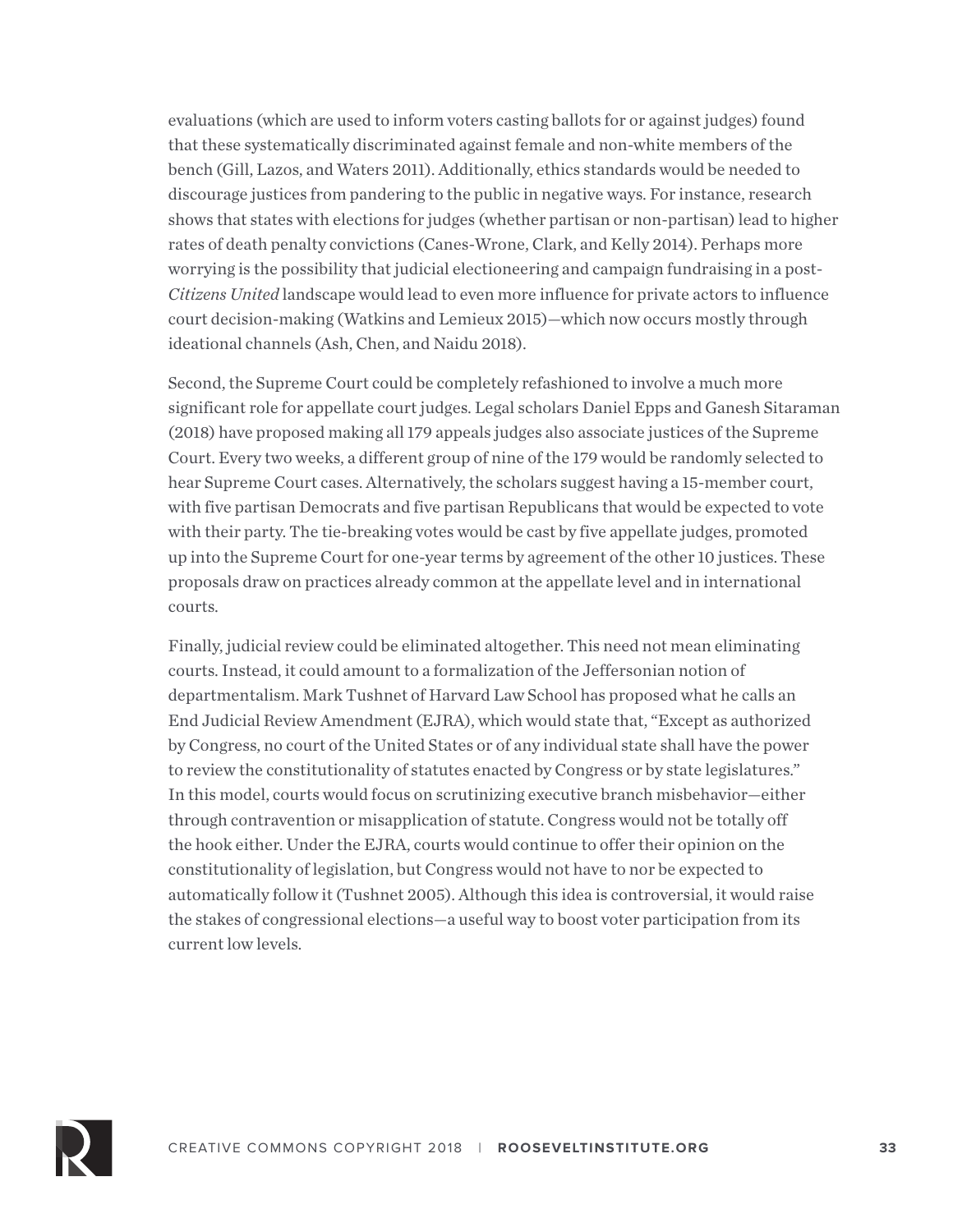#### **One proposal with significant scholarly support is 18-year term limits and a new justice every two years.**

Appointing justices are a significant part of what motivates voters and interest groups to turn out and vote in presidential elections.<sup>8</sup> Yet, there is substantial unpredictability in the process. Because the Constitution provides lifetime tenure during good behavior, the public must wait for justices to resign or die in order to fill a vacancy. Some presidents, such as the Republican William Howard Taft, are able to nominate five justices in a single term. This ensured that, though Taft stepped down in 1913, his nominees on the Court served for years beyond—one serving until 1937. Others, like the Democrat Jimmy Carter, are unable to nominate even a single justice. Bill Clinton, George W. Bush, and Barack Obama each served eight years but appointed only two justices a piece. That's the same amount as Trump has appointed in 22 months.

One solution that has attracted significant scholarly support: create a justiceship every two years. In 2017, a group of legal scholars under the banner of the Fix the Court organization proposed a more automatic process where presidents would automatically appoint a new justice in the first and third year of their terms. By default, the nine newest justices would hear the cases, while justices that have served 18 years would be shifted into a senior judge role. In the event of an early vacancy, the president could appoint a justice at earlier times than Year 1 and 3 of their term, but it would count towards their term-maximum of two appointments. If more than two early vacancies occurred in a single presidential term, the Senate would have discretion as to whether to fill the vacancy (i.e., ex-justices would be brought back into service to fill the role) (Fix the Court 2017).

### *One solution that has attracted significant scholarly support: create a justiceship every two years.*

There are several benefits to the Fix the Court proposal. First, by removing the element of chance involved in waiting for justices to resign or die, regular appointments would give both parties a fairer shot of shaping the court's trajectory. Second, it builds on existing practice. In response to Roosevelt's court-packing initiative, a 1937 judicial reorganization act allowed justices to transition into senior judge status. All four of the living retired justices now play a senior judge role, serving on lower court cases as needed. Before that, nine justices retired and conducted judicial work in lower courts. A change in this rule to



<sup>&</sup>lt;sup>8</sup> However, polling data show that is asymmetric. Of 2016 voters who said that the Supreme Court was "the most important factor" in casting their vote, 56 percent voted for Trump, while only 41 percent voted for Clinton (Coaston 2018).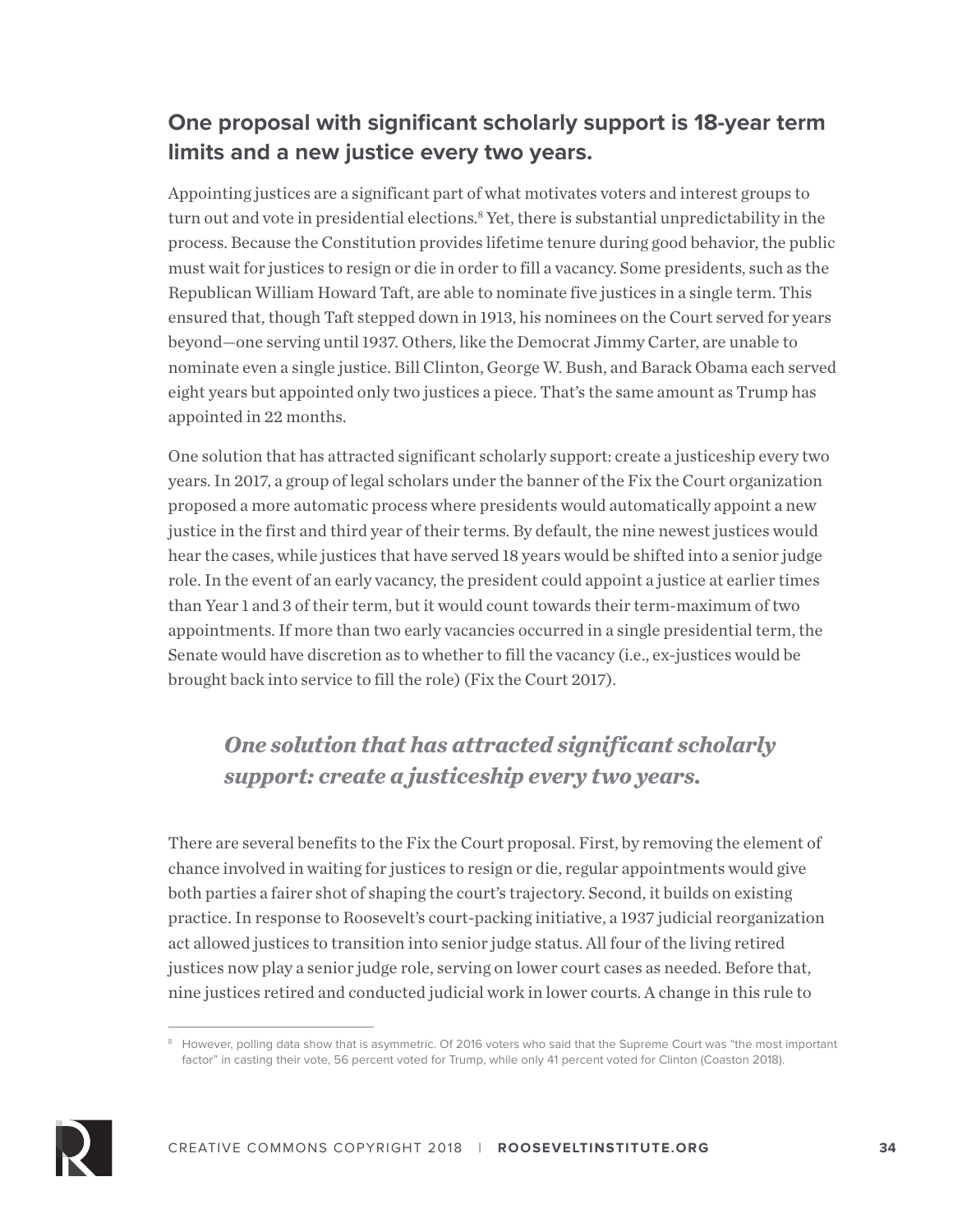extend the senior judge role onto the Supreme Court would only require a change in statute (Gryskiewicz 2014), though a constitutional amendment would put this major overhaul (essentially forced senior justiceships) on firmer ground.

Versions of this proposal have been around a long time. In 1938, after the Roosevelt administration's court-packing threat, George Washington University legal scholar Charles Collier proposed a 12-member court with 12-year term limits, where justices would thereafter be transferred to circuit courts (Collier 1937). In the 1980s, an 18-year term was floated (Oliver 1986). In the 2000s, a follow-up to the 18-year term was floated with greater detail and justification, including stop-gap appointments in the event of a premature departure that would serve only for the remainder of the vacating justice's term (DiTullio and Schochet 2004). This proposal would not completely eliminate so-called "strategic retirements," as a justice who was inclined to retire before their full 18-year term was up could choose to leave at a time when their political party was in office.

But both the Fix the Court and closely related alternatives are better for judicial independence than proposals that allow for renewable terms (which would encourage justices to curry favor with politicians—a threat to judicial independence) or only have very short terms (which would limit each justice's ability to make a mark on the institution—one of the rewards of choosing judgeships over private practice). And while some European courts have mandatory retirement ages for justices (Epstein, Knight, and Shvetsova 2001), the U.S. system would allow older but distinguished jurists the opportunity to leave a mark.

This proposal addresses some of the downsides to tactics like court-packing, and can be thought of as a resolution to a prisoner's dilemma in game theory. Presumably, neither Republican nor Democratic policymakers wish to see endless cycles of escalation—yet neither want to be the party that foregoes the tactic if the other party engages in it. By locking in a cooperative solution, the regularization of appointments could amplify whatever electoral advantage either party is believed to have.

This proposal amounts to a kind of quota to ensure more equal representation—something that has been tried at state level—whereby each political party gets a certain number of seats (assuming that they trade off holding power roughly every eight years). Ten states currently have some form of geographic diversification requirement on their courts. Florida, Illinois, Kentucky, Louisiana, Maryland, Mississippi, Nebraska, Oklahoma, South Dakota, and Tennessee pick their justices from districts—sometimes matched up with congressional districts. Last year, Oklahoma proposed creating four at-large seats on the state supreme court—two of which would need to come from rural countries (Raftery 2017b).

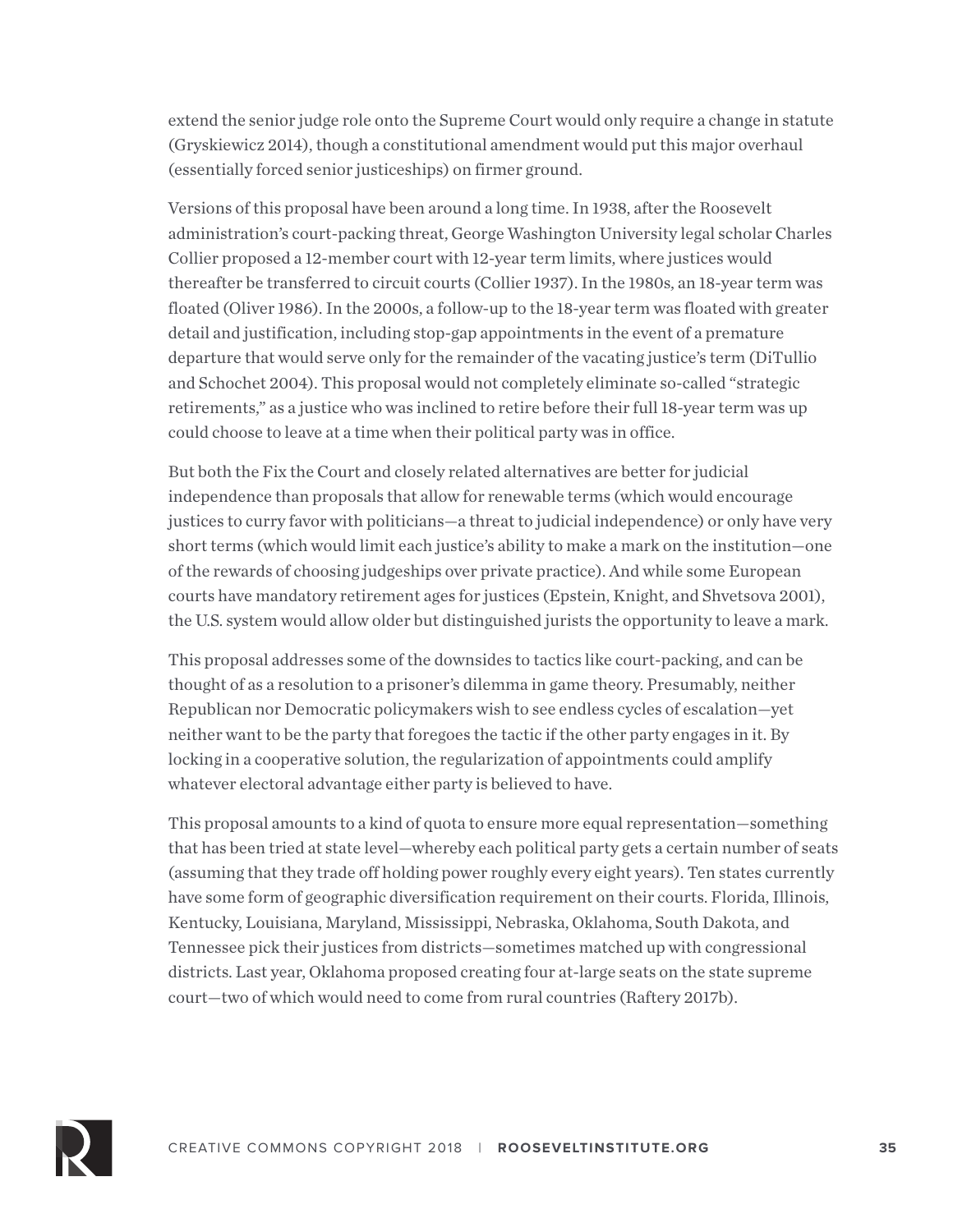# **Conclusion**

The Roberts Court is the most pro-business, anti-worker, anti-consumer Supreme Court in modern history. This tilt will only be compounded by the two most recent additions to the Court: Neil Gorsuch and Brett Kavanaugh. Policymakers wishing to rebalance the Court's composition or alter its ability to strike down pro-worker, pro-consumer laws have ample reasons for doing so. This paper has laid out five broad categories of strategies for democratizing the judiciary, including expanding the number of justices on the Court, lowering the number of justices on the Court through impeachments, changing the Court's appellate jurisdiction, ignoring or overriding specific Court decisions, and amending the U.S. Constitution.

Each of these strategies has precedents in U.S. history, though each comes with specific advantages and disadvantages explored above. Adding justices or changing the Court's jurisdiction have a history of being effective (both legally and as threats), but require a cooperative precedent or veto-proof majorities. The same hurdle confronts legislative override of Court decisions, which has the added complication of targeting only a case or set of cases at a time (rather than an overall bias of the Court). The easiest for Congress to legally do on its own—impeachment—is politically difficult. Though impeachment is a political process for political wrongdoing, the public seems to have little appetite for high-profile impeachment attempts over what is arguably private misconduct. Articles of impeachment thus benefit from a close nexus to judicial acts, such as personal traits that lead to specific (say) anti-worker or anti-women rulings. That is not to say that even the best-laid impeachment plans are easy: The two-thirds vote hurdle in the Senate presents a formidable barrier. Changing the Constitution is more difficult still, requiring threequarters of states to agree. The simplest strategy (ignoring the Court's decisions) would invite a constitutional crisis and therefore would be on the most solid ground if public opinion was firmly behind the lawmakers and law enforcers defying the Court.

*As the experience of FDR shows, even suggesting that the Court be reformed can contribute to the realignment of legal decisions with popular priorities.*

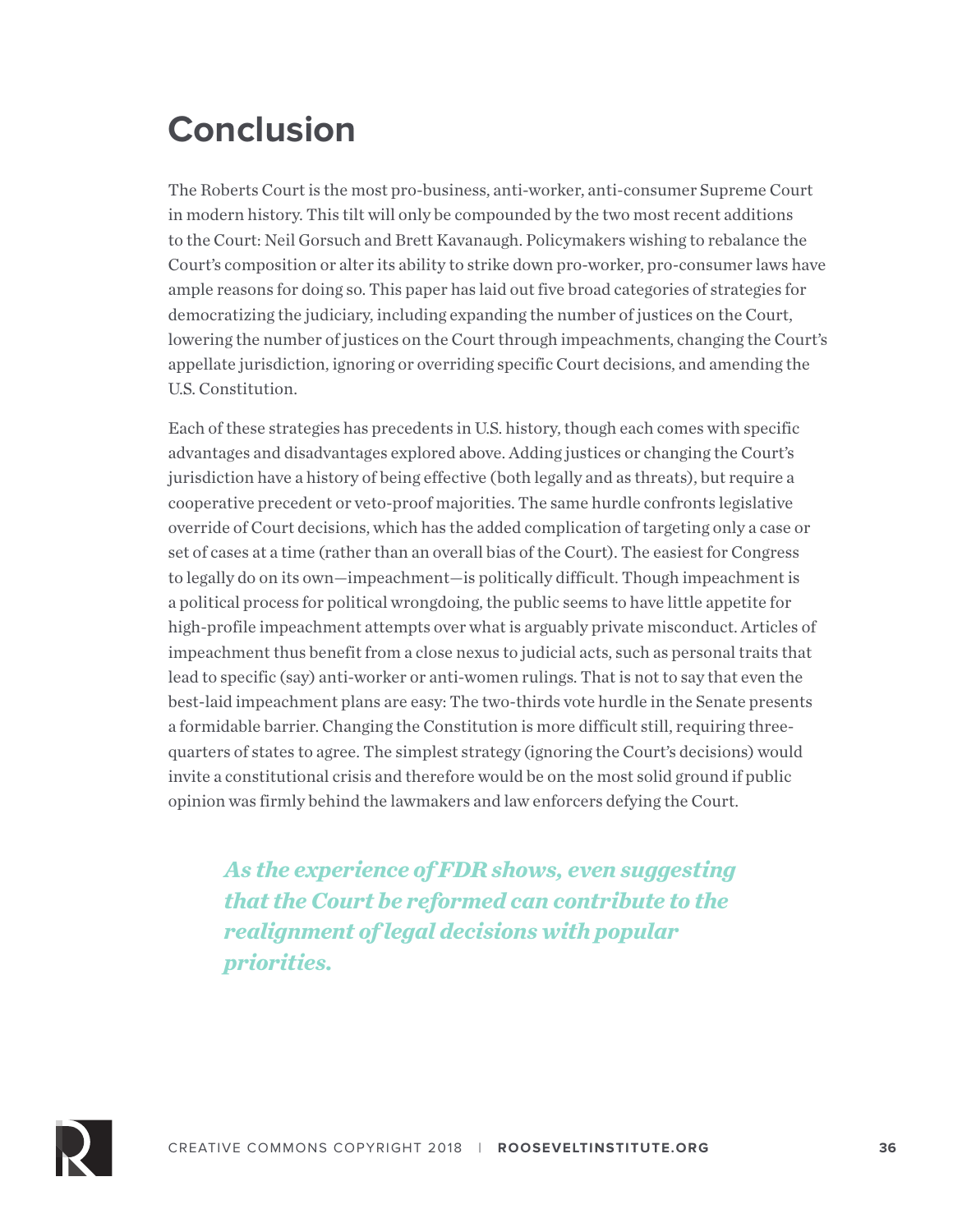Notwithstanding these obstacles, active debate around and the introduction of Court reform proposals are an indispensable part of protecting American democracy. As the experience of FDR shows, even suggesting that the Court be reformed can contribute to the realignment of legal decisions with popular priorities. Or as American abolitionist Wendell Phillips once said, "Law is nothing unless close behind it stands a warm living public opinion. Let that die or grow indifferent, and statutes are like waste paper, lacking all executive force." Fearful of judicial and royal tyranny, America's founding generation gave us ample tools to check and balance the judiciary. We should not be afraid to use them.

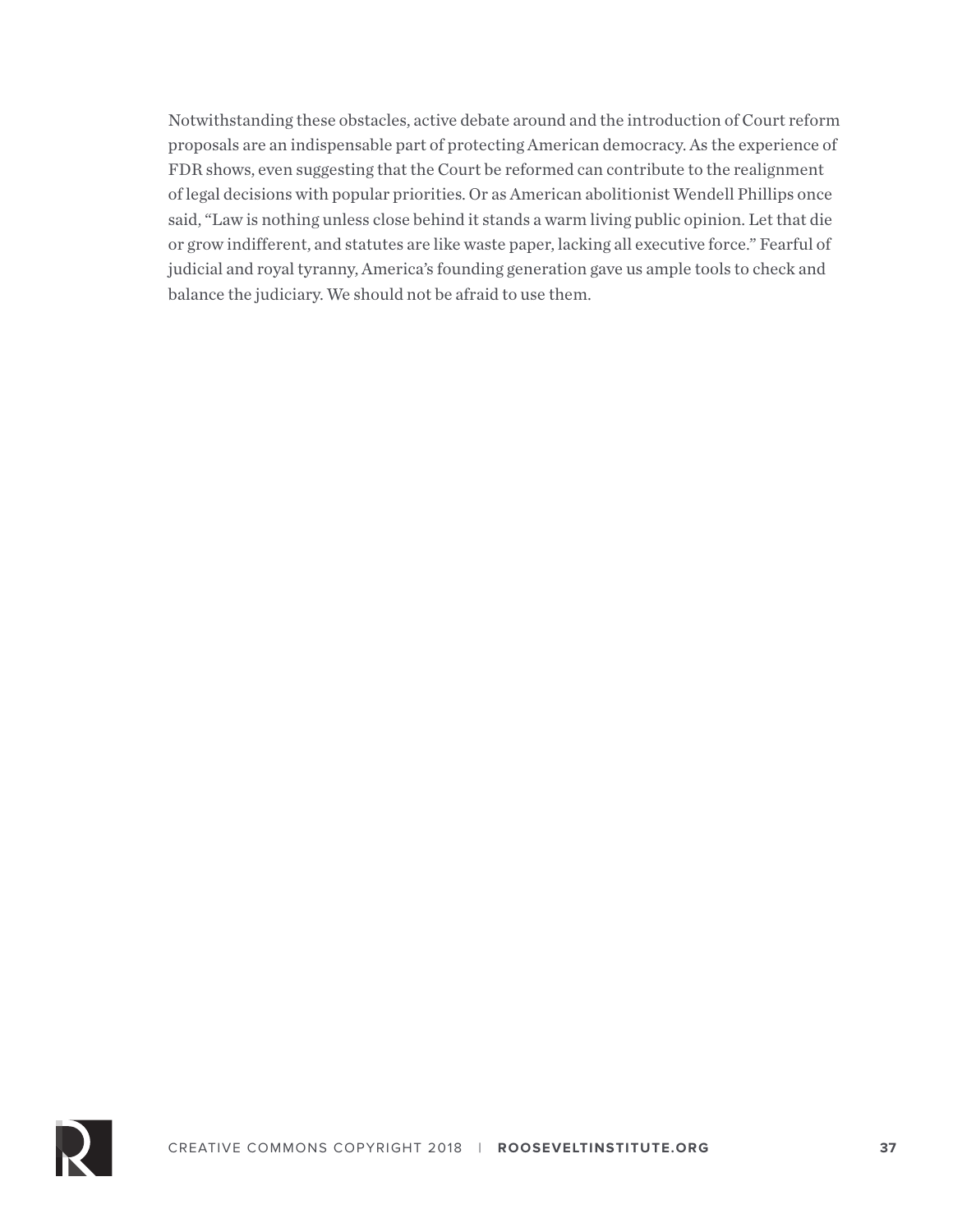# **Appendix**

#### **COURT EXPANSIONS AND CONTRACTIONS, 1789-PRESENT**

| Act                                                                                                    | <b>Number of Justices</b>                                      | <b>Size Justification</b>                                                                                             | <b>Partisan Dynamics</b>                                                                                                |  |
|--------------------------------------------------------------------------------------------------------|----------------------------------------------------------------|-----------------------------------------------------------------------------------------------------------------------|-------------------------------------------------------------------------------------------------------------------------|--|
| <b>Judiciary Act of 1789</b><br>(1 Stat. 73)                                                           | <b>Six</b>                                                     | Two justices had to sit with<br>one district court judge in<br>each of three circuits.                                | The south was represented<br>in two of three circuits.                                                                  |  |
| <b>Judiciary Act of 1801</b><br>(2 Stat. 89)                                                           | Five, through attrition                                        | Eliminated need for justices<br>to ride circuit, which was<br>considered a hardship.<br>Created circuit court judges. | Passed by Federalists in lame<br>duck session, and repealed by<br>Jeffersonians after (arquably<br>unconstitutionally). |  |
| <b>Judiciary Act of 1802</b><br>(2 Stat. 156)                                                          | <b>Six</b>                                                     | One justice rode each of six<br>circuit.                                                                              | The south was represented in<br>two of six circuits.                                                                    |  |
| <b>Seventh Circuit Act</b><br>of 1807 (2 Stat. 420)                                                    | Seven                                                          | New states and a new circuit.                                                                                         | The south was represented in<br>three of seven circuits.                                                                |  |
| <b>Eighth and Ninth</b><br><b>Circuits Act of 1837</b><br>(5 Stat. 176)                                | <b>Nine</b>                                                    | New states and new circuits.                                                                                          | The south was represented in<br>four of nine circuits. This went<br>up to six in subsequent acts.                       |  |
| <b>Tenth Circuit Act</b><br>of 1863 (12 Stat. 794) /<br><b>Judiciary Act of 1862</b><br>(12 Stat. 576) | Ten                                                            | New state (California) needed<br>a new circuit.                                                                       | New justice not from the South.<br>Reorganized circuits so there<br>would be two Southern justices.                     |  |
| <b>Judicial Circuits Act</b><br>of 1866 (14 Stat. 209)                                                 | Seven, through<br>attrition (got to eight<br>over three years) | Reorganized circuits so that<br>there would be only one<br>Southern justice.                                          | Radical Republicans wanted<br>to deny Southern-sympathizer<br>Andrew Johnson any<br>appointments.                       |  |
| <b>Judiciary Act of 1869</b>                                                                           | Nine                                                           | To match circuits.                                                                                                    | Radical Republicans<br>comfortable with giving<br>several appointments to<br>Ulysses Grant.                             |  |

**TABLE 1**

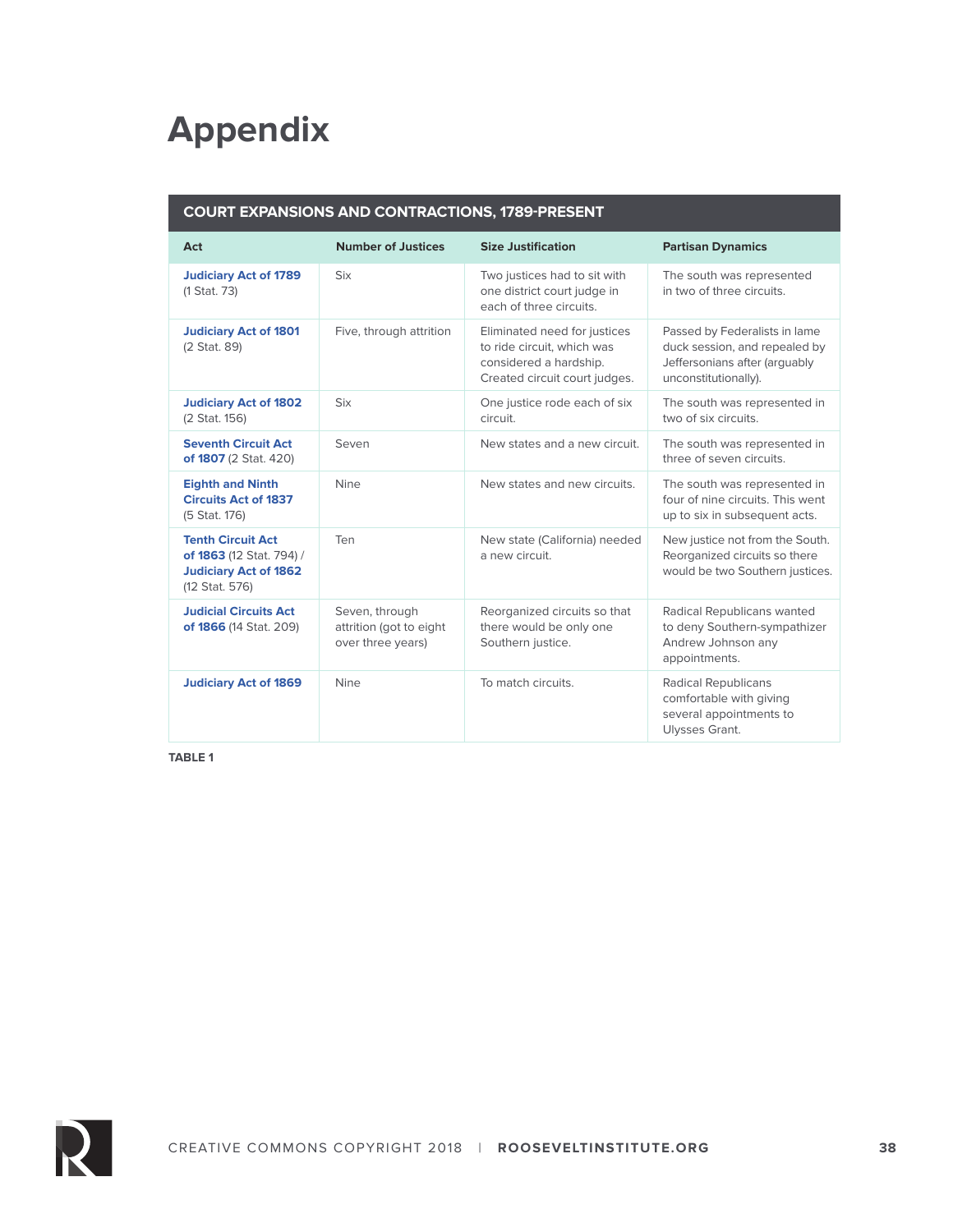#### **ALL SUCCESSFUL IMPEACHMENT CONVICTIONS BY THE U.S. SENATE, 1789-PRESENT**

| <b>Official</b>              | <b>Position</b>                                                                                | Date of<br><b>Senate</b><br><b>Conviction</b> | Party of<br><b>Appointing</b><br><b>President</b>                    | <b>Conviction Basis</b>                                                                                                                                                                                                                                                                                                                                                                                                   | <b>Partisan Dynamics</b>                                                                                                                                                                        |
|------------------------------|------------------------------------------------------------------------------------------------|-----------------------------------------------|----------------------------------------------------------------------|---------------------------------------------------------------------------------------------------------------------------------------------------------------------------------------------------------------------------------------------------------------------------------------------------------------------------------------------------------------------------------------------------------------------------|-------------------------------------------------------------------------------------------------------------------------------------------------------------------------------------------------|
| John<br>Pickering            | Judge of U.S.<br><b>District Court</b><br>for the District<br>of New<br>Hampshire              | March 12,<br>1804                             | George<br>Washington<br>(Independent).<br>Judge was a<br>federalist. | Evaded the law and deprived the U.S.<br>of revenue by returning a government-<br>seized vessel to a businessman who<br>lacked proper paperwork. Also, "being<br>a man of loose morals and intemperate<br>habits", lacking "essential qualities in<br>the character of a judge." (Meaning<br>drunk on the bench) (19-7)                                                                                                    | N.H. Federalists kept<br>him from being declared<br>insane, in order to hold<br>onto seat. Jeffersonians<br>impeached without<br>amending Constitution<br>to allow for removal for<br>insanity. |
| West<br>Hughes<br>Humphrey   | Judge of the<br>three U.S.<br><b>District Courts</b><br>for Tennessee                          | <b>June 26,</b><br>1862                       | Franklin<br>Pierce (D)                                               | Making a speech encouraging secession<br>(38-0), participating in ordinance of<br>secession (38-0), war preparations (32-4),<br>opposing U.S. power (27-10), refusing<br>to hold court (38-0), operating as a<br>confederate judge and illegally detaining<br>U.S. citizens (35-1, 35-1, 35-1)                                                                                                                            | Impeachment pushed<br>through by GOP after<br>South's secession.                                                                                                                                |
| Robert<br>Wodrow<br>Archbald | Judge of U.S.<br>Commerce<br>Court and U.S.<br>Court of<br>Appeals for<br>the Third<br>Circuit | January 13,<br>1913                           | William<br>Taft $(R)$                                                | Pressured railroad and coal litigants<br>before him to invest in his speculative<br>endeavors in dumps and coal (68-5,<br>60-11, 42-20), then coordinating<br>opinions with litigants' attorneys<br>(52-20); accepted gifts from others<br>to help lobby companies (66-6)                                                                                                                                                 | Impeached by a<br>Democratic Congress.                                                                                                                                                          |
| <b>Halsted</b><br>L. Ritter  | Judge of the<br>U.S. District<br>Court for<br>S.D. of Florida                                  | April 17,<br>1936                             | Calvin<br>Coolidge (R)                                               | Accepting money from property<br>developers that he didn't declare on<br>his taxes (56-28)                                                                                                                                                                                                                                                                                                                                | Impeached by a<br>Democratic Congress.                                                                                                                                                          |
| Harry<br>Claiborne           | Judge of U.S.<br><b>District Court</b><br>for the District<br>of Nevada                        | October 9,<br>1986                            | Jimmy<br>Carter (D)                                                  | Committed tax evasion in two years by<br>failing to report money he earned as an<br>attorney before his judicial confirmation<br>(87-10, 90-7) thereby reducing public<br>confidence in the judiciary (89-8). He<br>was serving a prison sentence but kept<br>his judicial post until his impeachment.                                                                                                                    | Impeached by a<br>Republican Senate and<br>Democratic House.                                                                                                                                    |
| Alcee<br><b>Hastings</b>     | Judge in U.S.<br><b>District Court</b><br>for S.D. of<br>Florida                               | October 20,<br>1989                           | Jimmy<br>Carter (D)                                                  | Agreed to take money from a mobster in<br>exchange for a lenient ruling (69-26), and<br>lied to a district court about various<br>aspects of the ploy and cover-up (68-27,<br>69-26, 67-28, 67-28, 69-26, 68-27, 70-25)                                                                                                                                                                                                   | Impeached by a<br>Democratic Congress.                                                                                                                                                          |
| Walter<br>Nixon              | Chief Judge<br>of S.D. of<br>Mississippi                                                       | November 3,<br>1989                           | Lyndon<br>Johnson (D)                                                | Lied to a federal grand jury in writing<br>and verbally over using judicial leverage<br>to help keep a business partner's<br>2,200-pounds-of-marijuana-smuggling<br>son out of jail (89-8), including that he<br>"never talked to anyone" about it when<br>he had (78-19)                                                                                                                                                 | Impeached by a<br>Democratic Congress.                                                                                                                                                          |
| <b>Thomas</b><br>Porteous    | Judge of E.D.<br>of Louisiana                                                                  | December 8,<br>2010                           | Bill Clinton (D)                                                     | Engaged in pay-to-play schemes with a<br>law firm while a state and federal judge<br>and then failed to recuse himself (96-0)<br>Had a corrupt relationship with a bail<br>bondsman while a state and federal<br>judge that included accepting gifts,<br>expunging felony convictions (69-27)<br>Lied in and about bankruptcy filings<br>$(88-8)$<br>Lied to FBI and Senate during<br>background check about above (90-6) | Impeached by a<br>Democratic Congress.                                                                                                                                                          |

#### **TABLE 2**

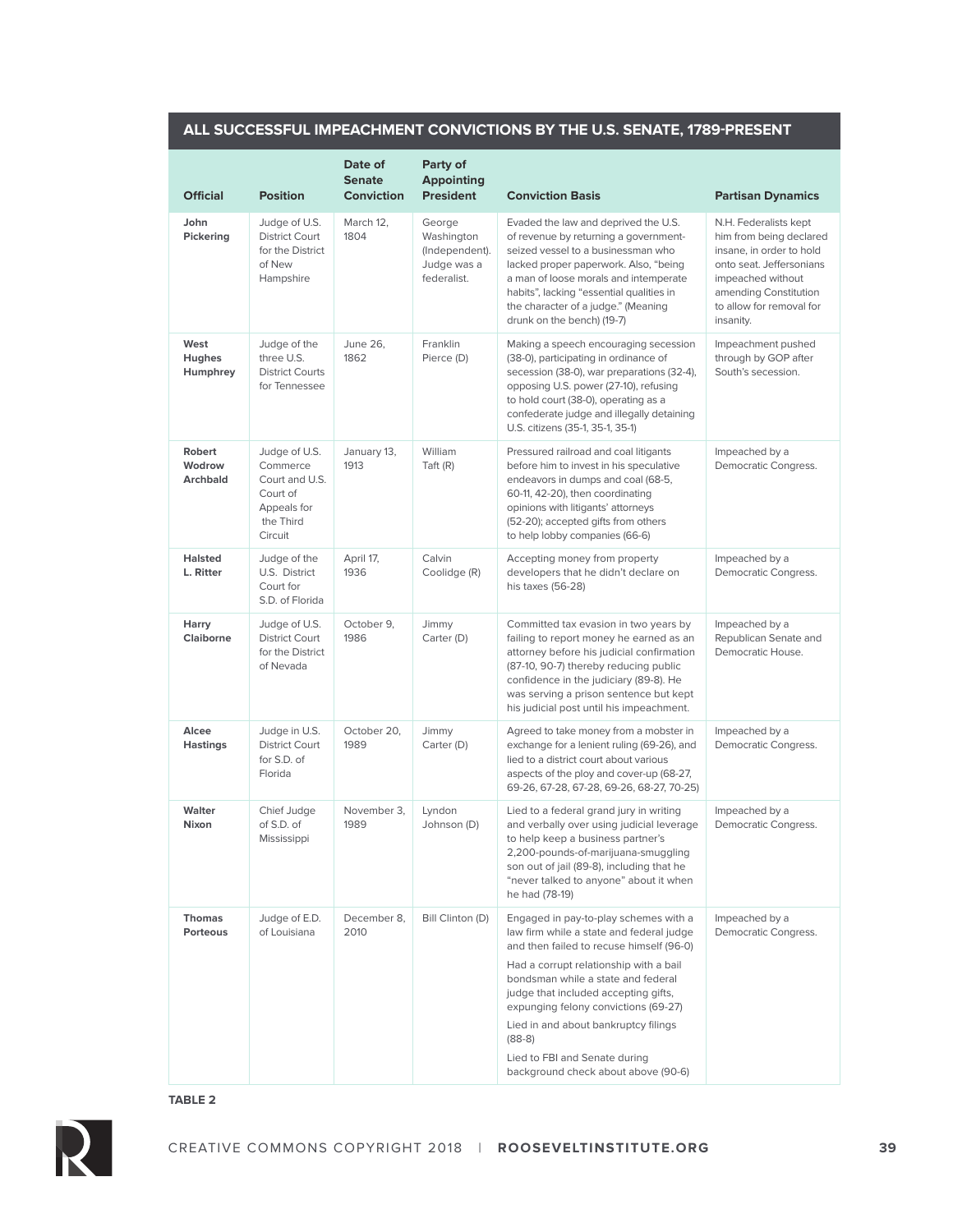### **References**

- Ansolabehere, Stephen D., and Ariel White. 2018. "Policy, Politics, and Public Attitudes Toward the Supreme Court." American Politics Research, April, 1532673X18765189. https://doi.org/10.1177/1532673X18765189.
- Ash, Elliott, Daniel L. Chen, and Suresh Naidu. 2018. "Ideas Have Consequences: The Impact of Law and Economics on American Justice." working paper.
- Barnes, Robert, and Emily Guskin. 2018. "More Americans Disapprove of Kavanaugh's Confirmation than Support It, New Poll Shows." Washington Post, October 12, 2018. https://www.washingtonpost.com/ politics/more-americans-disapprove-of-kavanaughs-confirmation-than-support-it-new-pollshows/2018/10/12/18dbf872-cd93-11e8-a3e6-44daa3d35ede\_story.html?utm\_term=.cca2ce3d5559.
- Bell, Lauren C. 2018. "Monitoring or Meddling: Congressional Oversight of the Judicial Branch." Wayne Law Review 64: 23–62.
- Bingaman, Jeff. 1989. "Impeachment Trial of Alcee L. Hastings." Senate Document 101–18. 101st Senate, 1st Session. Washington, DC: U.S. Senate.
- Bluestein, Greg. 2016. "Georgia Governor's Influence on State's Judiciary Set to Expand." Atlanta Journal-Constitution, May 3, 2016. https://politics.myajc.com/news/state--regional-govt--politics/georgia-governorinfluence-state-judiciary-set-expand/iAG6PGXGhF9GohtiBAMcvK/.
- Bridge, Dave. 2016. "How the Republican Party Used Supreme Court Attacks to Pursue Catholic Voters." U.S. Catholic Historian 34 (4): 79–106. https://doi.org/10.1353/cht.2016.0028.
- Bridge, Dave, and Curt Nichols. 2016. "Congressional Attacks on the Supreme Court: A Mechanism to Maintain, Build, and Consolidate." Law & Social Inquiry 41 (1): 100–125.
- Brutus. 1788. "The Power of the Judiciary, Part IV (Antifederalist Paper No. 82)." New York Journal, March 6, 1788. http://www.thisnation.com/library/antifederalist/82.html.
- Canes-Wrone, Brandice, Tom S. Clark, and Jason P. Kelly. 2014. "Judicial Selection and Death Penalty Decisions." The American Political Science Review 108 (1): 23–39.
- Cauchi, Richard. 2018. "State Laws and Actions Challenging Certain Health Reforms." Washington, DC: National Conference of State Legislatures. http://www.ncsl.org/research/health/state-laws-and-actionschallenging-ppaca.aspx.
- Chutkow, Dawn M. 2008. "Jurisdiction Stripping: Litigation, Ideology, and Congressional Control of the Courts." The Journal of Politics 70 (4): 1053–64. https://doi.org/10.1017/s002238160808105x.
- Coaston, Jane. 2018. "Polling Data Shows the GOP Turned out for Trump in 2016 Because of the Supreme Court." Vox, June 29, 2018. https://www.vox.com/2018/6/29/17511088/scotus-2016-election-poll-trumprepublicans-kennedy-retire.
- Collier, Charles S. 1937. "Supreme Court and the Principle of Rotation in Office." George Washington Law Review 6: 401–35.
- Davis, Richard. 2006. Electing Justice: Fixing the Supreme Court Nomination Process. Oxford: Oxford University Press.

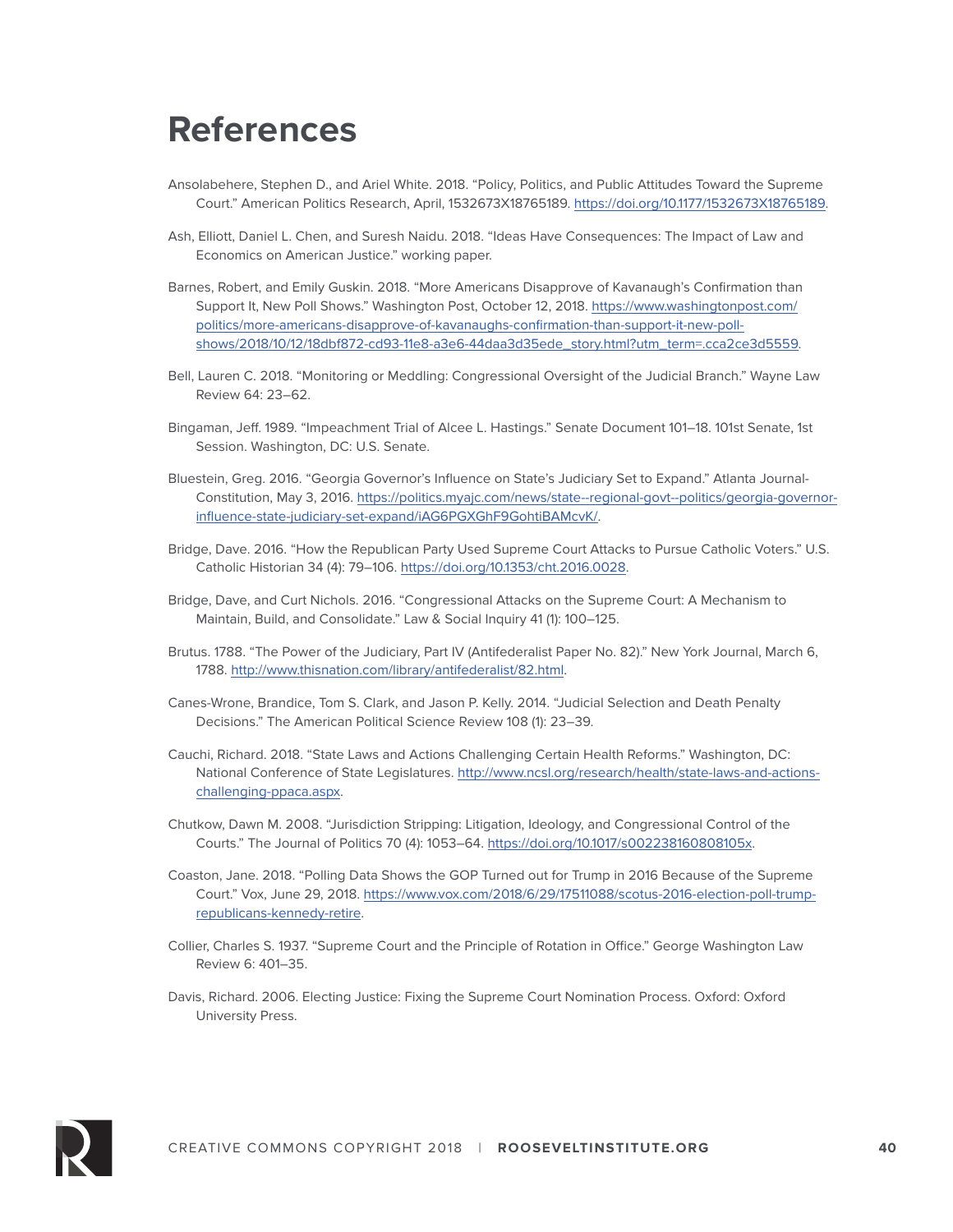- DiTullio, James E., and John B. Schochet. 2004. "Saving This Honorable Court: A Proposal to Replace Life Tenure on the Supreme Court with Staggered, Nonrenewable Eighteen-Year Terms." Virginia Law Review, 1093–1149.
- Engel, Stephen M. 2011. American Politicians Confront the Court: Opposition Politics and Changing Responses to Judicial Power. Cambridge: Cambridge University Press.
- Epps, Daniel, and Ganesh Sitaraman. 2018. "How to Save the Supreme Court." Vox, September 6, 2018. https://www.vox.com/the-big-idea/2018/9/6/17827786/kavanaugh-vote-supreme-court-packing.
- Epstein, Lee, Jack Knight, and Olga Shvetsova. 2001. "Comparing Judicial Selection Systems." Wm. & Mary Bill Rts. J. 10: 7.
- Epstein, Lee, William M. Landes, and Richard A. Posner. 2012. "How Business Fares in the Supreme Court." Minn. L. Rev. 97: 1431.
- ———. 2017. "When It Comes to Business, the Right and Left Sides of the Court Agree." Washington University Journal of Law & Policy 54.
- Fix the Court. 2017. "Leading Constitutional Scholars Propose Resolution to the Supreme Court Confirmation Madness." Washington, DC: Fix the Courts. https://fixthecourt.com/2017/06/tlproposalrelease/.
- Fontana, David. 2018. "Justice Sotomayor Is Showing Her Liberal Peers on the Supreme Court How to Be a Potent Minority Voice." Vox, July 7, 2018. https://www.vox.com/the-big-idea/2018/7/6/17538362/ sotomayor-kennedy-retirement-liberal-wing-dissent-travel-ban-rbg.
- Fowler, Wyche. 1989. "Impeachment Trial of Walter L. Nixon, Jr." Senate Document 101–22. 101st Senate, 1st Session. Washington, DC: U.S. Senate.
- Gallup. 2018. "Supreme Court." Washington, DC: Gallup. https://news.gallup.com/poll/4732/Supreme-Court. aspx.
- Gibson, James L., and Michael J. Nelson. 2018. Black and Blue: How African Americans Judge the U.S. Legal System. Oxford University Press.
- Gill, Rebecca D., Sylvia R. Lazos, and Mallory M. Waters. 2011. "Are Judicial Performance Evaluations Fair to Women and Minorities? A Cautionary Tale from Clark County, Nevada." Law & Society Review 45 (3): 731–59.
- Gryskiewicz, E. Jon A. 2014. "The Semi-Retirement of Senior Supreme Court Justices Examining Their Service on the Courts of Appeals." Seton Hall Circuit Review 11: 285–326.
- Hamilton, Alexander. 1788. The Federalist: A Commentary on the Constitution of the United States. New York: J. and A. McLean.
- Hansen, Wendy L., and Michael S. Rocca. 2018. "The Impact of Citizens United on Large Corporations and Their Employees." Political Research Quarterly, August, 1065912918793230. https://doi. org/10.1177/1065912918793230.
- Hartley, Roger C. 2017. How Failed Attempts to Amend the Constitution Mobilize Political Change. Vanderbilt University Press. https://muse.jhu.edu/book/52930.

Hegeman, Roxana. 2018. "Ruling: Kansas Gun Law No Defense to Federal Illegal Firearm Charges." KSNT, October 17, 2018. https://www.ksnt.com/news/local-news/ruling-kansas-gun-law-no-defense-to-federalillegal-firearm-charges/1530910814.

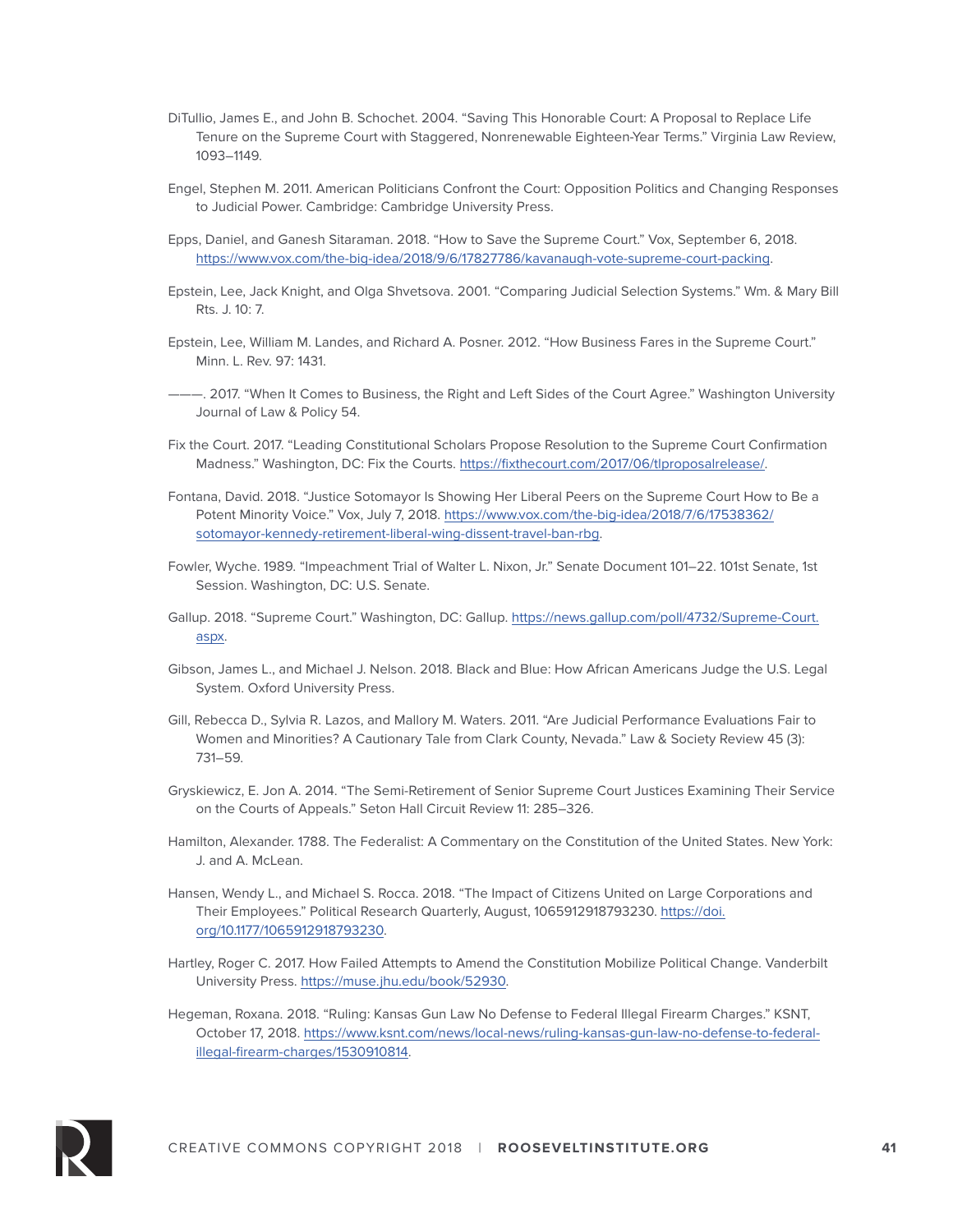- Huq, Aziz. 2018. "Two Ways Democrats Can Remove Kavanaugh without Impeaching Him." Washington Post, October 17, 2018. https://www.washingtonpost.com/outlook/2018/10/17/two-ways-democrats-canremove-kavanaugh-without-impeaching-him/.
- Jacobson, Gary C. 2000. "Public Opinion and the Impeachment of Bill Clinton." British Elections & Parties Review 10 (1): 1–31. https://doi.org/10.1080/13689880008413034.
- Johnsen, Dawn E. 2004. "Functional Departmentalism and Nonjudicial Interpretation: Who Determines Constitutional Meaning?" Law and Contemporary Problems 67 (3): 105–147.
- Keck, Thomas M. 2017. "The Relationship between Courts and Legislatures." The Oxford Handbook of U.S. Judicial Behavior, June. https://doi.org/10.1093/oxfordhb/9780199579891.013.27.
- Kramer, Larry D. 2005. The People Themselves: Popular Constitutionalism and Judicial Review. Oxford: Oxford University Press.
- Leonard, Meghan E. 2016. "State Legislatures, State High Courts, and Judicial Independence: An Examination of Court-Curbing Legislation in the States." Justice System Journal 37: 53–62.
- Leuchtenberg, William E. 1996. The Supreme Court Reborn: The Constitutional Revolution in the Age of Roosevelt. Oxford: Oxford University Press.
- Levinson, Sanford. 2016. Nullification and Secession in Modern Constitutional Thought. University Press of Kansas. https://muse.jhu.edu/book/47527.
- Liptak, Adam, and Alicia Parlapiano. 2018. "Conservatives in Charge, the Supreme Court Moved Right." The New York Times, June 28, 2018, sec. U.S.
- Lopez, German. 2018. "Marijuana Is Illegal under Federal Law Even in States That Legalize It." Vox, August 20, 2018. https://www.vox.com/cards/marijuana-legalization/marijuana-schedule.
- Lovell, George I. 2003. Legislative Deferrals: Statutory Ambiguity, Judicial Power, and American Democracy. Cambridge: Cambridge University Press.
- McCaskill, Claire. 2010. "Impeachment Trial of G. Thomas Porteous, Jr." Senate Document 111–20. 111st Senate, 2nd Session. Washington, DC: U.S. Senate.
- Moreau, Julie. 2018. "129 Anti-LGBTQ State Bills Were Introduced in 2017, New Report Says." NBC News, January 12, 2018. https://www.nbcnews.com/feature/nbc-out/129-anti-lgbtq-state-bills-were-introduced-2017-new-report-n837076.
- Moses, Margaret L. 2017. "How the Supreme Court's Misconstruction of the FAA Has Affected Consumers." Loyola Consumer Law Review 30: 1–23.
- Moyer, Laura P., and Ellen M. Key. 2018. "Political Opportunism, Position Taking, and Court-Curbing Legislation." Justice System Journal, 1–16.
- Nagel, Stuart S. 1964. "Court-Curbing Periods in American History." Vanderbilt Law Review 18: 925–44.
- Nichols, Curt, Dave Bridge, and Adam M. Carrington. 2014. "Court Curbing via Attempt to Amend the Constitution: An Update of Congressional Attacks on the Supreme Court from 1955-1984." Justice System Journal 35: 331–43.

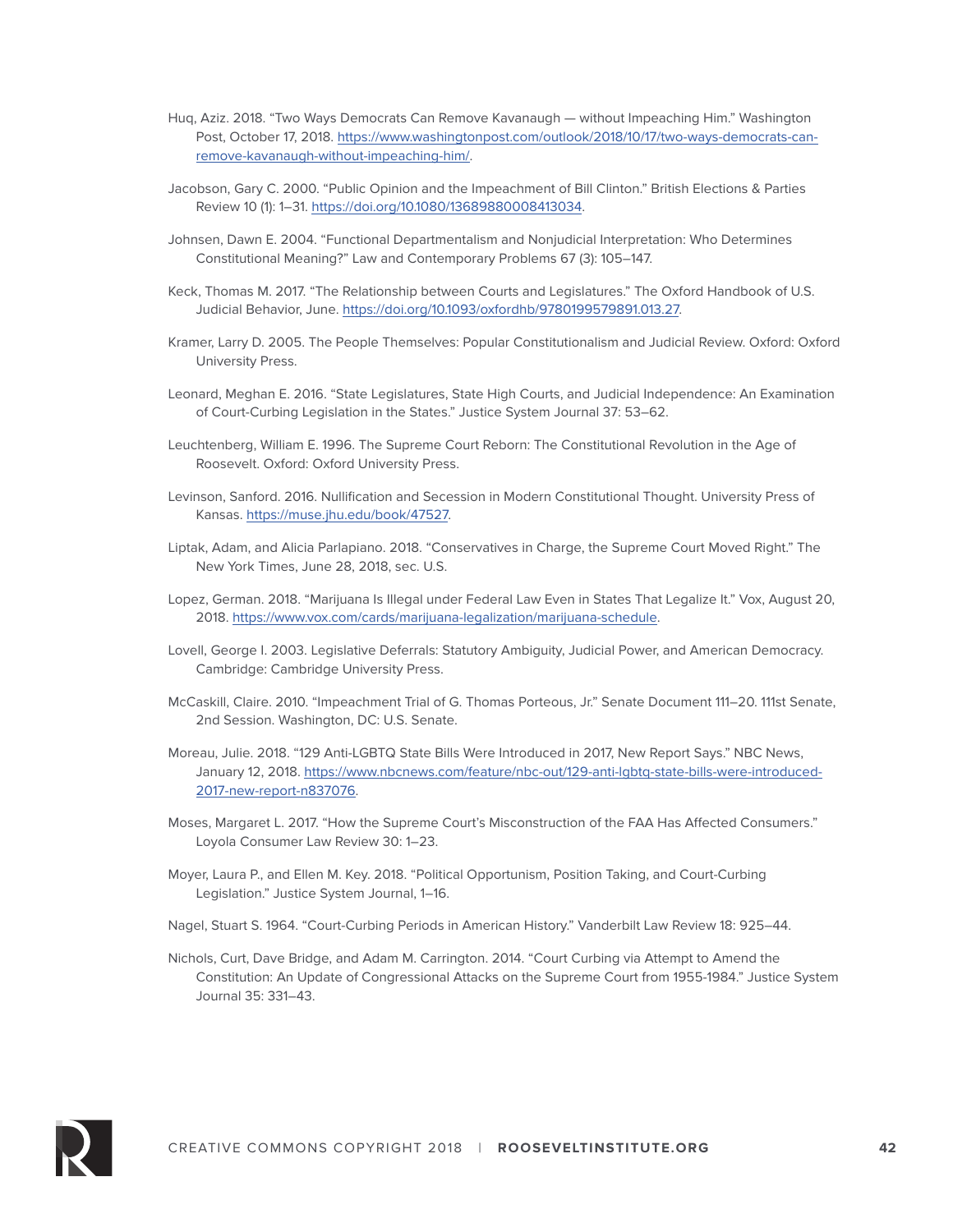- Oliver, Philip D. 1986. "Systematic Justice: A Proposed Constitutional Amendment to Establish Fixed, Staggered Terms for Members of the United States Supreme Court." Ohio State Law Journal 47: 799– 834.
- Paul, Joel Richard. 2018. Without Precedent: Chief Justice John Marshall and His Times. New York: Riverhead Books.
- Pew. 2018. "Voter Enthusiasm at Record High in Nationalized Midterm Environment." Washington, DC: Pew Research. http://www.people-press.org/2018/09/26/voter-enthusiasm-at-record-high-in-nationalizedmidterm-environment/.
- Pogrund, Gabriel, and Felicia Somnez. 2018. "In Senate Battleground, Native American Voting Rights Activists Fight Back against Voter ID Restrictions." Washington Post, October 12, 2018. https://www. washingtonpost.com/politics/in-senate-battleground-native-american-voting-rights-activists-fight-backagainst-voter-id-restrictions/2018/10/12/7bc33ad2-cd60-11e8-a360-85875bac0b1f\_story.html?utm term=.6335835b3141.
- Raftery, Bill. 2011. "Plan to Shrink Montana Supreme Court: Designed to Force the Court into Tort Reform and out of Redistricting Lawsuits?" Gavel to Gavel (blog). January 18, 2011. http://gaveltogavel.us/2011/01/18/ plan-to-shrink-montana-supreme-court-designed-to-force-the-court-into-tort-reform-and-out-ofredistricting-lawsuits/.
- ———. 2013. "Over a Dozen Efforts to Alter Number of State Supreme Court Justices, Almost All Related to 'Packing' the Courts, in Last Several Years." Gavel to Gavel (blog). February 5, 2013. http://gaveltogavel. us/2013/02/05/over-a-dozen-efforts-to-alter-number-of-state-supreme-court-justices-almost-all-related-topacking-the-courts-in-last-several-years/.
- ———. 2017a. "Oklahoma: Legislator Moves to Reduce State's Supreme Court from 9 Members down to 5." Gavel to Gavel (blog). January 20, 2017. http://gaveltogavel.us/2017/01/20/oklahoma-legislator-movesreduce-states-supreme-court-9-members-5/.
- ———. 2017b. "Oklahoma: House Committee Approves Plan to Change Supreme Court Districts, Create 5 District-Specific Seats and 4 at-Large Seats on Court; 2 at-Large Picks Must Come from Rural Counties." Gavel to Gavel (blog). March 1, 2017. http://gaveltogavel.us/2017/03/01/oklahoma-house-committeeapproves-plan-change-supreme-court-districts-create-5-district-specific-seats-4-large-seats-court-2-largepicks-must-come-rural-counties/.
- ———. 2017c. "North Carolina: Governor Vetoes Attempt to Shrink Court of Appeals from 15 Judges down to 12; 'Attempt by a Political Party to Stack the Court of Appeals', 'Unconstitutional.'" Gavel to Gavel (blog). April 24, 2017. http://gaveltogavel.us/2017/04/24/north-carolina-governor-vetoes-attempt-shrink-courtappeals-15-judges-12-attempt-political-party-stack-court-appeals-unconstitutional/.
- ———. 2018. "Georgia: Plan Calls for Creation of Brand New Type of Court to Handle Business Cases; Judges Would Be Picked by Governor; Plan Similar to One Proposed in Texas." Gavel to Gavel (blog). February 5, 2018. http://gaveltogavel.us/2018/02/05/georgia-plan-calls-for-creation-of-brand-new-type-of-court-tohandle-business-cases-judges-would-be-picked-by-governor-plan-similar-to-one-proposed-in-texas/.
- Reilly, Amanda. 2018. "Will States Follow Ariz. in Assault on Chevron?" E & E News, May 9, 2018. https://www. eenews.net/stories/1060081237.
- Reynolds, Molly E. 2017. Exceptions to the Rule: The Politics of Filibuster Limitations in the U.S. Senate. Brookings Institution Press.

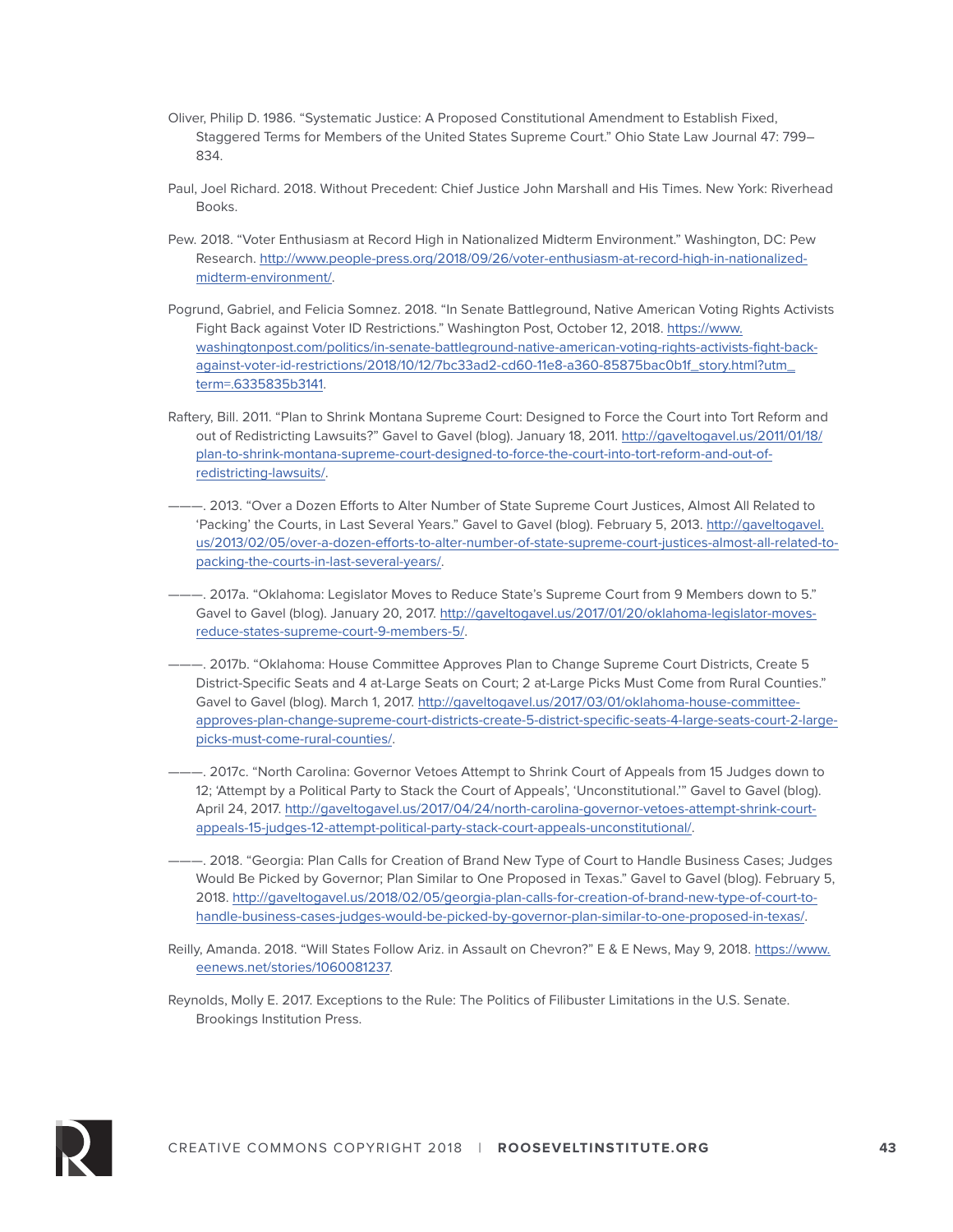- Rubin, Ruth Bloch, and Gregory Elinson. 2018. "Anatomy of Judicial Backlash: Southern Leaders, Massive Resistance, and the Supreme Court, 1954–1958." Law & Social Inquiry 43 (3): 944–80. https://doi. org/10.1111/lsi.12316.
- Sanchez, Yvonne W. 2016. "Gov. Doug Ducey Signs Legislation to Expand Arizona Supreme Court." AZ Central, May 18, 2016. https://www.azcentral.com/story/news/politics/arizona/2016/05/18/gov-dougducey-signs-legislation-expand-arizona-supreme-court/84544008/.
- Schulte, Grant. 2010. "Iowans Dismiss Three Justices." Des Moines Register, November 3, 2010. http://archive. is/60yN.
- Shesol, Jeff. 2010. Supreme Power: Franklin Roosevelt vs. the Supreme Court. W. W. Norton & Company.
- Simon, James F. 2007. Lincoln and Chief Justice Taney: Slavery, Secession, and the President's War Powers. New York: Simon & Schuster.
- Somin, Ilya. 2015. "The Political and Judicial Reaction to Kelo." Washington Post, June 4, 2015. https://www. washingtonpost.com/news/volokh-conspiracy/wp/2015/06/04/the-political-and-judicial-reaction-to-kelo/.
- Spaeth, Harold J., Lee Epstein, Andrew D. Martin, Jeffrey A. Segal, Theodore J. Ruger, and Sara C. Benesh. 2018. "2018 Supreme Court Database, Version 2018 Release 01." http://Supremecourtdatabase.org.
- Spriggs, James F. 1997. "Explaining Federal Bureaucratic Compliance with Supreme Court Opinions." Political Research Quarterly 50 (3): 567–93. https://doi.org/10.2307/448918.
- Sunstein, Cass R. 2017. Impeachment: A Citizen's Guide. Cambridge, Massachusetts: Harvard University Press.
- Thomas, Kenneth R. 2005. "Limiting Court Jurisdiction Over Federal Constitutional Issues: 'Court-Stripping.'" RL32171. Washington, DC: Congressional Research Service.
- Tucker, Todd N. 2018. Judge Knot: Politics and Development in International Investment Law. London: Anthem Press.
- Tushnet, Mark. 2005. "Democracy Versus Judicial Review." Dissent (00123846) 52 (2): 59.
- Uribe, Alicia, James F. Spriggs, and Thomas G. Hansford. 2014. "The Influence of Congressional Preferences on Legislative Overrides of Supreme Court Decisions." Law & Society Review 48 (4): 921-45. https://doi. org/10.1111/lasr.12109.
- Watkins, David, and Scott Lemieux. 2015. "Compared to What? Judicial Review and Other Veto Points in Contemporary Democratic Theory." Perspectives on Politics 13 (2): 312–26. https://doi.org/10.1017/ S1537592715000055.
- Woodel, Michael. 2018. "Helena Might Join Push to Change US Constitution to Affirm Corporations Aren't People." Helena Independent Record, October 10, 2018. https://helenair.com/news/local/helena-mightjoin-push-to-change-us-constitution-to-affirm/article\_de6a47c2-a794-56b4-a8f8-7603e080711f.html.

Yeoman, Barry. 2016. "How To Steal (or Nullify) an Election." The American Prospect, November 21, 2016. http://prospect.org/article/how-steal-or-nullify-election.